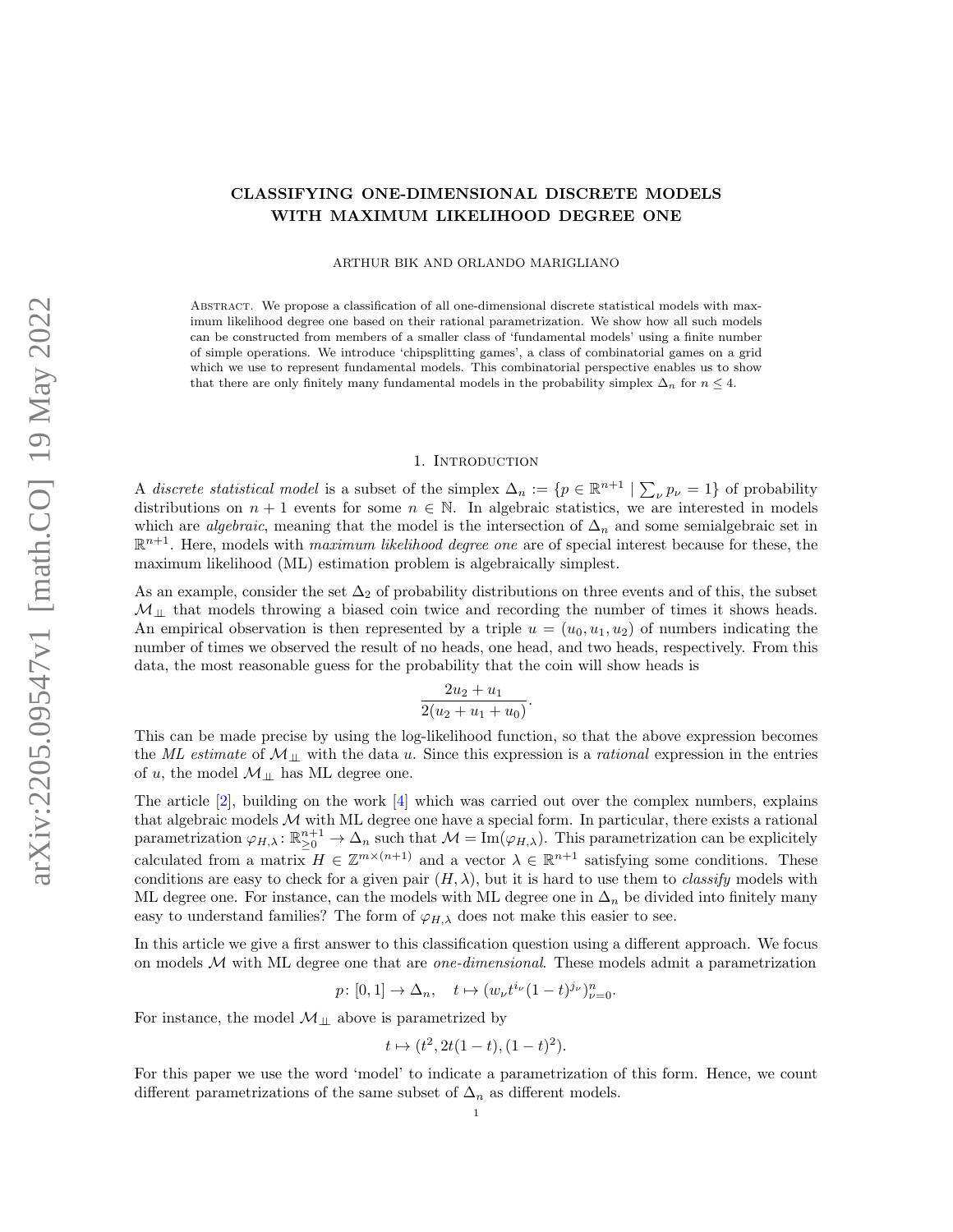Using a strategy inspired by the literature on chip-firing [\[5\]](#page-41-2), we are able to completely classify all models in  $\Delta_2$ ,  $\Delta_3$ , and  $\Delta_4$ , and make progress toward such a classification for  $\Delta_n$ ,  $n \geq 5$ .

More specifically, we start by stratifying the set of models in  $\Delta_n$  by their algebraic degree deg(M). We find that for a fixed d, there are 'essentially' finitely many ways to construct models of degree  $\leq d$ . We make this precise by introducing the notion of *fundamental models*, from which all other models can be constructed.

Since there are finitely many fundamental models of degree  $\leq d$ , we are satisfied with our classification if we can find an upper bound for deg( $\mathcal{M}$ ), where  $\mathcal M$  ranges over all models in  $\Delta_n$ . This would imply that there are finitely many fundamental models in  $\Delta_n$  and brings us to our main conjecture.

<span id="page-1-0"></span>Conjecture 1.1 (Boundedness for models).

- (a) There exists a function  $d: \mathbb{N} \to \mathbb{N}$  such that  $\deg(\mathcal{M}) \leq d(n)$  for all integers  $n \in \mathbb{N}$  and all one-dimensional models  $\mathcal{M} \subseteq \Delta_n$  of ML degree one.
- (b) We have  $\deg(\mathcal{M}) \leq 2n-1$  for all integers  $n \in \mathbb{N}$  and all one-dimensional models  $\mathcal{M} \subseteq \Delta_n$  of ML degree one.

<span id="page-1-1"></span>**Theorem 1.2** (Degree bound for models). Conjecture [1.1\(](#page-1-0)b) holds for  $n \leq 4$ .

To prove Theorem [1.2,](#page-1-1) we represent models as sets of integers on a grid. For instance, the model  $M_{\perp\perp}$ above can be represented by the following picture.

$$
\begin{array}{c} 1 \\ \cdot \\ -1 \end{array}
$$

In such a picture, the grid point with coordinates  $(i, j)$  represents the monomial  $t^{i}(1-t)^{j}$ . The integer entry at that point represents the coefficient of that monomial in the parametrization, where a dot represents the entry 0. The entry  $-1$  at the point  $(0,0)$  indicates that the coordinates of the parametrization add up to 1. We think of these entries as 'chips' on the grid, allowing for negative chips. Thus we call such a representation a chip configuration.

Any chip on the grid can be split into two further chips, which are then placed directly to the north and to the east of the original chip. We can 'split a chip' where there are none by adding a negative chip. Finally, we can unsplit a chip by performing a splitting move in reverse. Starting from the zero configuration, these chipsplitting moves can be used to produce models. For instance, we get  $\mathcal{M}_{\perp\perp}$  by performing chipsplitting moves at  $(0, 0)$ ,  $(1, 0)$ , and  $(0, 1)$ , as visualized below.

> · · · 1 · · 1 · 1 1 · 2  $0 \cdot \cdot \cdot = -1 \cdot 1 \cdot \cdot = -1 \cdot 1 \cdot -1 \cdot 1$

In this view, Conjecture [1.1](#page-1-0) becomes a combinatorial statement about the possible outcomes of these sequences of chipsplitting moves, which we call *chipsplitting games*. We formulate this statement in Conjecture [3.5](#page-11-0) and prove the equivalent of Theorem [1.2](#page-1-1) in Sections [5–](#page-21-0)[7.](#page-34-0)

**Roadmap.** In Section [2](#page-2-0) we set up our general classification for models in  $\Delta_n$  (Theorem [2.20\)](#page-7-0). In Section [3](#page-10-0) we introduce chipsplitting games and their basic properties. In Section [4](#page-19-0) we explain the connection between models and chipsplitting games. In Sections [5–](#page-21-0)[7](#page-34-0) we prove Theorem [1.2](#page-1-1) in the language of chipsplitting games (Theorems [5.14,](#page-25-0) [6.21](#page-34-1) and [7.2](#page-35-0) for  $n \leq 2$ ,  $n = 3$ , and  $n = 4$ , respectively). Finally, in Section [8](#page-39-0) we describe how to effectively find all fundamental models of degree  $\leq 9$  in  $\Delta_n$ for  $n \leq 5$  (Algorithm [8.4](#page-40-0) followed by Algorithm [2.12\)](#page-5-0).

One can approach reading this paper in multiple ways. The reader primarily interested in the algebraic statistics side may wish to read Section [2](#page-2-0) in detail and then read Section [4.](#page-19-0) The reader primarily interested in the combinatorial problem that arises from our setting may wish to focus on Sections [3](#page-10-0) and [5](#page-21-0)[–7.](#page-34-0) Additionally, the computationally-minded reader may wish to read Section [8](#page-39-0) and inspect our implementation of Algorithm [8.4](#page-40-0) in the code linked below.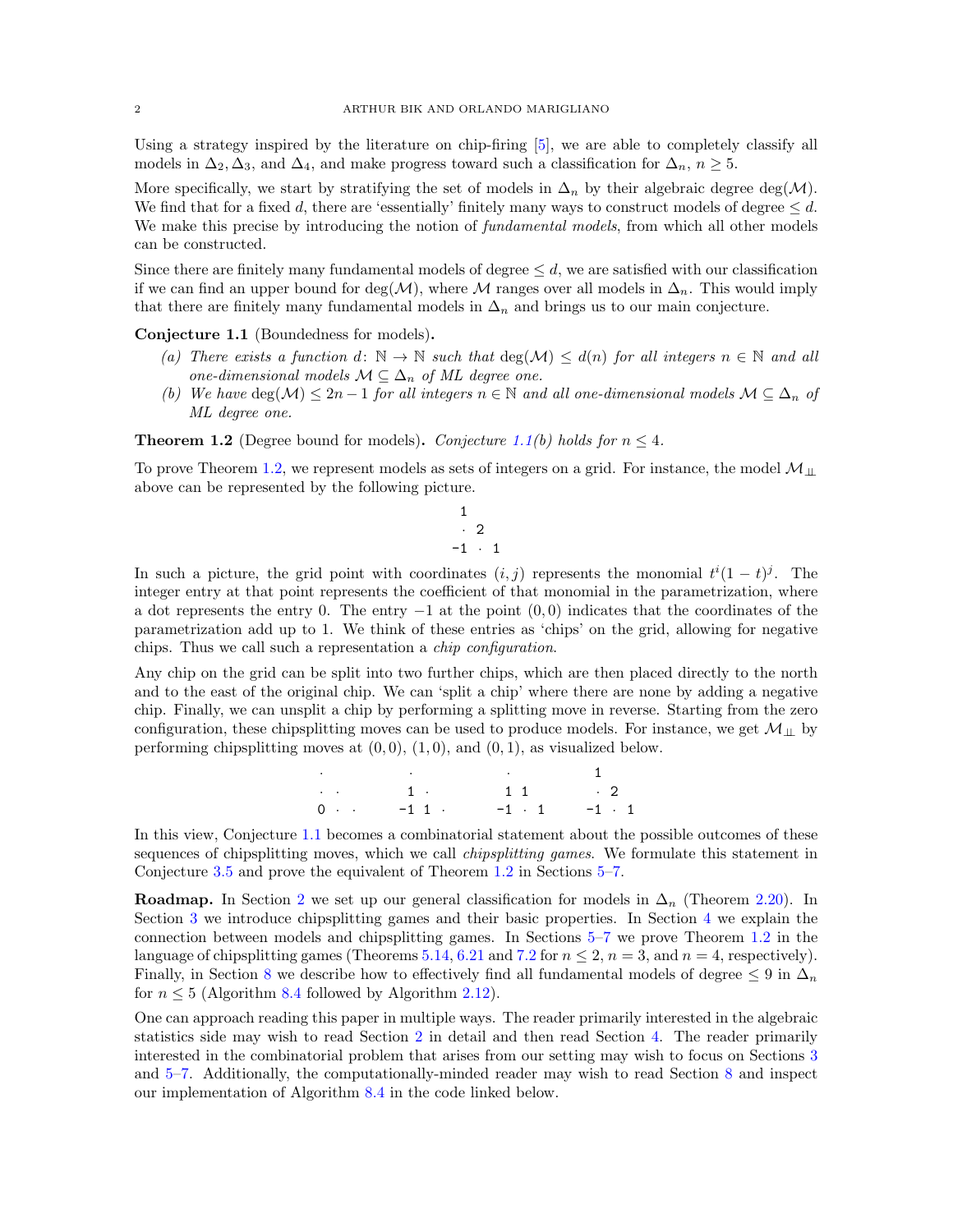Code. We use the computer algebra system Sage [\[6\]](#page-41-3) to assist us in our proofs, especially in Section [7,](#page-34-0) and to implement our algorithm for finding fundamental models in Section [8.](#page-39-0) The code is available on MathRepo at <https://mathrepo.mis.mpg.de/ChipsplittingModels/>.

Acknowledgements. We thank Bernd Sturmfels and Caroline Klivans for helpful discussions at the early stages of this project. The first author was partially supported by Postdoc.Mobility Fellowship P400P2 199196 from the Swiss National Science Foundation. The second author was supported by Brummer & Partners MathDataLab.

# 2. Fundamental models

<span id="page-2-0"></span>A one-dimensional (parametric, discrete) algebraic statistical model is a subset of  $\Delta_n$  which is the image of a rational map  $p: I \to \Delta_n$  whose components  $p_0(t), \ldots, p_n(t)$  are rational functions in t, where  $I \subseteq \mathbb{R}$  is a union of closed intervals such that  $p(\partial I) \subseteq \partial \Delta_n$ . Alternatively, such a model can be described as the intersection of  $\Delta_n$  with a parametrized curve  $\{\gamma(t) \mid t \in \mathbb{R}\}\subseteq \mathbb{R}^{n+1}$  with rational entries in the t. This characterization is equivalent to the parametric one apart from the fact that it allows the empty model.

Let  $M \subseteq \Delta_n$  be a one-dimensional algebraic model which is parametrized by the rational functions  $p_0(t), \ldots, p_n(t)$ . The equation  $\sum_{\nu} p_{\nu}(t) = 1$  holds for infinitely many and thus for all t. We multiply it by the least common denominator of the  $p_{\nu}(t)$  to obtain an equation of the form  $\sum_{\nu} a_{\nu}(t) = b(t)$ , where  $a_0(t), \ldots, a_n(t), b(t)$  are polynomials in t. Thus, M is determined by a collection  $(a_0, \ldots, a_n, b)$ of polynomials in t satisfying  $\sum_{\nu} a_{\nu} = b$ . The parametrization of M is recovered by setting  $p_{\nu} = a_{\nu}/b$ , where we may assume that the polynomials  $a_0, \ldots, a_n, b$  share no factor common to all of them.

In maximum likelihood estimation, one seeks to maximize the *log-likelihood*  $\ell_u(p) = \sum_{\nu} u_{\nu} \log(p_{\nu})$ given an empirical distribution  $u \in \Delta_n$ , over all  $p \in \mathcal{M}$ . This can be accomplished by first finding all the critical points of  $\ell_u$ . When M is one-dimensional, finding these critical points amounts to finding the zeros of the derivative  $\ell_u(p(t))'$  with respect to t. In our notation, we have

$$
\ell_u(p(t))'=\sum_{\nu}u_\nu\frac{a'_\nu}{a_\nu}-\sum_{\nu}u_\nu\frac{b'}{b},
$$

a rational expression in t which we abbreviate as  $\ell'_u$ . In algebraic statistics, the maximum likelihood degree mld(M) of M is the number of solutions over  $\mathbb C$  to this equation for general  $u \in \mathbb C^n$ . In our case, this number can be determined in terms of the roots of the  $a<sub>u</sub>$  and b, as the next lemma shows.

<span id="page-2-1"></span>**Lemma 2.1.** Let  $f$  be the product of all the distinct complex linear factors occurring among the polynomials  $a_0, \ldots, a_n, b$ . Then mld $(\mathcal{M}) = \deg(f) - 1$ .

*Proof.* Every factor of a polynomial g with mupliplicity k occurs in g' with multiplicity  $k - 1$ . So the expression

$$
f\ell'_u = \sum_{\nu} u_{\nu} \frac{f a'_{\nu}}{a_{\nu}} - \sum_{\nu} u_{\nu} \frac{f b'}{b}
$$

is a polynomial in t of degree  $\deg(f) - 1$ . All roots of the rational function  $\ell'_u$  are roots of  $f \ell'_u$ . It remains to show that no new roots were introduced. That is, that no root of f is also a root of  $f \ell'_u$ . Thus, let  $\zeta$  be a complex linear factor of f and  $\zeta_0 \in \mathbb{C}$  its derivative. Rewrite  $f \ell'_u$  as

$$
\sum_{\nu=0}^{n+1} u_{\nu} \frac{f a_{\nu}'}{a_{\nu}}
$$

with  $a_{\nu+1} := b$  and  $u_{n+1} := -\sum_{\nu=0}^n u_{\nu}$ . For  $\nu = 0, \ldots, n+1$ , write  $a_{\nu} = \zeta^{k_{\nu}} r_{\nu}$  and  $f = \zeta r$  such that  $\zeta \nmid r_{\nu}, r$ . Then for all  $\nu$  we have  $f a_{\nu}^{\prime}/a_{\nu} = \zeta r k_{\nu} \zeta_0/\zeta + \zeta r r_{\nu}^{\prime}/r_{\nu} \equiv \zeta_0 k_{\nu} r \pmod{\zeta}$ . Consequently,

$$
f\ell'_u \equiv \zeta_0 r \sum_{\nu=0}^{n+1} u_{\nu} k_{\nu} \equiv \zeta_0 r \sum_{\nu=0}^n u_{\nu} (k_{\nu} - k_{n+1}) \pmod{\zeta}.
$$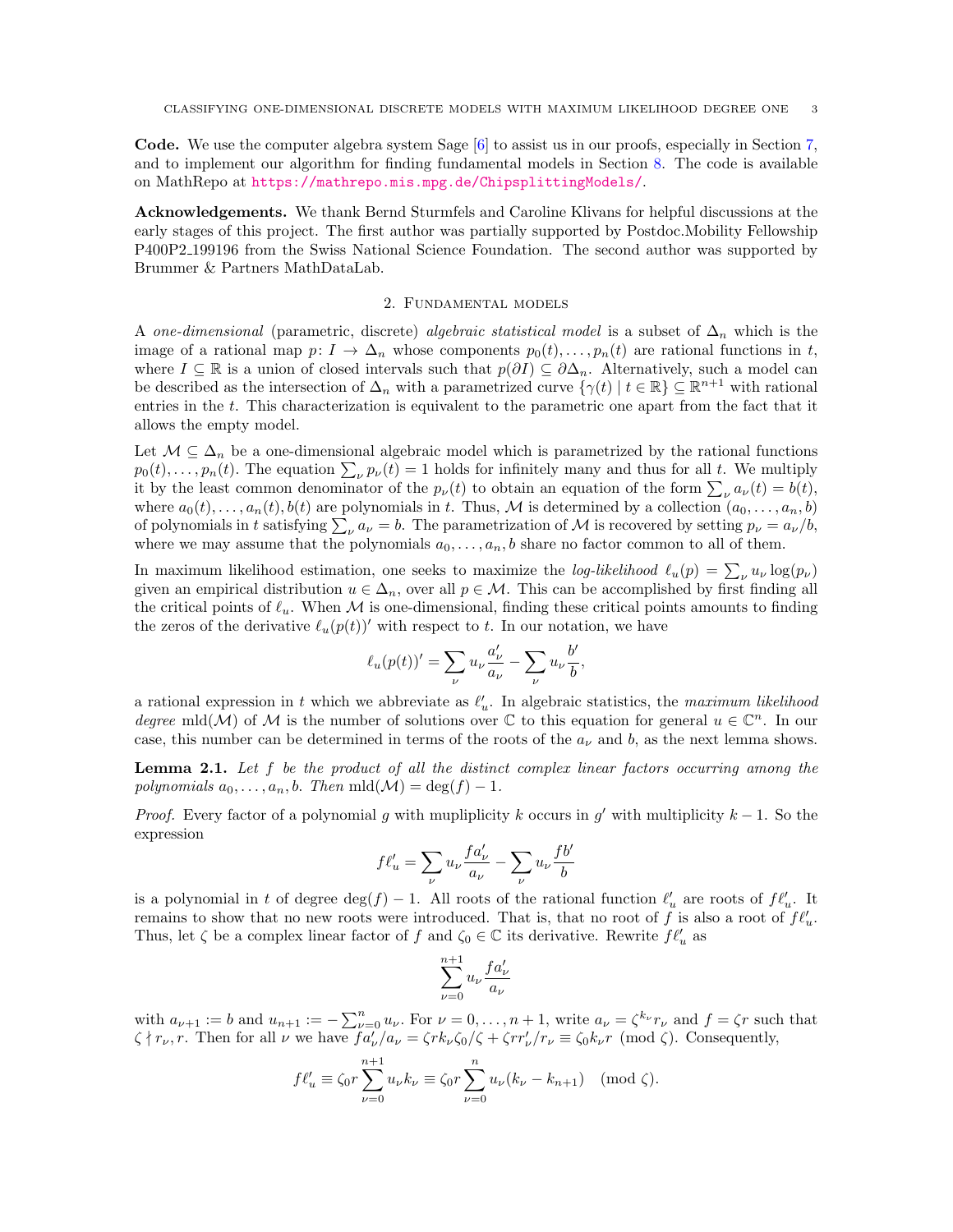Not all the  $(k_{\nu} - k_{n+1})$  for  $\nu = 0, \ldots, n$  can be zero since  $\zeta$  is a factor of some  $a_{\nu}$  for  $\nu = 0, \ldots, n+1$ , but not all of them. Hence, because the  $u_{\nu}$  are generic we may assume that  $\sum_{\nu} u_{\nu} (k_{\nu} - k_{n+1}) \neq 0$ . Since additionally  $\zeta_0 r \not\equiv 0 \pmod{\zeta}$ , we have  $f \ell'_u \not\equiv 0 \pmod{\zeta}$ , so  $\zeta \nmid f \ell'_u$ .

In this paper we are interested in classifying one-dimensional models of ML degree one. The next proposition is the first step in our classification.

<span id="page-3-0"></span>**Proposition 2.2.** Every one-dimensional discrete model  $M$  of  $ML$  degree one has a parametrization of the form

$$
p: [0, 1] \to \Delta_n, \quad t \mapsto (w_{\nu} t^{i_{\nu}} (1-t)^{j_{\nu}})_{\nu=0}^n
$$

for some nonnegative exponents  $i_{\nu}, j_{\nu}$  and positive real coefficients  $w_{\nu}$  for  $\nu = 0, \ldots, n$ .

*Proof.* Let M be defined by the polynomials  $a_0, \ldots, a_n, b$  with  $\sum_{\nu} a_{\nu} = b$ . By Lemma [2.1,](#page-2-1) these polynomials split as products of the same two complex factors. The  $n+1$  faces of  $\Delta_n$  lie on the  $n+1$ coordinate hyperplanes of  $\mathbb{R}^n$ . Thus, the set I in the parametrization  $p: I \to \mathcal{M}$  is a single closed interval because  $p(\partial I) \subseteq \partial \Delta_n$  and the  $a_{\nu}$ , b have exactly two zeros among them. In particular, these zeros are real and coincide with the endpoints of  $I$ . Without changing  $M$ , we may reparametrize and assume that  $I = [0, 1]$ . We may write

$$
a_{\nu}(t) = w_{\nu}t^{i_{\nu}}(1-t)^{j_{\nu}}
$$

$$
b(t) = wt^{i}(1-t)^{j},
$$

for  $w_{\nu}, w \in \mathbb{R}_{>0}$  and  $i_{\nu}, j_{\nu}, i, j \in \mathbb{Z}_{\geq 0}$  for all  $\nu$ . If  $i > 0$ , then  $i_{\nu} = 0$  for some  $\nu$  and we arrive at a contradiction by evaluating the equation  $\sum_{\nu} a_{\nu} = b$  at  $t = 0$ . So  $i = 0$ . Similarly, we must have  $j = 0$ . By dividing by w we now arrive at the required form for p.  $\Box$ 

Thus, our goal is to provide a classification of the parametrizations of models specified by Proposition [2.2.](#page-3-0) For brevity, we may refer to these simply as 'models' from now on. We will show how these models can be built up from progressively simpler models, the simplest of which we will call 'fundamental models'.

Remark 2.3. When specifying a model according to Proposition [2.2,](#page-3-0) changing the order of the data  $(w_{\nu}, i_{\nu}, j_{\nu})$  corresponds to relabeling the coordinates of  $\Delta_n$ . We shall ignore this order and consider two models in  $\Delta_n$  equivalent if they differ only by such a relabeling.

Let  $(w_\nu, i_\nu, j_\nu)_{\nu=0}^n$  represent a model M. The degree of M as an algebraic variety, denoted by  $\deg(M)$ , is precisely  $\max\{\deg(i_{\nu}, j_{\nu}) \mid \nu \in \{0, \ldots, n\}\}\$  where  $\deg(i, j) := i + j$ .

**Remark 2.4.** Let  $p: [0, 1] \to \Delta_n$  be a map. Then p has the same image as the map  $t \mapsto p(1 - t)$ . This means that  $(w_\nu, i_\nu, j_\nu)_{\nu=0}^n$  and  $(w_\nu, j_\nu, i_\nu)_{\nu=0}^n$  represent the same model in  $\Delta_n$ . However, in this paper these two representations count as distinct 'models' unless they are equal up to reordering.

The following proposition shows that part (b) of Conjecture [1.1](#page-1-0) would be sharp.

<span id="page-3-1"></span>**Proposition 2.5.** Let  $k \geq 0$  be an integer. Then the simplex  $\Delta_{k+1}$  contains the model

$$
\mathcal{M}_k := \big( (1, 2k+1, 0), (\mu_0, k, 1), \dots, (\mu_k, 0, 2k+1) \big), \quad \mu_i = \frac{2k+1}{2i+1} {k+i \choose 2i}
$$

of degree  $2k + 1$ , *i.e.*, we have

$$
t^{2k+1} + \sum_{i=0}^{k} \frac{2k+1}{2i+1} {k+i \choose 2i} t^{k-i} (1-t)^{2i+1} = 1.
$$

Proof. We show that

$$
f(t) := \sum_{j=0}^{2k+1} c_j t^j := t^{2k+1} - 1 + \sum_{i=0}^k \frac{2k+1}{2i+1} {k+i \choose 2i} t^{k-i} (1-t)^{2i+1}
$$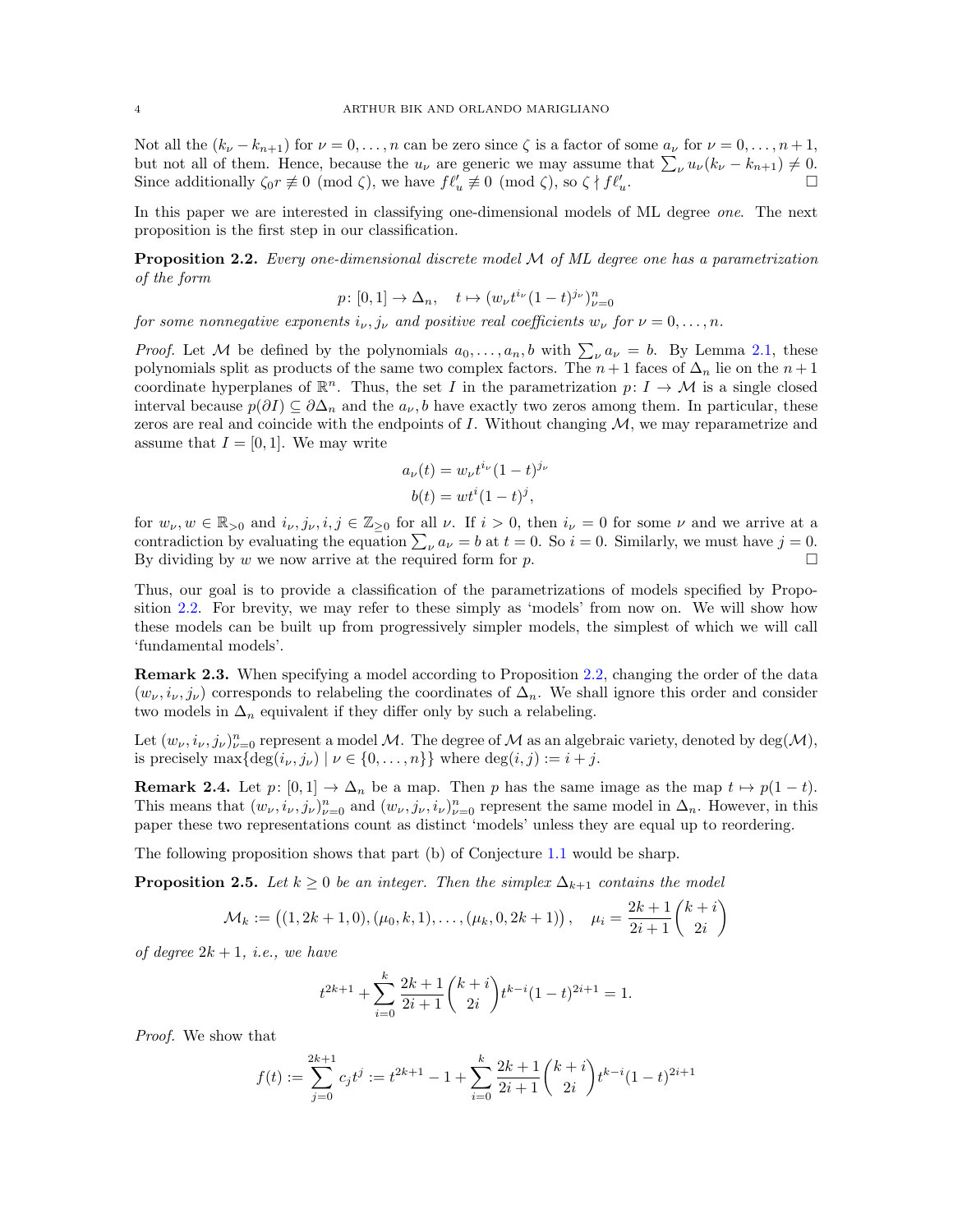is the zero polynomial. Write  $g_i(t) = (1-t)^{2i+1}t^{k-i}$  and note that

$$
\sum_{j=0}^{2k+1} c_{2k+1-j} t^j = t^{2k+1} f(t^{-1}) = -f(t) = \sum_{j=0}^{2k+1} -c_j t^j
$$

since  $t^{2k+1}g_i(t^{-1}) = -g_i(t)$  for all  $i \in \{0, \ldots, k\}$ . So it suffices to show that  $c_0, \ldots, c_k = 0$ . We have

$$
c_0 = f(0) = -1 + \frac{2k+1}{2k+1} {k+k \choose 2k} 1^{2k+1} = 0
$$

and

$$
c_j = \sum_{i=k-j}^{k} (-1)^{i+j-k} \frac{2k+1}{2i+1} {k+i \choose 2i} {2i+1 \choose i+j-k}
$$

for  $j\in\{1,\ldots,k\}.$  Let  $d_j:=(j/(2k+1))c_j.$  Then

$$
d_j = \sum_{i=k-j}^k (-1)^{i+j-k} \frac{j}{2i+1} {k+i \choose 2i} {2i+1 \choose i+j-k} = \sum_{i=k-j}^k (-1)^{i+j-k} \frac{j(i+k)!}{(k-i)!(i+j-k)!(i-j+k+1)!}.
$$

Setting  $i = k - j + \ell$  and  $2k - j = h$ , we get

$$
d_j = \sum_{\ell=0}^{j} (-1)^{\ell} {\binom{j}{\ell}} {\binom{h+\ell}{j-1}}
$$
  
\n
$$
= \sum_{\ell=0}^{j-1} (-1)^{\ell} {\binom{j-1}{\ell}} {\binom{h+\ell}{j-1}} + \sum_{\ell=1}^{j} (-1)^{\ell} {\binom{j-1}{\ell-1}} {\binom{h+\ell}{j-1}}
$$
  
\n
$$
= \sum_{\ell=0}^{j-1} (-1)^{\ell} {\binom{j-1}{\ell}} {\binom{h+\ell}{j-1}} - \sum_{\ell=0}^{j-1} (-1)^{\ell} {\binom{j-1}{\ell}} {\binom{h+\ell+1}{j-1}}
$$
  
\n
$$
= \sum_{\ell=0}^{j-1} (-1)^{\ell} {\binom{j-1}{\ell}} {\binom{h+\ell}{j-1}} - \sum_{\ell=0}^{j-1} (-1)^{\ell} {\binom{j-1}{\ell}} {\binom{h+\ell}{j-1}} - \sum_{\ell=0}^{j-1} (-1)^{\ell} {\binom{j-1}{\ell}} {\binom{h+\ell}{j-2}}
$$
  
\n
$$
= - \sum_{\ell=0}^{j-1} (-1)^{\ell} {\binom{j-1}{\ell}} {\binom{h+\ell}{j-2}}
$$
  
\n
$$
= -d_{j-1}
$$

for all  $1 < j \leq k$ . We have

$$
d_1 = \sum_{\ell=0}^{1} (-1)^{\ell} \binom{1}{\ell} \binom{h+\ell}{0} = 1 - 1 = 0
$$

and so  $d_1 = ... = d_k = 0$ . Hence  $f(t) = 0$ .

We now define our first simpler subclass of the class of models.

**Definition 2.6.** A model represented by  $(w_{\nu}, i_{\nu}, j_{\nu})_{\nu=0}^n$  is reduced if the exponent pairs  $(i_{\nu}, j_{\nu})$  are not equal to  $(0, 0)$  and pairwise distinct.

<span id="page-4-2"></span>Proposition 2.7. Every one-dimensional discrete model of ML degree one is the image of a reduced model under a chain of linear embeddings of the form

<span id="page-4-0"></span>(1) 
$$
\Delta_{n-1} \to \Delta_n, \quad (p_0, \ldots, \hat{p}_{\nu}, \ldots, p_n) \mapsto (\lambda p_0, \ldots, 1 - \lambda, \ldots, \lambda p_n), \quad \lambda \in [0, 1]
$$

$$
or
$$

<span id="page-4-1"></span>
$$
(2) \quad \Delta_{n-1} \to \Delta_n, \quad (p_0, \ldots, p_\nu, \ldots, \hat{p}_\mu, \ldots, p_n) \mapsto (p_0, \ldots, \lambda p_\nu, \ldots, (1 - \lambda) p_\nu, \ldots, p_n), \quad \lambda \in [0, 1].
$$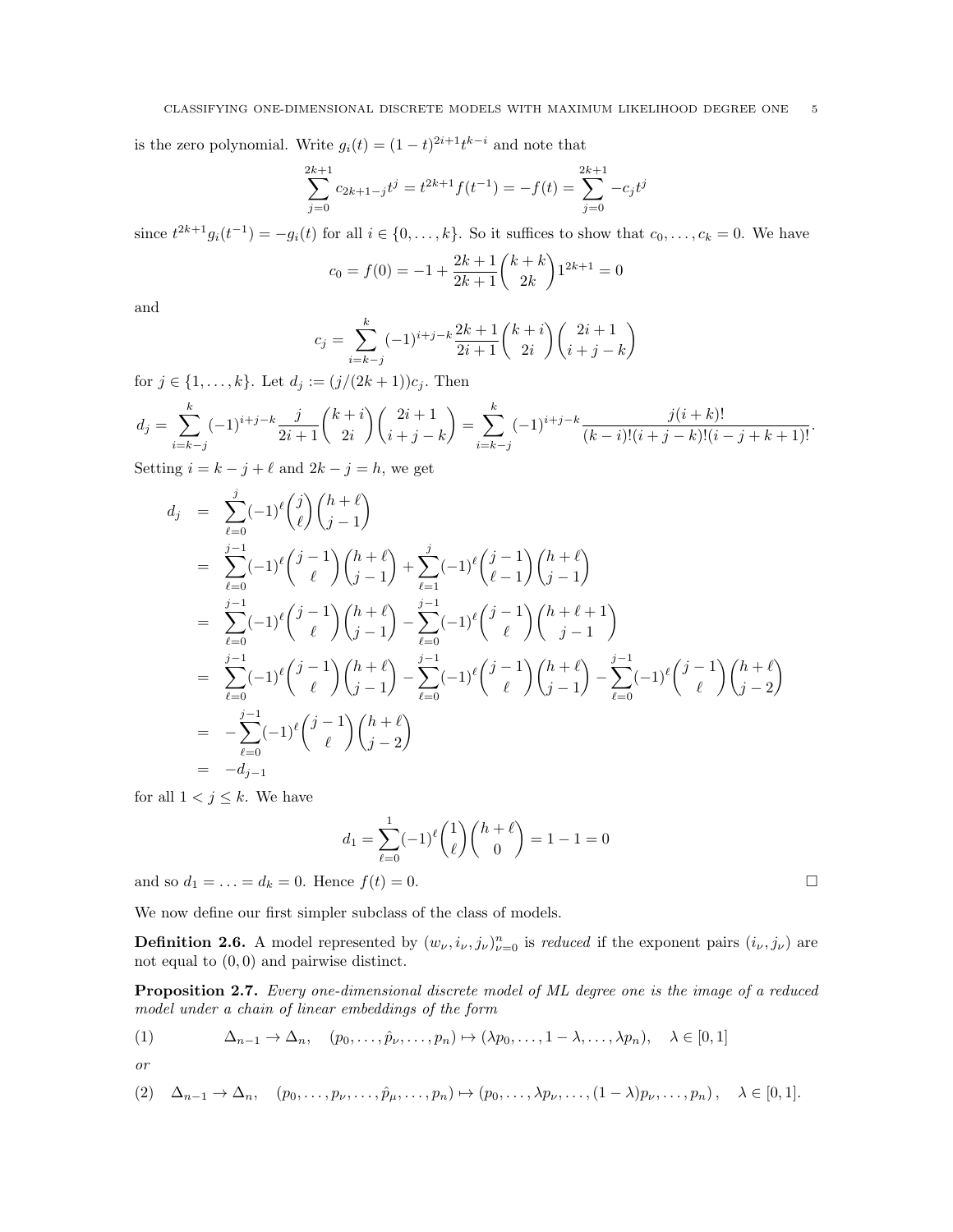*Proof.* Let  $(w_{\nu}, i_{\nu}, j_{\nu})_{\nu=0}^n$  represent a model M. If  $(i_{\nu}, j_{\nu}) = (0, 0)$  for some  $\nu$  then  $w_{\nu} < 1$ . Let  $\lambda := 1 - w_{\nu}$ . Then M is the image under the linear embedding [\(1\)](#page-4-0) of the model represented by

$$
(w_{\iota}/(1-w_{\nu}), i_{\iota}, j_{\iota})_{\iota=0, \iota\neq\nu}^n
$$

Similarly, suppose that  $(i_{\nu}, j_{\nu}) = (i_{\mu}, j_{\mu})$  for some  $\nu \neq \mu$  and let  $\lambda := w_{\nu}/(w_{\nu} + w_{\mu})$ . Then M is the image under the linear embedding [\(2\)](#page-4-1) of the model represented by

$$
(w_{\iota} + \delta_{\iota\nu} w_{\mu}, i_{\iota}, j_{\iota})_{\iota=0, \iota\neq\mu}^n.
$$

.

<span id="page-5-2"></span>**Remark 2.8.** If  $\Delta_n$  contains a model of degree d, then  $\Delta_{n'}$  must contain a reduced model of degree d for some  $n' \leq n$ . So we see that if a part of Conjecture [1.1](#page-1-0) holds for all reduced models, then that part also holds for all models.

**Definition 2.9.** Let M be a reduced model represented by  $(w_{\nu}, i_{\nu}, j_{\nu})_{\nu=0}^n$ . We call the set of exponent pairs  $S = \{(i_{\nu}, j_{\nu}) \mid \nu = 0, \ldots, n\}$  the place of M. Alternatively, we say that M is at the place S. More generally, we call any finite subset of the set  $(\mathbb{Z}_{\geq 0})^2 \setminus \{(0,0)\}$  of exponent pairs a place.

<span id="page-5-1"></span>**Proposition 2.10.** Let  $S = \{(i_{\nu}, j_{\nu}) | \nu = 0, \ldots, n\}$  be a place that holds at least one model M and let  $s_{\nu}$  denote the monomial  $t^{i_{\nu}}(1-t)^{j_{\nu}}$ . The set of models at the place S is an affine-linear half-space of dimension  $n + 1 - \dim \operatorname{span}_{\mathbb{R}}(s_0, \ldots, s_n)$ .

*Proof.* The set of models at the place S is the set of all  $\underline{w} \in \mathbb{R}^{n+1}$  with

(3) 
$$
\sum_{\nu=0}^{n} w_{\nu} s_{\nu} = 1, \quad \underline{w} > 0.
$$

This is an affine-linear half-space of dimension equal to the dimension of the linear space defined by

$$
\sum_{\nu=0}^n x_\nu s_\nu = 0
$$

because the condition  $w > 0$  is satisfied on an open ball around the vector of coefficients of M.  $\square$ 

Considering the special case where the dimension of the affine-linear half-space of Proposition [2.10](#page-5-1) is zero leads us to our second simplification of the class of models.

<span id="page-5-4"></span>**Definition 2.11.** A reduced model represented by  $(w_{\nu}, i_{\nu}, j_{\nu})_{\nu=0}^n$  is a *fundamental model* if the vector subspace  $\text{span}_{\mathbb{R}}(s_0,\ldots,s_n)$  of  $\mathbb{R}[t]$  has dimension  $n+1$ , where  $s_\nu := t^{i_\nu}(1-t)^{j_\nu}$ . Equivalently, a reduced model is fundamental if and only if it is the unique model at its place.

Checking whether a given place holds a fundamental model is straightforward:

<span id="page-5-0"></span>**Algorithm 2.12.** Checks whether a place  $S = \{(i_v, j_v) | v = 0, \ldots, n\}$  holds a fundamental model. 1. Define  $L' := \text{span}_{\mathbb{R}}(s_0, \ldots, s_n)$  and  $L := L' + \langle 1 \rangle_{\mathbb{R}}$ .

- 2. Check whether dim  $L = \dim L' = n + 1$ . If not, halt: if  $\dim L > n + 1$  then S has no models, if dim  $L' < n + 1$  then S has either no models or infinitely many non-fundamental models.
- 3. Find the unique  $w_0, \ldots, w_n \in \mathbb{R}$  such that  $\sum_{\nu=0}^n w_{\nu} s_{\nu} = 1$ .
- 4. If  $w_{\nu} > 0$  for all  $\nu$  then  $(w_{\nu}, i_{\nu}, j_{\nu})_{\nu=0}^n$  is the fundamental model at this place. Otherwise there are no models at this place.

<span id="page-5-3"></span>**Remark 2.13.** The  $w_0, \ldots, w_n$  in step 3 are in fact elements of Q, because the coefficients of polynomials  $s_0, \ldots, s_n$  are rational.

**Example 2.14.** Proposition [2.5](#page-3-1) gives us the degree- $(2k + 1)$  model

$$
\mathcal{M}_k := \left( (1, 2k+1, 0), (\mu_0, k, 1), \dots, (\mu_k, 0, 2k+1) \right), \quad \mu_i = \frac{2k+1}{2i+1} {k+i \choose 2i}
$$

in  $\Delta_{k+1}$  for each integer  $k \geq 0$ . We claim that these models are fundamental. For this, we need to show that we have  $\lambda, \mu_0, \ldots, \mu_k = 0$  for all  $\lambda, \mu_0, \ldots, \mu_k \in \mathbb{R}$  with

$$
f(t) := \lambda t^{2k+1} + \mu_0 t^k (1-t)^1 + \mu_1 t^{k-1} (1-t)^3 + \ldots + \mu_{k-1} t (1-t)^{2k-1} + \mu_k (1-t)^{2k+1} = 0.
$$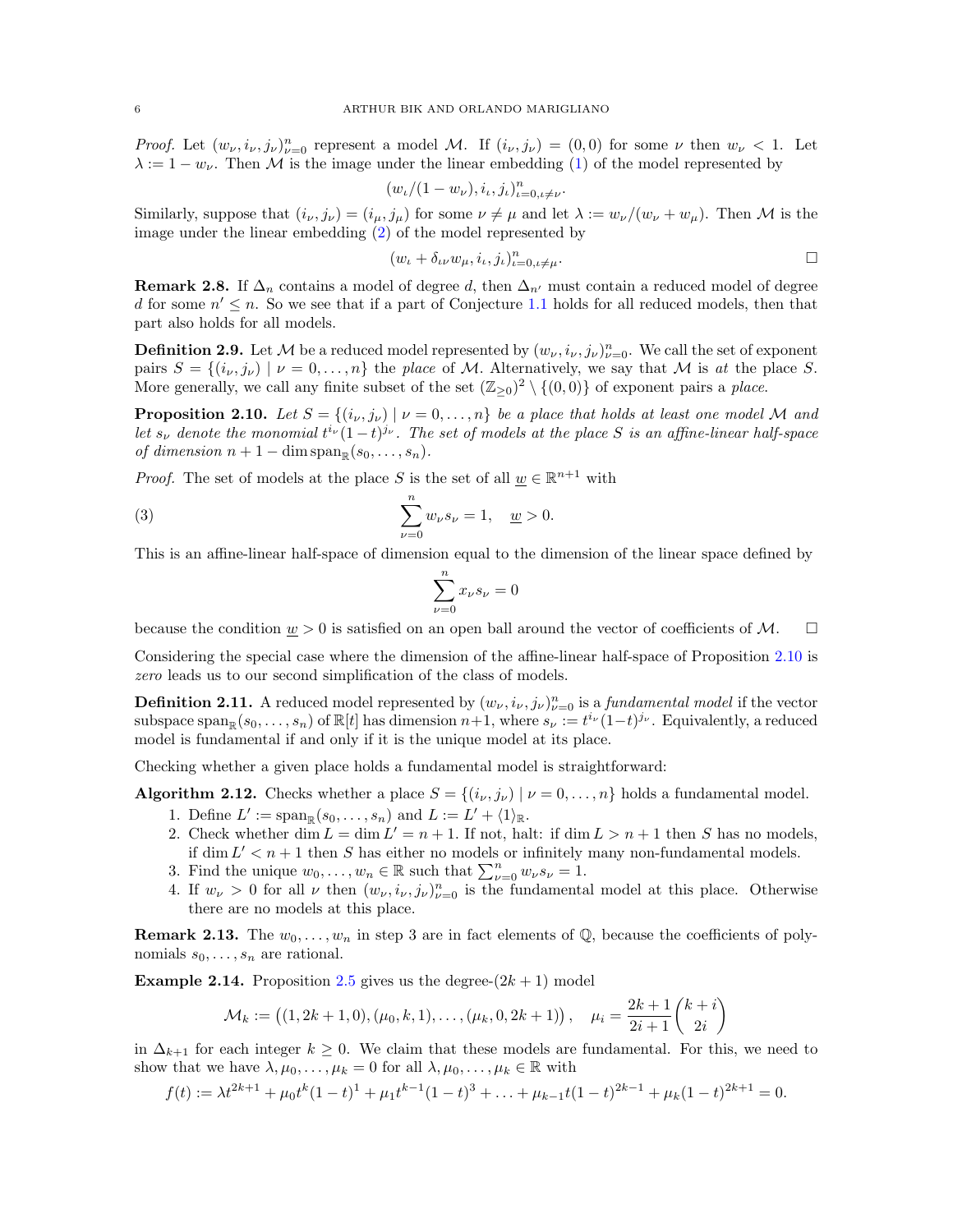Set

$$
g_i(t) := \mu_i t^{k-i} + \mu_{i+1} t^{k-(i+1)} (1-t)^2 + \ldots + \mu_{k-1} t (1-t)^{2(k-i-1)} + \mu_k (1-t)^{2(k-i)} \in \mathbb{R}[t]
$$

for  $i = 0, \ldots, k$ . Since  $f(1) = 0$ , we see that  $\lambda = 0$  and hence  $g_0 = f/(1-t)$  is the zero polynomial. Next, for  $i = 0, ..., k - 1$ , we see that  $\mu_i = g_i(1) = 0$  and so  $g_{i+1} = g_i/(1-t)^2 = 0$ . Finally, we have  $\mu_k = g_k(1) = 0$ . Hence  $\mathcal{M}_k$  is indeed a fundamental model for each integer  $k \geq 0$ .

We shall now see that every reduced model can be constructed from finitely many fundamental models in a manner reminiscent of the factorization of an integer into prime numbers.

<span id="page-6-1"></span>**Definition 2.15.** Let  $\mathcal{M}_1$  and  $\mathcal{M}_2$  be reduced models at the places  $S_1$  and  $S_2$  defined by the coefficients  $u_{\nu}$  for  $(i_{\nu}, j_{\nu}) \in S_1$  and  $v_{\nu}$  for  $(i_{\nu}, j_{\nu}) \in S_2$ , respectively. Let  $0 < \mu < 1$ . The composite  $\mathcal{M}_1 *_{\mu} \mathcal{M}_2$  of  $\mathcal{M}_1$  and  $\mathcal{M}_2$  is the reduced model at the place  $S_1 \cup S_2$  defined by the coefficients

$$
w_{\nu} := \mu u_{\nu} + (1 - \mu)v_{\nu}
$$
 for  $(i_{\nu}, j_{\nu}) \in S_1 \cup S_2$ ,

where we set  $u_{\nu} = 0$  for  $(i_{\nu}, j_{\nu}) \notin S_1$  and  $v_{\nu} = 0$  for  $(i_{\nu}, j_{\nu}) \notin S_2$ .

Remark 2.16. The operation of taking composites resembles multiplication to some extent. Allowing the parameter  $\mu$  to vary makes this operation associative, commutative, and unitary. Indeed, we have

$$
(\mathcal{M}_1 *_{\mu} \mathcal{M}_2) *_{\lambda} \mathcal{M}_3 = \mathcal{M}_1 *_{\lambda \mu} (\mathcal{M}_2 *_{\frac{\lambda - \lambda \mu}{1 - \lambda \mu}} \mathcal{M}_3),
$$
  

$$
\mathcal{M}_1 *_{\mu} \mathcal{M}_2 = \mathcal{M}_2 *_{1 - \mu} \mathcal{M}_1,
$$
  

$$
\mathbf{1} *_{\mu} \mathcal{M} = \mathcal{M} = \mathcal{M} *_{\mu} \mathbf{1},
$$

where 1 is the empty model at the place  $S = \emptyset$  with the empty list of coefficients. One may also define an m-ary composite  $\mathcal{M}_1 *_{\mu_1} \cdots *_{\mu_m} \mathcal{M}_m$  given numbers  $0 < \mu_1 < \cdots < \mu_m < 1$  by using the telescope sum  $1 = \mu_1 + (\mu_2 - \mu_1) + \cdots + (\mu_m - \mu_{m-1}) + (1 - \mu_m)$ . The concatenation of m binary composites becomes then an instance of an m-ary composite.

Example 2.17. How unique is the representation of a reduced model as the composite of fundamental models? Let  $0 < \mu < 1$  and define four fundamental models as follows:

$$
\mathcal{M}_1: \t t \mapsto ((1-t), t(1-t), t^2),\n\mathcal{M}_2: \t t \mapsto (t, t(1-t), (1-t)^2),\n\mathcal{M}_3: \t t \mapsto ((1-t)^2, 2t(1-t), t^2),\n\mathcal{M}_4: \t t \mapsto (t, (1-t)).
$$

Then

$$
\mathcal{M}_1 *_{\mu} \mathcal{M}_2: \quad t \mapsto ((1 - \mu)t, \mu(1 - t), t(1 - t), \mu t^2, (1 - \mu)(1 - t)^2),
$$
  

$$
\mathcal{M}_3 *_{\mu} \mathcal{M}_4: \quad t \mapsto ((1 - \mu)t, (1 - \mu)(1 - t), 2\mu t(1 - t), \mu t^2, \mu(1 - t)^2).
$$

Thus,  $M_1*_1/2M_2 = M_3*_1/2M_4$ , so the representation of  $M_1*_1/2M_2$  as the composite of fundamental models is not unique. However, the equality of  $\mathcal{M}_1 *_{\mu} \mathcal{M}_2$  and  $\mathcal{M}_3 *_{\mu} \mathcal{M}_4$  only holds for  $\mu =$ 1/2. Thus, we might conjecture a kind of 'family-wise' uniqueness, where every variety of the form  $\hat{\mathcal{M}}_1 *_{\mu_1} \cdots *_{\mu_m} \mathcal{M}_m$  in the affine space  ${\rm Spec}(\mathbb{R}[t,\mu_1,\ldots,\mu_m])$  is uniquely determined by the fundamental models  $\mathcal{M}_1, \ldots, \mathcal{M}_m$  it is the composite of.

Let us now discuss the existence aspect of our factorization.

<span id="page-6-0"></span>Proposition 2.18. Every reduced model is the composite of finitely many fundamental models.

*Proof.* Let M be a reduced model at the place S represented by  $(w_{\nu}, i_{\nu}, j_{\nu})_{\nu=0}^n$ . If  $n \leq 1$  then M is fundamental because it is reduced. Hence we may assume  $n \geq 2$ . It suffices to show that if M is not fundamental then it is the composite of two models at places which are proper subsets of S.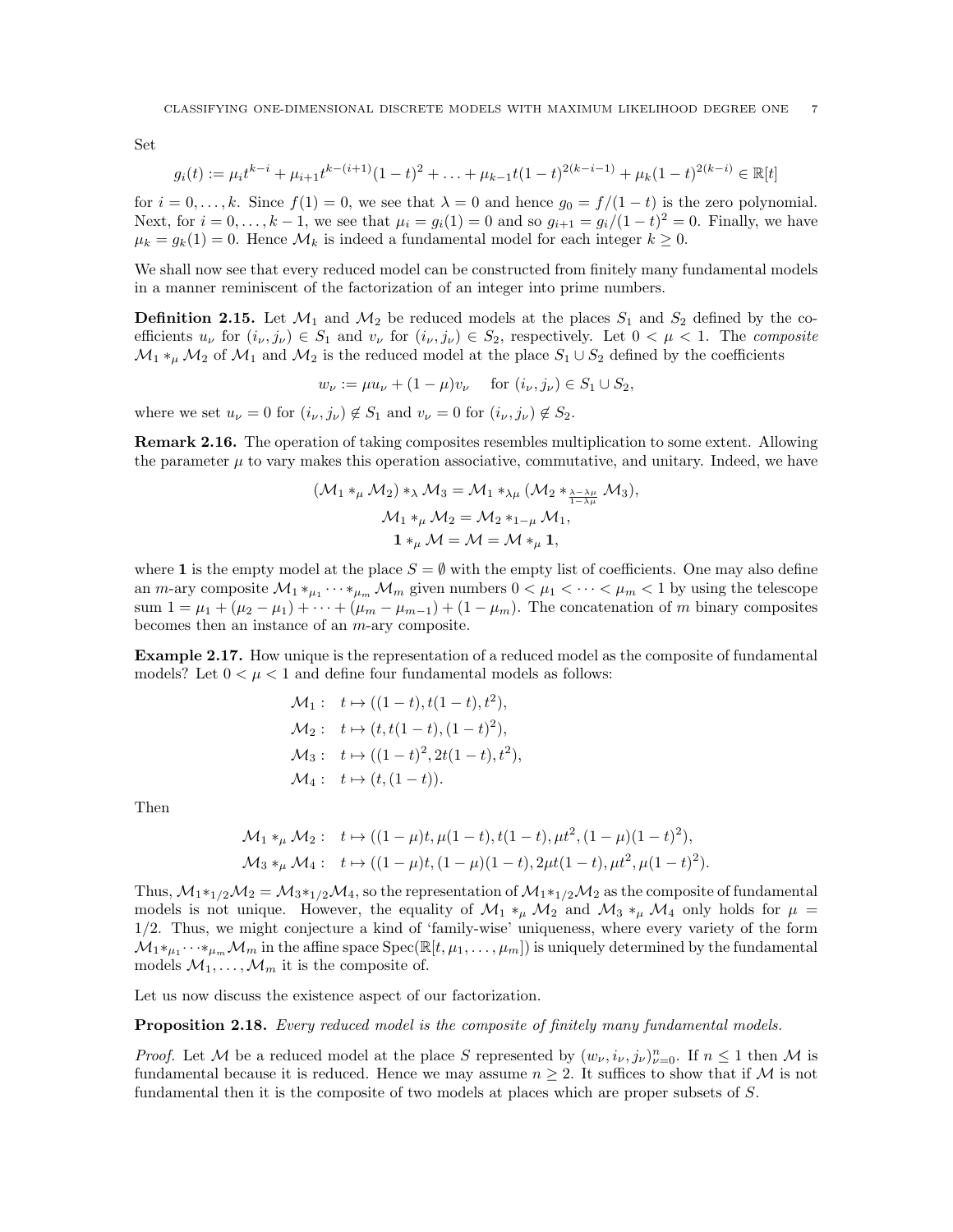Assume that there exist  $x_0, \ldots, x_n \in \mathbb{R}$ , not all zero, such that  $\sum_{\nu=0}^n x_{\nu} s_{\nu} = 0$ . Since  $s_{\nu}(t) > 0$  for  $t \in (0, 1)$ , we have at least one positive and one negative  $x_{\nu}$ . Take

$$
\lambda := \min \{ w_{\nu} / |x_{\nu}| \mid \nu \in \{0, \dots, n\}, x_{\nu} < 0 \}, \quad u_{\nu} := w_{\nu} + \lambda x_{\nu} \text{ for } \nu \in \{0, \dots, n\},
$$

and  $S_1 := \{(i_{\nu}, j_{\nu}) \mid \nu \in \{0, ..., n\}, u_{\nu} \neq 0\}$ . Then we have  $\lambda > 0$  and  $u_{\nu} \geq 0$  for all  $\nu \in \{0, ..., n\}$ , the latter of which we verify by distinguishing between the cases  $x_{\nu} \geq 0$  and  $x_{\nu} < 0$ . For all  $\nu$  we have  $u_{\nu} = 0$  if and only if  $x_{\nu} < 0$  and  $\lambda = w/|x_{\nu}|$ . Thus  $S_1$  is a nonempty proper subset of S. Since  $\sum_{\nu=0}^n u_{\nu} s_{\nu} = 1$ , the coefficients  $u_{\nu}$  for  $(i_{\nu}, j_{\nu}) \in S_1$  define a reduced model  $\mathcal{M}_1$  at the place  $S_1$ . Next, take

$$
\mu := \min \{ w_{\nu}/u_{\nu} \mid \nu \in \{0, \dots, n\}, u_{\nu} \neq 0 \}, \quad v_{\nu} := (w_{\nu} - \mu u_{\nu})/(1 - \mu) \text{ for } \nu \in \{0, \dots, n\},
$$

and  $S_2 := \{(i_{\nu}, j_{\nu}) \mid \nu \in \{0, \dots, n\}, v_{\nu} \neq 0\}$ . Then  $\mu > 0$ . Since at least one of the  $x_{\nu}$  is positive, we have  $u_{\nu} > w_{\nu}$  for some  $\nu$ , and thus  $\mu < 1$ . We have  $v_{\nu} \ge 0$  by the definition of  $\mu$  and  $v_{\nu} = 0$  if and only if  $u_{\nu} \neq 0$  and  $\mu = w_{\nu}/u_{\nu}$ . Thus  $S_2$  is a nonempty proper subset of S and we have  $S_1 \cup S_2 = S$ . Since  $\sum_{\nu=0}^{n} v_{\nu} x_{\nu} = 1$ , the coefficients  $v_{\nu}$  for  $(i_{\nu}, j_{\nu}) \in S_2$  define a reduced model  $\mathcal{M}_2$  at the place  $S_2$ . We conclude by noting that  $w_{\nu} = \mu u_{\nu} + (1 - \mu)v_{\nu}$  for all  $\nu \in S$ . Thus,  $\mathcal{M} = \mathcal{M}_1 *_{\mu} \mathcal{M}_2$ .

<span id="page-7-2"></span>Remark 2.19. When a reduced model is not fundamental, there exists a reduced model at a smaller place of the same degree. It follows that if a part of Conjecture [1.1](#page-1-0) holds for all fundamental models, then that part also holds for all reduced models (and hence all models by Remark [2.8\)](#page-5-2). In particular, since there can only be at most one fundamental model at a place, part (a) of Conjecture [1.1](#page-1-0) holds if and only if every  $\Delta_n$  only contains finitely many fundamental models.

Our classification of one-dimensional discrete models of ML degree one is now complete. We summarize it in Theorem [2.20,](#page-7-0) all elements of which we already established in this section. We visualize our classification in Figure [1.](#page-7-1)

<span id="page-7-0"></span>Theorem 2.20 (Classification).

- (a) Every one-dimensional discrete model of ML degree one  $\mathcal{M} \subseteq \Delta_n$  is the image of a reduced model  $\mathcal{M}' \subseteq \Delta_{n'}$  under a linear embedding  $\Delta_{n'} \to \Delta_n$  for some  $n' \leq n$ .
- (b) Every reduced model  $\mathcal{M}' \subseteq \Delta_{n'}$  at the place S can be written as the composite

 ${\mathcal M}'={\mathcal M}_1*_{\mu_1}\cdots*_{\mu_m}{\mathcal M}_m$ 

of fundamental models  $M_1, \ldots, M_m$  at places  $S_1, \ldots, S_m \subseteq S$  with  $S = S_1 \cup \cdots \cup S_m$ .

(c) If  $\mathcal{M}'$  is fundamental then it is the only model at the place S. If not, then  $\mathcal{M}'$  is part of an infinite family of non-fundamental models at the place S. More precisely, this family is indexed by an affine-linear half-space of dimension  $n' + 1 - \dim \text{span}_{\mathbb{R}} \{ t^i (1-t)^j \mid (i,j) \in S \}.$ 



<span id="page-7-3"></span><span id="page-7-1"></span>Figure 1. A classification of one-dimensional discrete models of ML degree one. Every such model is the image of a reduced model under a linear embedding (Proposition [2.7\)](#page-4-2). In turn, every reduced model can be written as the composite (Definition [2.15\)](#page-6-1) of finitely many fundamental models (Proposition [2.18\)](#page-6-0). In Sections [5–](#page-21-0)[7](#page-34-0) we prove that there are only finitely many fundamental models for  $n \leq 4$ .

<span id="page-7-4"></span>**Remark 2.21.** By Remark [2.19,](#page-7-2) Conjecture [1.1\(](#page-1-0)b) can be equivalently stated as follows: Let  $d \geq 1$ be an integer and let M be a degree-d fundamental model at the place S. Then

$$
(4) \t\t |S| \ge \frac{d+3}{2}.
$$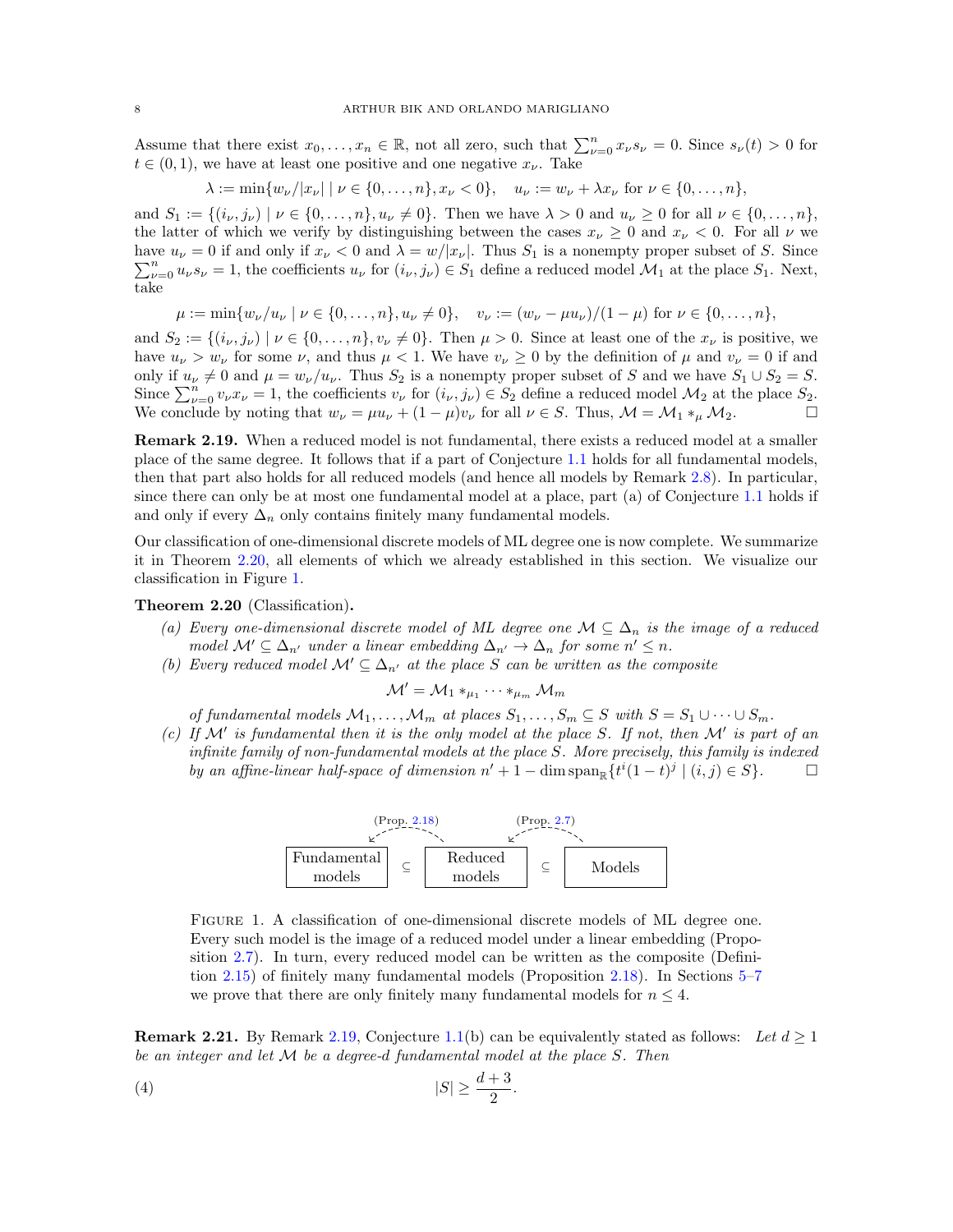We have the following computational results.

<span id="page-8-2"></span>**Theorem 2.22** (Computational results for models). Let  $d \leq 9$  and let M be a degree-d fundamental model at the place S. Then [\(4\)](#page-7-3) holds. Table [1](#page-8-0) shows the number of fundamental models of degree d in  $\Delta_n$  for  $n \leq 5$  and  $d \leq 9$ . Table [2](#page-8-1) shows the number of fundamental models after identifying models with their reparametrization  $t \mapsto 1-t$ .

| $n \setminus d \mid 1 \quad 2 \quad 3$ |   |    | 4              | - 5           |                 |  |  |
|----------------------------------------|---|----|----------------|---------------|-----------------|--|--|
|                                        |   |    |                |               |                 |  |  |
| $\overline{2}$                         | 3 |    |                |               |                 |  |  |
| 3                                      |   | 12 | $\overline{4}$ | $\mathcal{D}$ |                 |  |  |
|                                        |   |    | 82             | - 38          | 10              |  |  |
| 5                                      |   |    |                |               | 602 254 88 24 2 |  |  |

TABLE 1. Number of fundamental models of degree d in  $\Delta_n$ .

<span id="page-8-0"></span>

| $\left  n\right\rangle d$   1 2 3 4 |   |   |                             | -5   |     |       |  |
|-------------------------------------|---|---|-----------------------------|------|-----|-------|--|
|                                     |   |   |                             |      |     |       |  |
| 2                                   | 2 |   |                             |      |     |       |  |
| 3                                   |   | 7 | $\mathcal{D}_{\mathcal{L}}$ |      |     |       |  |
|                                     |   |   | 43                          | - 23 | -5  |       |  |
|                                     |   |   |                             | 306  | 129 | 46 12 |  |

<span id="page-8-1"></span>TABLE 2. Number of fundamental models of degree d in  $\Delta_n$  after identification of a model with its reparametrization  $t \mapsto 1 - t$ .

We will prove Theorem [2.22](#page-8-2) in Section [8](#page-39-0) by computing all the fundamental models in the statement. This will be done in the language of fundamental outcomes, which we introduce in Section [4.](#page-19-0) See Theorem [8.2.](#page-39-1) From this computation we get Tables [1](#page-8-0) and [2.](#page-8-1)

<span id="page-8-3"></span>**Example 2.23.** Let us focus on the entries of Table [1](#page-8-0) where  $d = 2n - 1$ . The places

 $S' = \{(0, 7), (1, 1), (1, 5), (5, 1), (7, 0)\}\$ and  $S'' = \{(0, 7), (1, 3), (3, 1), (3, 3), (7, 0)\}\$ 

hold fundamental models in  $\Delta_4$  of degree 7. We found S' and S'' using Algorithm [8.4.](#page-40-0) To compute these models, we consider the equations

$$
\lambda_0 + \lambda_1 (1 - t)^7 + \lambda_2 t (1 - t) + \lambda_3 t (1 - t)^5 + \lambda_4 t^5 (1 - t) + \lambda_5 t^7 = 0
$$

and

$$
\mu_0 + \mu_1 (1-t)^7 + \mu_2 t (1-t)^3 + \mu_3 t^3 (1-t) + \mu_4 t^3 (1-t)^3 + \mu_5 t^7 = 0
$$

over  $\mathbb{Q}[t]$ . The first system has the solution  $(-2, 2, 7, 7, 7, 2)$  which is unique up to scaling. This yields the fundamental model  $\mathcal{M}'$  parametrized by

$$
[0,1] \to \Delta_4, \quad t \mapsto \left( (1-t)^7, \frac{7}{2} t (1-t), \frac{7}{2} t (1-t)^5, \frac{7}{2} t^5 (1-t), t^7 \right).
$$

The second system has the solution  $(-1, 1, 7, 7, 7, 1)$  which is unique up to scaling. This yields the fundamental model  $\mathcal{M}''$  parametrized by

$$
[0,1] \to \Delta_4, \quad t \mapsto \left( (1-t)^7, 7t(1-t)^3, 7t^3(1-t), 7t^3(1-t)^3, t^7 \right).
$$

This accounts for two fundamental models in Table [1](#page-8-0) where  $(n, d) = (4, 7)$ . As for the others where  $d = 2n - 1$ , Proposition [2.5](#page-3-1) gives us a degree- $(2k + 1)$  model  $\mathcal{M}_k$  for each  $k \geq 0$  parametrized by

$$
[0,1] \to \Delta_{k+1}, \quad t \mapsto \left(t^{2k+1}, \mu_0 t^k (1-t)^1, \mu_1 t^{k-1} (1-t)^3, \dots, \mu_k t^0 (1-t)^{2k+1}\right), \quad \mu_i = \frac{2k+1}{2i+1} {k+i \choose 2i},
$$

which accounts for one further fundamental model at each entry  $(n, 2n - 1)$ .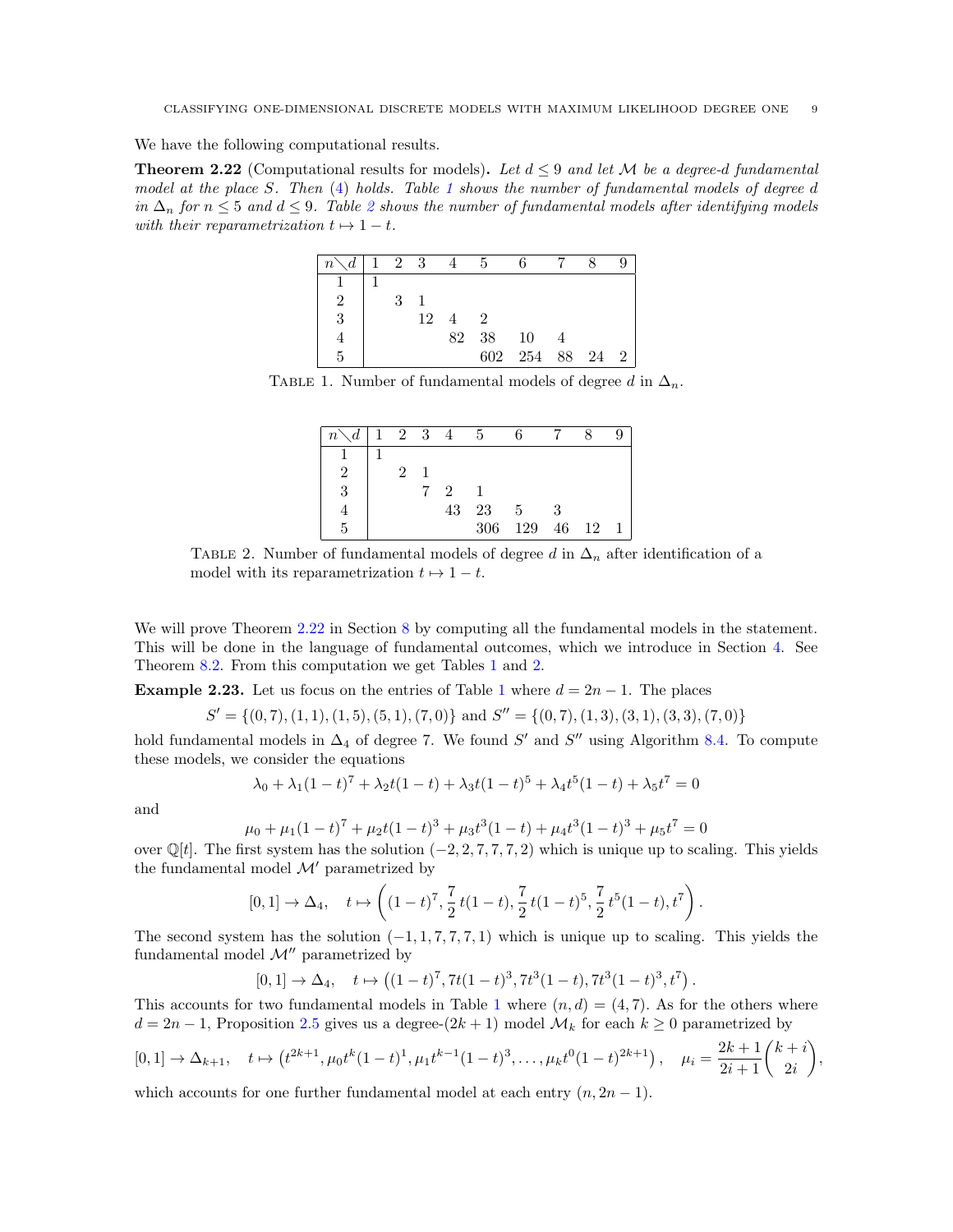Finally, we have an action of  $S_2$  on the set of paramatrizations of models corresponding to the reparametrization  $t \mapsto (1-t)$ , i.e., we have  $(12) \cdot (w_{\nu}, i_{\nu}, j_{\nu})_{\nu=0}^n = (w_{\nu}, j_{\nu}, i_{\nu})_{\nu=0}^n$ . This accounts for the remaining models at the entries  $(n, 2n - 1)$ . To summarize,

- For  $(n, d) = (1, 1)$ , we have the (fundamental) model  $\mathcal{M}_0 = (12) \cdot \mathcal{M}_0$ .
- For  $(n, d) = (2, 3)$ , we have the model  $\mathcal{M}_1 = (12) \cdot \mathcal{M}_1$ .
- For  $(n, d) = (3, 5)$ , we have the models  $\mathcal{M}_2$  and  $(12) \cdot \mathcal{M}_2$ .
- For  $(n, d) = (4, 7)$ , we have the models  $M_3$ ,  $(12) \cdot M_3$ ,  $M' = (12) \cdot M'$  and  $M'' = (12) \cdot M''$ .
- For  $(n, d) = (5, 9)$ , we have the models  $\mathcal{M}_4$  and  $(12) \cdot \mathcal{M}_4$ .

Identifying  $(12) \cdot M_k$  with  $M_k$  yields the entries  $(n, 2n - 1)$  of Table [2.](#page-8-1)

Example 2.24. Let us classify all one-dimensional models M of ML degree one in the triangle  $\Delta_2$ , up to coordinate permutations. The unique model  $\mathcal{M}_0$  in  $\Delta_1$  is parametrized by  $t \mapsto (t,(1-t))$ . Since  $\mathcal{M}_0 *_{\mu} \mathcal{M}_0 = \mathcal{M}_0$ , all models in  $\Delta_2$  are either fundamental or non-reduced. Theorem [1.2](#page-1-1) gives a bound for the algebraic degree of M: we have  $\deg(\mathcal{M}) \leq 3$ . Hence, to find all fundamental models we apply Algorithm [2.12](#page-5-0) to all places  $S \subseteq \{(i,j) | 0 < i+j \leq 3\}$  of size  $n+1=3$ . We report the results in Figure [2.](#page-9-0)



<span id="page-9-0"></span>FIGURE 2. Fundamental models in  $\Delta_2$ . These correspond to the parametrizations  $t \mapsto ((1-t)^3, 3t(1-t), t^3), t \mapsto ((1-t)^2, 2(1-t)t, t^2),$  and  $t \mapsto ((1-t), t(1-t), t^2),$ from left to right. Their places are  $\{(0,3), (1,1), (3,0)\}, \{(0,2), (1,1), (2,0)\},$  and  $\{(0,1), (1,1), (2,0)\}\$ , respectively. In  $\Delta_2$  there is a further fundamental model at the place  $\{(0,2),(1,0),(1,1)\}$ , but it is identical to the third model in this picture after a permutation of the coordinates of  $\Delta_n$  and the reparametrization  $t \mapsto 1-t$ .

As for non-reduced models, there are up to coordinate permutations only two linear embeddings  $\Delta_1 \rightarrow \Delta_2$  of the form [\(1\)](#page-4-0) or [\(2\)](#page-4-1) that can be used to construct M from  $\mathcal{M}_0$ . These can vary with the parameter  $\lambda$  and are reported in Figure [3](#page-9-1) for  $\lambda = 1/3$ .



<span id="page-9-1"></span>FIGURE 3. Non-reduced models in  $\Delta_2$ . These arise from linear embeddings  $\Delta_1 \rightarrow \Delta_2$ of type [\(1\)](#page-4-0) and [\(2\)](#page-4-1), respectively. They are given by  $t \mapsto ((1 - \lambda)t, \lambda, (1 - \lambda)(1 - t))$ and  $t \mapsto ((1-t), \lambda t, (1-\lambda)t)$ , where  $\lambda := 1/3$ . All other non-reduced one-dimensional models of ML degree one in  $\Delta_2$  arise from these two by varying  $\lambda$  and permuting the coordinates of  $\Delta_2$ .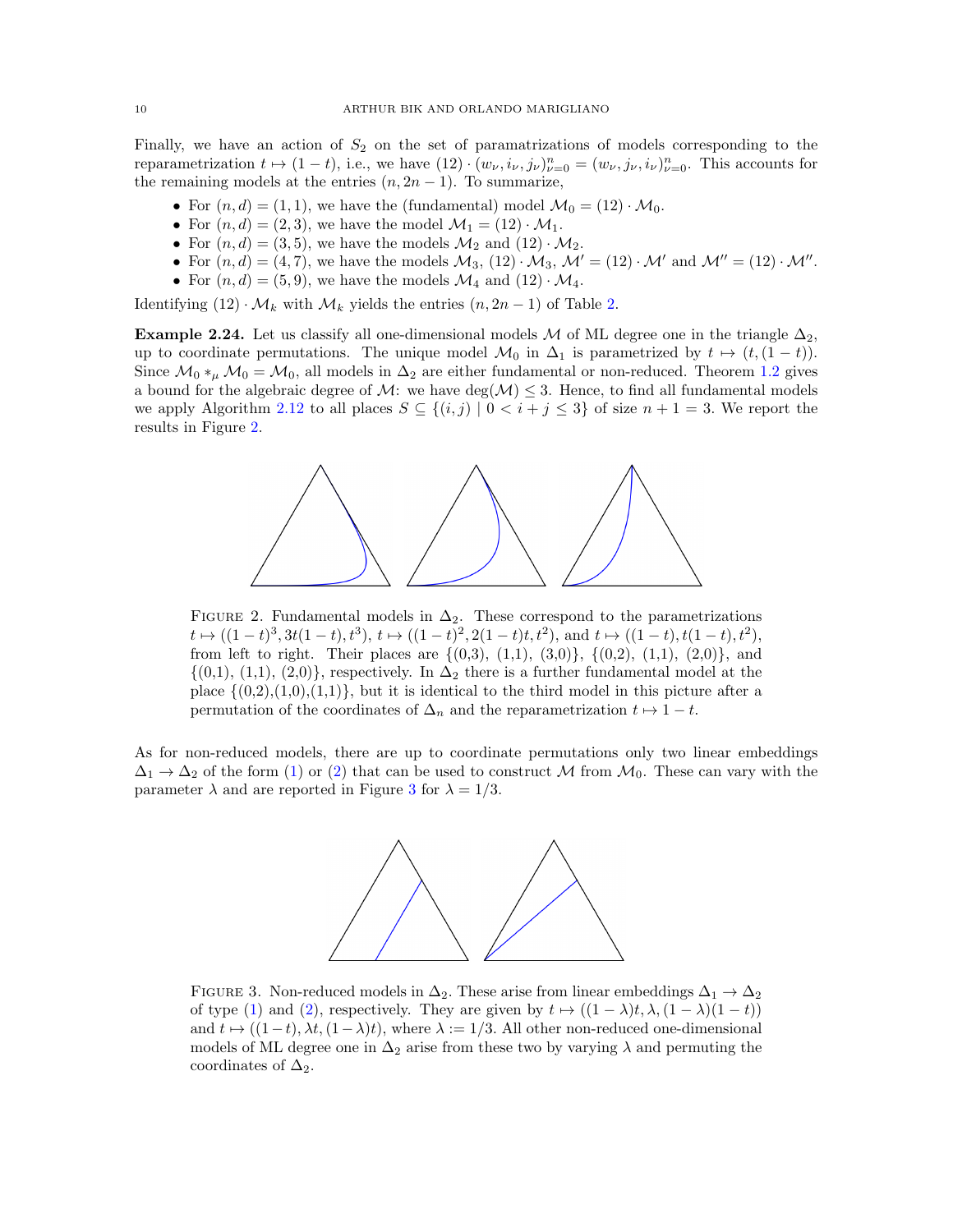# 3. Properties of chipsplitting games

<span id="page-10-0"></span>We begin this section with the general definition of a (directed) chipsplitting game. Let  $(V, E)$  be a directed graph without loops.

**Definition 3.1.** Let  $V' \subseteq V$  be the subset of vertices with  $\geq 1$  outgoing edge.

- (a) A *chip configuration* is a vector  $w = (w_v)_{v \in V} \in \mathbb{Z}^V$  such that  $\#\{v \in V \mid w_v \neq 0\} < \infty$ .
- (b) The *initial configuration* is the zero vector  $0 \in \mathbb{Z}^V$ .
- (c) A splitting move at  $p \in V$  maps a chip configuration  $w = (w_v)_{v \in V}$  to the chip configuration  $\widetilde{w} = (\widetilde{w}_v)_{v \in V}$  defined by

$$
\widetilde{w}_v := \begin{cases}\nw_v - 1 & \text{if } v = p, \\
w_v + 1 & \text{if } (p, v) \in E \text{, i.e., } E \text{ contains an edge from } p \text{ to } v, \\
w_v & \text{otherwise.} \n\end{cases}
$$

An unsplitting move at p maps  $\tilde{w}$  back to w.

- (d) A chipsplitting game f is a finite sequence of splitting and unsplitting moves. The outcome of  $f$  is the chip configuration obtained from the initial configuration after executing all the moves in  $f$ .
- (e) A (chipsplitting) outcome is the outcome of any chipsplitting game.

Note that the moves in our game are all reversible and commute with each other. In particular, the order of the moves in a game does not matter and every outcome is the outcome of a game such that at no point in  $V$  both a splitting and an unsplitting move occurs. We call games that have this property reduced. We usually assume chipsplitting games are reduced. The map

{reduced chipsplitting games on 
$$
(V, E)
$$
}/  $\sim$   $\rightarrow$  { $g: V' \rightarrow \mathbb{Z} \mid \# \{p \in V' \mid g(p) \neq 0\} < \infty$ }  
 $f \mapsto (p \mapsto \text{number of moves at } p \text{ in } f)$ 

is a bijection, where we count unsplitting moves negatively and consider two games  $f, g$  equivalent if they are the same up to reordering. We identify a reduced chipsplitting game  $f$  with its corresponding function  $V' \to \mathbb{Z}$ . The outcome  $w = (w_v)_{v \in V}$  of f now satisfies

$$
w_v = -f(v) + \sum_{\substack{p \in V' \\ (p,v) \in E}} f(v),
$$

where we write  $f(v) = 0$  when  $v \notin V'$ .

**Remark 3.2.** Let A be an abelian group. The definitions above naturally extend from  $\mathbb{Z}$  to A, i.e., to the setting where the number of chips at a point and number of times a move is repeated are both allowed to be any element of A. Here (resp. when  $A = \mathbb{Q}, \mathbb{R}$ ), we say that the chip configurations, chipsplitting games and outcomes are A-valued (resp. rational, real).

We now define the directed graphs  $(V_d, E_d)$  we consider in this paper. For  $d \in \mathbb{N} \cup \{\infty\}$ , write

$$
V_d := \{ (i, j) \in \mathbb{Z}_{\geq 0}^2 \mid \deg(i, j) \leq d \},
$$
  
\n
$$
E_d := \{ (v, v + e) \mid v \in V_{d-1}, e \in \{ (1, 0), (0, 1) \} \},
$$

where  $\deg(i, j) := i + j$  is the *degree* of  $(i, j) \in \mathbb{Z}_{\geq 0}^2$ .

**Example 3.3.** We depict a chip configuration  $w = (w_{i,j})_{(i,j)\in V_d} \in \mathbb{Z}^{V_d}$  as a triangle of numbers with  $w_{i,j}$  being the number in the *i*th column from the left and *j*th row from the bottom.

| where the contribution of the contribution of $\mathbf{1}$ , and the contribution of $\mathbf{1}$ , and the contribution of $\mathbf{1}$ |  |  |  |
|------------------------------------------------------------------------------------------------------------------------------------------|--|--|--|
|                                                                                                                                          |  |  |  |
|                                                                                                                                          |  |  |  |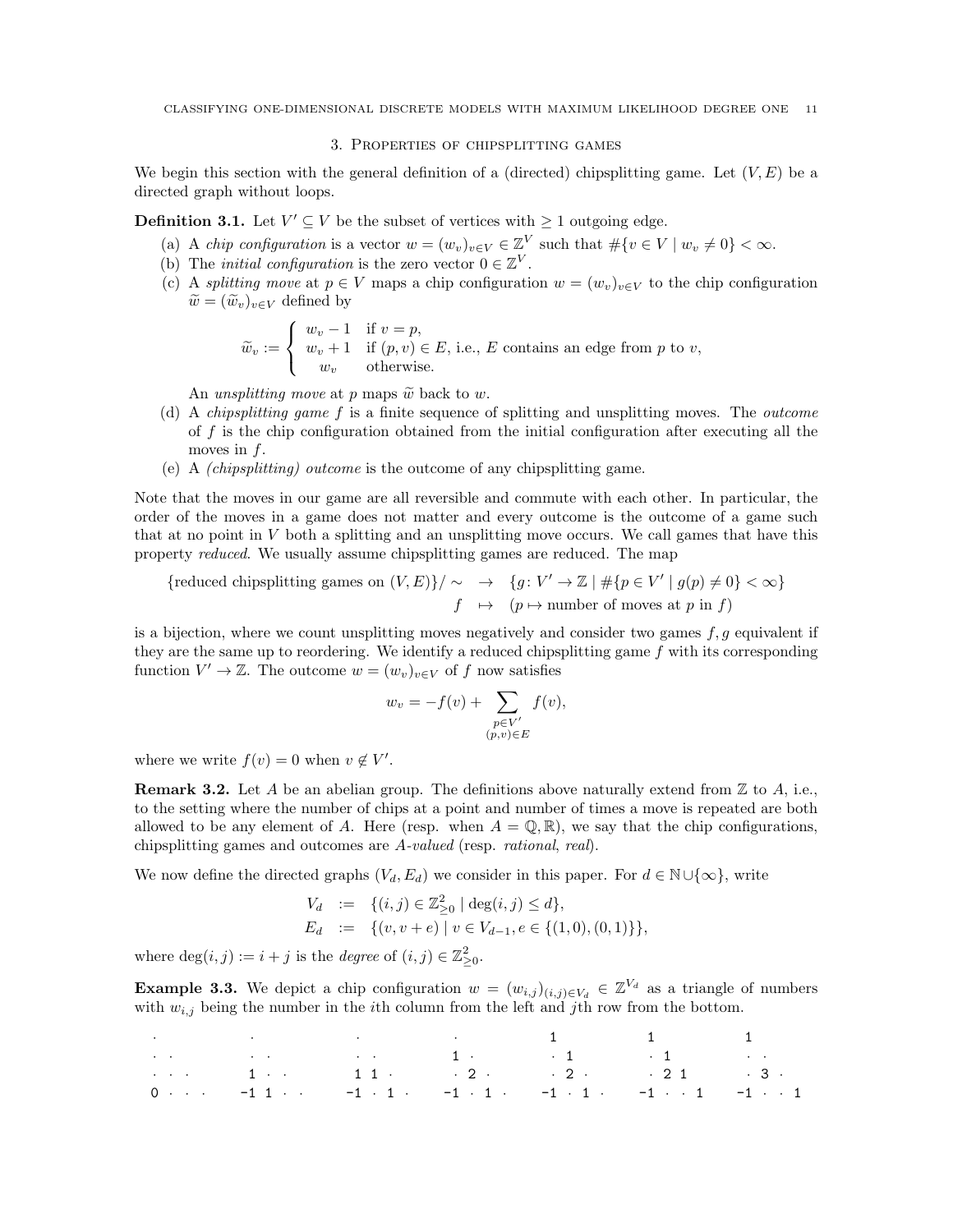When  $w_{i,j} = 0$ , we usually write  $\cdot$  at position  $(i,j)$  instead of 0. In the examples above, we have  $d = 3$ . The leftmost configuration is the initial configuration. From left to right, we obtain the next five configurations by successively executing splitting moves at  $(0, 0)$ ,  $(1, 0)$ ,  $(0, 1)$ ,  $(0, 2)$ , and  $(2, 0)$ , respectively. Finally, we obtain the rightmost configuration by applying an unsplitting move at (1, 1).

**Definition 3.4.** Let  $w = (w_{i,j})_{(i,j)\in V_d}$  be a chip configuration.

- (a) The *positive support* of w is  $supp^{+}(w) := \{(i, j) \in V_d \mid w_{i,j} > 0\}.$
- (b) The negative support of w is  $\text{supp}^-(w) := \{(i,j) \in V_d \mid w_{i,j} < 0\}.$
- (c) The support of w is  $supp(w) := \{(i, j) \in V_d \mid w_{i,j} \neq 0\} = supp^+(w) \cup supp^-(w)$ .
- (d) The *degree* of w is deg(w) :=  $\max{\{\deg(i, j) | (i, j) \in \text{supp}(w)\}}$ .
- (e) We say that w is valid when supp<sup>-</sup>(w)  $\subseteq \{(0,0)\}.$
- (f) We say that w is weakly valid when for all  $(i, j) \in \text{supp}^{-}(w)$  one of the following holds: (i)  $0 \le i, j \le 3$ ,
	- (ii)  $0 \leq i \leq 3$  and  $\deg(i, j) \geq d 3$ , or
	- (iii)  $0 \leq j \leq 3$  and  $\deg(i, j) \geq d 3$ .

Figure [4](#page-11-1) illustrates the notion of a weakly valid outcome, which will first be used in Section [6.5.](#page-29-0)



<span id="page-11-1"></span>FIGURE 4. The corners of the four-entries wide outer ring of the triangle  $V_d$ . A chip configuration is weakly valid if its negative support is contained in the orange area.

We can now state our main conjecture and result in the language of valid outcomes.

<span id="page-11-0"></span>Conjecture 3.5 (Boundedness for outcomes).

- (a) There exists a function d:  $\mathbb{N} \to \mathbb{N}$  such that  $\deg(w) \leq d(n)$  for all integers  $n \in \mathbb{N}$  and all valid outcomes w with a positive support of size  $n + 1$ .
- (b) We have  $deg(w) \leq 2 \cdot \# supp^+(w) 3$  for all valid outcomes w.

<span id="page-11-2"></span>**Theorem 3.6** (Degree bound for outcomes). Conjecture [3.5\(](#page-11-0)b) holds for all valid outcomes w such that  $\#\text{supp}^+(w) \leq 5$ .

We will prove Theorem [3.6](#page-11-2) in Sections [5–](#page-21-0)[7](#page-34-0) (See Theorems [5.14,](#page-25-0) [6.21](#page-34-1) and [7.2\)](#page-35-0).

Conjecture [3.5](#page-11-0) and Theorem [3.6](#page-11-2) are equivalent to Conjecture [1.1](#page-1-0) and Theorem [1.2,](#page-1-1) respectively. We will prove this in Section [4.](#page-19-0) Next, we again give the family of examples showing that part (b) of the conjecture would be sharp.

<span id="page-11-3"></span>**Proposition 3.7.** Suppose that  $d = 2k + 1$  for some integer  $k \ge 0$ . Let the chip configuration  $w = (w_{i,j})_{(i,j) \in V_d} \in \mathbb{Z}^{V_d}$  be defined by  $w_{0,0} = -1$ ,  $w_{2k+1,0} = 1$ ,

$$
w_{k-i,2i+1} = \frac{2k+1}{2i+1} \binom{k+i}{2i}
$$

for  $i \in \{0, 1, \ldots, k\}$  and  $w_{i,j} = 0$  otherwise. Then w is a valid outcome.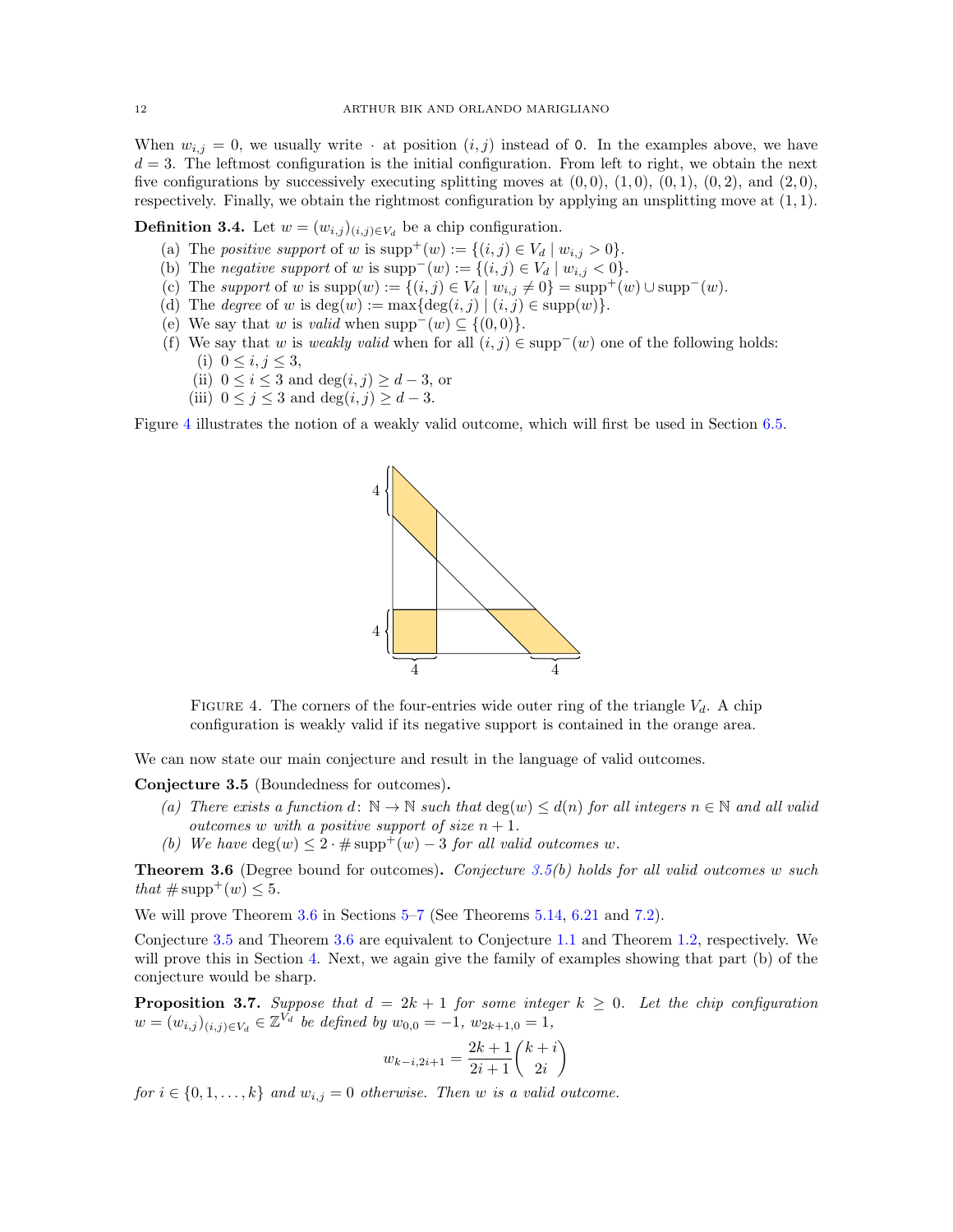*Proof.* This follows from Proposition [2.5](#page-3-1) and Lemma [4.2.](#page-19-1)  $\Box$ 

Figure [5](#page-12-0) illustrates the support of such an outcome for  $d = 7$ .

\* · ·  $\cdot$   $\ast$  $\cdot$   $\cdot$   $\cdot$   $\cdot$   $\cdot$  $\cdot$   $\cdot$  \*  $\cdot$   $\cdot$  $\cdot$   $\cdot$   $\cdot$   $\cdot$   $\cdot$   $\cdot$   $\cdot$  $\cdot$   $\cdot$   $\cdot$   $\cdot$   $\cdot$   $\cdot$   $\cdot$   $\cdot$ \* · · · · · · \*

<span id="page-12-0"></span>FIGURE 5. Support of the valid outcome defined in Proposition [3.7](#page-11-3) for  $d = 7$ .

<span id="page-12-1"></span>**Proposition 3.8.** Let w be the outcome of a reduced chipsplitting game f. If  $p \in V_{d-1}$  is a point with  $deg(p) > deg(w)$ , then f does not contain any moves at p.

*Proof.* Let  $e := \max\{\deg(i, j) \mid (i, j) \in V_{d-1}, f(i, j) \neq 0\}$  be the maximal degree of a point  $(i, j) \in V_{d-1}$ such that f contains a move at  $(i, j)$ . For  $k = 0, \ldots, e$ , let  $n_k := f(k, e - k)$  be the number of moves at  $(k, e - k)$  in f, where we count unsplitting moves negatively. Now we see that

$$
(w_{0,e+1}, w_{1,e}, \ldots, w_{e,1}, w_{e+1,0}) = (n_0, n_0 + n_1, \ldots, n_{e-1} + n_e, n_e)
$$

and  $w_{i,j} = 0$  for all  $(i,j) \in V_d$  with  $\deg(i,j) > e+1$ . Since  $(n_0, \ldots, n_e) \neq (0, \ldots, 0)$ , we see that  $w_{i,j} \neq 0$  for some  $(i, j) \in V_d$  with  $\deg(i, j) = e + 1$ . Hence  $\deg(w) = e + 1$  and therefore f does not contain any moves at any  $p \in V_{d-1}$  with  $\deg(p) \geq \deg(w)$ .

**Remark 3.9.** Let  $w \in \mathbb{Z}^{V_d}$  be a chip configuration. Then  $\deg(w) \leq d$ . For all integers  $0 \leq e \leq d$ , the map  $(w_{i,j})_{(i,j)\in V_d} \mapsto (w_{i,j})_{(i,j)\in V_e}$  is a bijection between degree- $\leq e$  chip configurations on  $(V_d, E_d)$  and chip configurations on  $(V_e, E_e)$ . Proposition [3.8](#page-12-1) shows that this bijection restricts to a bijection between degree- $\leq e$  outcomes on  $(V_d, E_d)$  and outcomes on  $(V_e, E_e)$ . In particular, the space of outcomes on  $(V_{\infty}, E_{\infty})$  is the direct limit of the spaces of outcomes on  $(V_d, E_d)$  over all  $d < \infty$ .

3.1. Chipfiring games. The notion of chipsplitting games is inspired by that of chipfiring games. This subsection provides some background and explains this connection. For a thorough treatment of chipfiring games, see [\[5\]](#page-41-2). For the arguments in the rest of this article, we shall continue to use chipsplitting games.

**Definition 3.10.** Let  $(V, E)$  be a directed graph without loops.

(a) Let  $p \in V$  be a point with  $k \geq 1$  outgoing edges. A *firing move* at p maps a chip configuration  $w = (w_v)_{v \in V}$  to the chip configuration  $\widetilde{w} = (\widetilde{w}_v)_{v \in V}$  defined by

$$
\widetilde{w}_v := \begin{cases}\nw_v - k & \text{if } v = p, \\
w_v + 1 & \text{if } (p, v) \in E, \\
w_v & \text{otherwise.} \n\end{cases}
$$

An unfiring move at p maps  $\tilde{w}$  back to w.

- (b) A *chipfiring game* f is a finite sequence of firing and unfiring moves. The *outcome* of f is the chip configuration obtained from the initial configuration after executing all the moves in  $f$ .
- (c) A chipfiring outcome is the outcome of any chipfiring game.

Remark 3.11. For chipfiring games on finite undirected graphs, there is no need to define unfiring moves as an unfiring move at a point  $p \in V$  equals the result of firing all other points  $q \in V \setminus \{p\}$ .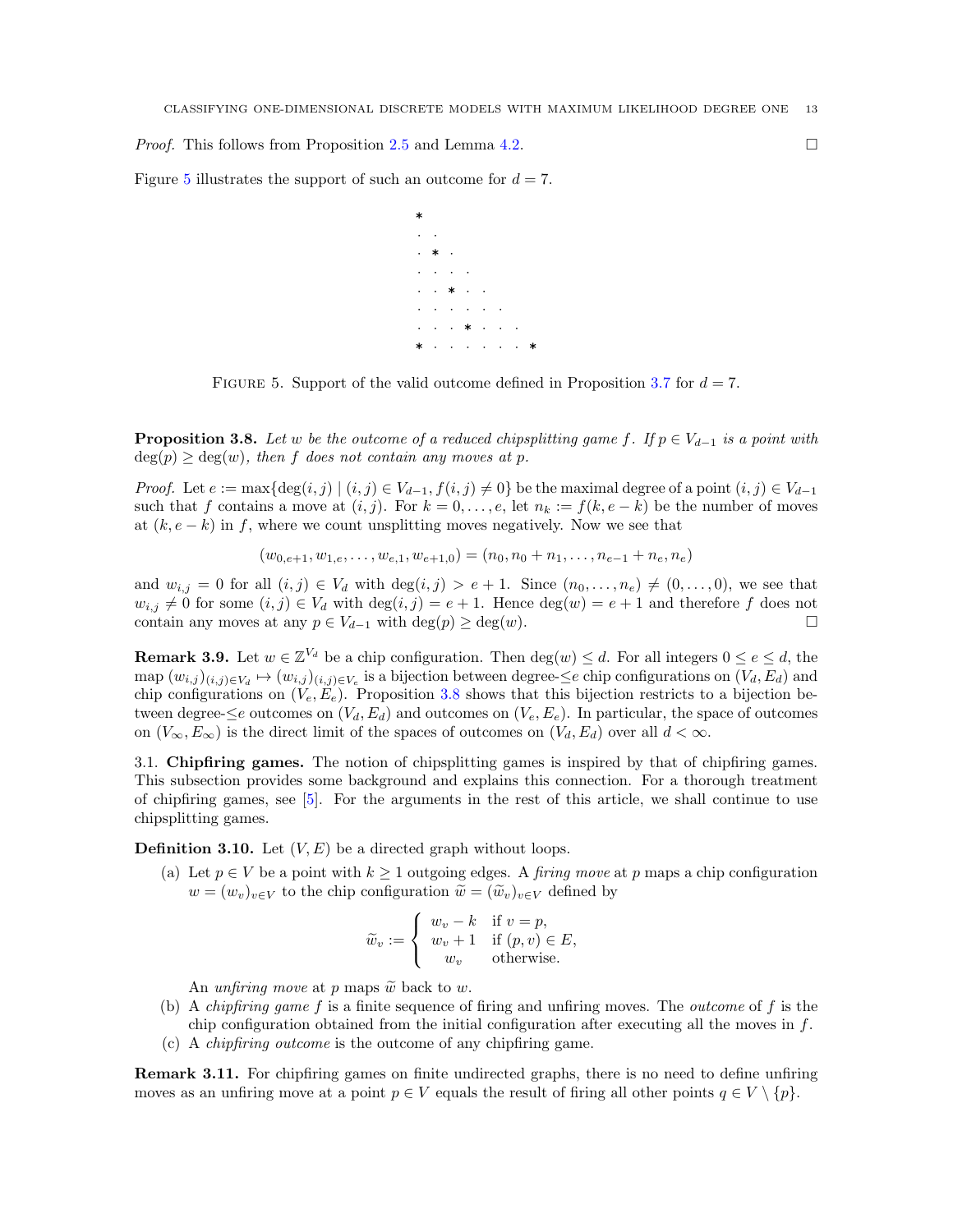For our directed graphs  $(V_d, E_d)$ , we in fact have a natural bijection of its sets of chipsplitting and chipfiring outcomes in the rational setting. A Q-valued chip configuration is an outcome if and only if it equals a Z-valued outcome up to scaling. This means that chipfiring and chipsplitting games are essentially equivalent in our setting. However, chipsplitting games relate more directly to our statistical models as explained in Section [2.](#page-2-0)

# Proposition 3.12. The map

 $\phi$ : {rational chipfiring outcomes on  $(V_d, E_d)$ }  $\rightarrow$  {rational chipsplitting outcomes on  $(V_d, E_d)$ }  $(w_{i,j})_{(i,j)\in V_d} \quad \mapsto \quad (2^{\deg(i,j)}w_{i,j})_{(i,j)\in V_d}$ 

is a bijection.

*Proof.* Let  $w = (w_{i,j})_{(i,j) \in V_d}$  be the outcome of a chipfiring game  $f: V_{d-1} \to \mathbb{Q}$  and let  $g: V_{d-1} \to \mathbb{Q}$ be defined by  $g(i, j) = 2^{\deg(i, j)+1} f(i, j)$ . Then we see that

$$
2^{\deg(i,j)}w_{i,j} = 2^{\deg(i,j)}\left(f(i-1,j) + f(i,j-1) - 2f(i,j)\right) = g(i-1,j) + g(i,j-1) - g(i,j)
$$

where  $f(i, -1) = f(-1, j) = 0$  for all i, j. So we see that  $\phi(w)$  is the outcome of the chipsplitting game g. Hence  $\phi$  is well-defined. The map  $\phi$  is clearly injective. When w' is the outcome of a chipsplitting game g, then  $w' = \phi(w)$  where w is the outcome of the chipfiring game f defined by  $f(i, j) = 2^{-\deg(i, j)-1} g(i, j)$ . So  $\phi$  is a bijection.

Remark 3.13. Several problems concerning chipfiring are studied by defining a notion of energy for a configuration. In our setting

$$
E(w) := \frac{1}{2} \sum_{(i,j) \in V_d} \deg(i,j) w_{i,j}.
$$

would be one possible way to define it. One can show that if w is the outcome of a chipfiring game  $f$ , then  $E(w)$  equals the number of moves in f, where we count unfiring moves negatively. Since all moves in our games are reversable, we do not expect this notion to be useful for our purposes.

We now return to the setting of chipsplitting games.

3.2. Symmetry. For every 
$$
d \in \mathbb{N} \cup \{\infty\}
$$
, define an action of the group  $S_2 = \langle (12) \rangle$  on  $\mathbb{Z}^{V_d}$  by setting

$$
(12) \cdot (w_{i,j})_{(i,j) \in V_d} := (w_{j,i})_{(i,j) \in V_d},
$$

where clearly  $(12) \cdot ((12) \cdot w) = w$  for all  $w \in \mathbb{Z}^{V_d}$ . We also let  $S_2$  act on  $V_d$  by  $(12) \cdot (i, j) := (j, i)$ .

The initial configuration is fixed by  $S_2$ . Let  $w \in \mathbb{Z}^{V_d}$ ,  $p \in V_{d-1}$ , and let  $\tilde{w}$  be the result of applying an  $\mu$  applying the fundamental  $(12)$  and  $(13)$ (un)splitting move at p to w. Then  $(12) \cdot \tilde{w}$  is the result of applying an (un)splitting move at  $(12) \cdot p$ to  $(12) \cdot w$ . So we see that if w is the outcome of a reduced chipsplitting game f, then  $(12) \cdot w$  is the outcome of the chipsplitting game  $(i, j) \mapsto f(j, i)$ . Hence the space of outcomes is closed under the action of  $S_2$ . Let  $w \in \mathbb{Z}^{V_d}$  be a chip configuration. Then

$$
supp^{+}((12) \cdot w) = (12) \cdot supp^{+}(w), \qquad supp^{-}((12) \cdot w) = (12) \cdot supp^{-}(w),
$$
  
\n
$$
supp((12) \cdot w) = (12) \cdot supp(w), \qquad deg((12) \cdot w) = deg(w).
$$

Furthermore, w is (weakly) valid if and only if  $(12) \cdot w$  is (weakly) valid.

3.3. Pascal equations. Another way to study the space of outcomes is via the set of linear forms that vanish on it. A *linear form* on  $\mathbb{Z}^{V_d}$  is a function  $\mathbb{Z}^{V_d} \to \mathbb{Z}$  of the form

$$
(w_{i,j})_{(i,j)\in V_d} \mapsto \sum_{(i,j)\in V_d} c_{i,j} w_{i,j},
$$

which we will denote by  $\sum_{(i,j)\in V_d} c_{i,j}x_{i,j}$ . The group  $S_2$  acts on the space of linear forms on  $\mathbb{Z}^{V_d}$  via

$$
(12) \cdot \sum_{(i,j)\in V_d} c_{i,j} x_{i,j} := \sum_{(i,j)\in V_d} c_{j,i} x_{i,j}.
$$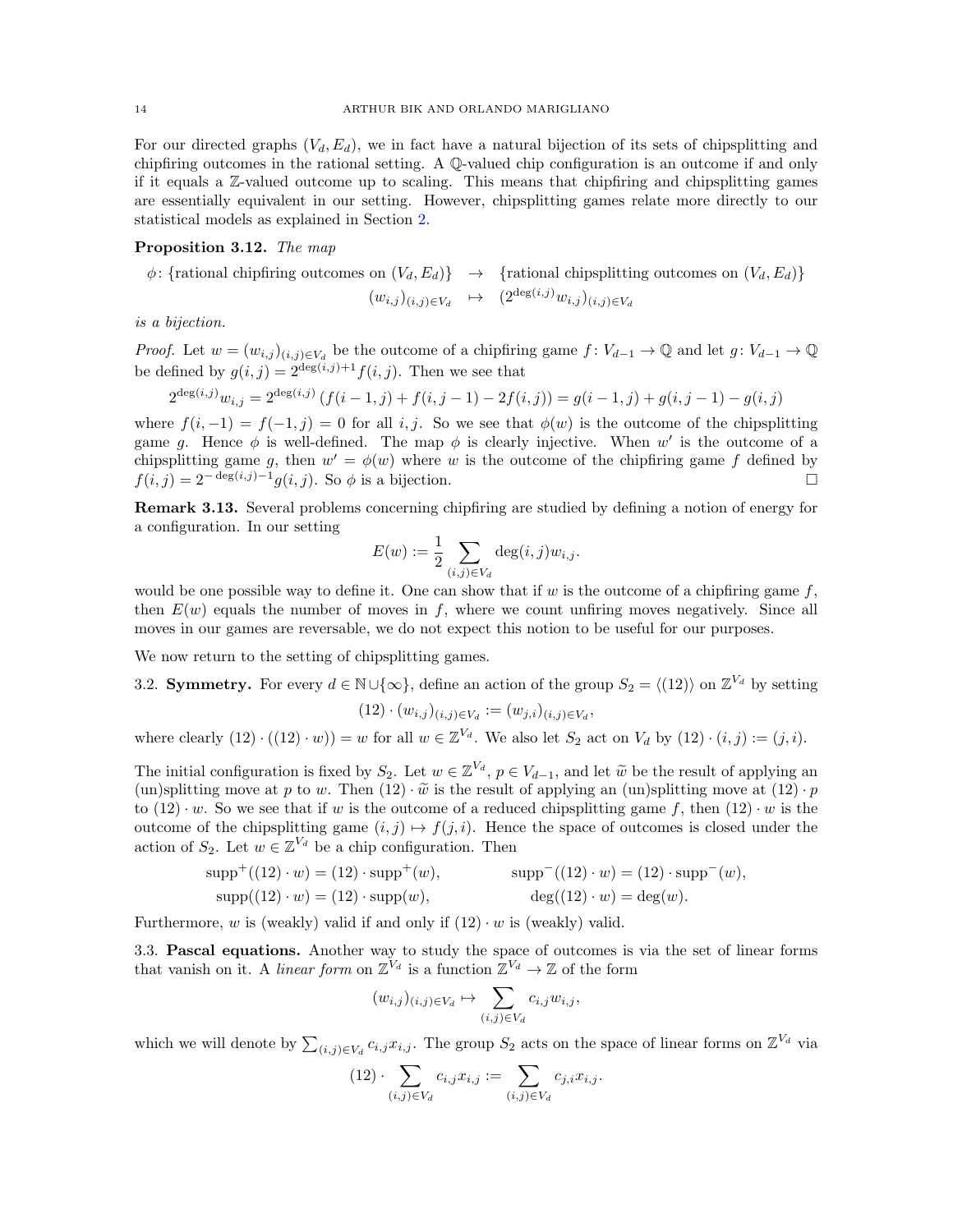**Definition 3.14.** We say that a linear form  $\sum_{(i,j)\in V_d} c_{i,j}x_{i,j}$  is a *Pascal equation* when

$$
c_{i,j}=c_{i+1,j}+c_{i,j+1}\,
$$

for all  $(i, j) \in V_{d-1}$ .

This terminology is inspired by the Pascal triangle, whose entries satisfy the same condition. The space of Pascal equations is closed under the action of  $S_2$ .

<span id="page-14-0"></span>**Proposition 3.15.** Let  $(a_k)_{k=0}^d \in \mathbb{Z}^{\mathbb{N} \leq d}$  be any vector.

- (a) There exists a unique Pascal equation  $\sum_{(i,j)\in V_d} c_{i,j}x_{i,j}$  such that  $c_{0,j} = a_j$  for all  $0 \le j \le d$ .
- (b) There exists a unique Pascal equation  $\sum_{(i,j)\in V_d} c_{i,j}x_{i,j}$  such that  $c_{i,0} = a_i$  for all  $0 \le i \le d$ .

*Proof.* (a) Set  $c_{0,j} := a_j$  for all integers  $0 \leq j \leq d$  and define

$$
c_{i+1,j} := c_{i,j} - c_{i,j+1}
$$

for all  $(i, j) \in V_d$  via recursion on  $i > 0$ . Then  $\sum_{(i,j) \in V_d} c_{i,j} x_{i,j}$  is a Pascal equation such that  $c_{0,j} = a_j$ for all integers  $0 \leq j \leq d$ . Clearly, it is the only Pascal equation with this property.

(b) Write

$$
(12) \cdot \sum_{(i,j)\in V_d} c_{i,j} x_{i,j} = \sum_{(i,j)\in V_d} d_{i,j} x_{i,j}.
$$

Then  $c_{k,0} = a_k$  if and only if  $d_{0,k} = a_k$  and hence the statement follows from (a).

Our next goal is to prove that a chip configuration is an outcome if and only if all Pascal equations vanish at it.

**Proposition 3.16.** Let  $w \in \mathbb{Z}^{V_d}$  be a chip configuration. Then the value at w of any given Pascal equation on  $\mathbb{Z}^{V_d}$  is invariant under (un)splitting moves. In particular, all Pascal equations on  $\mathbb{Z}^{V_d}$ vanish at all outcomes.

*Proof.* Let  $w = (w_{i,j})_{(i,j)\in V_d}$  be a chip configuration and suppose we obtain  $\widetilde{w} = (\widetilde{w}_{i,j})_{(i,j)\in V_d}$  from w<br>by applying a chipplitting move at  $(i', i') \in V_d$ . Let  $\sum_{i=1}^{\infty} a_i x_i$ , he a Pessal quation. Then by applying a chipsplitting move at  $(i',j') \in V_{d-1}$ . Let  $\sum_{(i,j) \in V_d} c_{i,j} x_{i,j}$  be a Pascal equation. Then we see that

$$
\sum_{(i,j)\in V_d} c_{i,j}\widetilde{w}_{i,j} = \sum_{(i,j)\in V_d} c_{i,j} \begin{cases} w_{i,j} - 1 & \text{if } (i,j) = (i',j'),\\ w_{i,j} + 1 & \text{if } (i,j) = (i'+1,j),\\ w_{i,j} + 1 & \text{if } (i,j) = (i',j'+1),\\ w_{i,j} & \text{otherwise} \end{cases} = \sum_{(i,j)\in V_d} c_{i,j}w_{i,j}
$$

since  $c_{i'+1,j'} + c_{i',j'+1} - c_{i',j'} = 0$ , which proves the first claim. For the second claim it suffices to note that all Pascal equations vanish at the initial configuration.  $\Box$ 

Let  $w = (w_{i,j})_{(i,j) \in V_d}$  be a degree-e chip configuration. Then there exists a unique reduced chipsplitting game that uses only moves at  $(i, j) \in V_{d-1}$  with  $\deg(i, j) = e - 1$  and that sets the values  $w_{0,e}, w_{1,e-1}, \ldots, w_{e-1,1}$  to 0. Note that these moves do not alter the alternating sum  $\sum_{k=0}^{e}(-1)^{k}w_{k,e-k}$ . So, if  $\sum_{k=0}^{e}(-1)^{k}w_{k,e-k}=0$ , this chipsplitting game also sets  $w_{e,0}$  to 0. This motivates the following definition.

**Definition 3.17.** Let  $w = (w_{i,j})_{(i,j) \in V_d}$  be a degree-e chip configuration such that

$$
\sum_{k=0}^{e} (-1)^k w_{k,e-k} = 0.
$$

The retraction of w is the unique chip configuration obtained from w using moves at points  $(i, j) \in V_{d-1}$ with  $\deg(i, j) = e - 1$  such that  $\deg(w) < e$ .

<span id="page-14-1"></span>**Proposition 3.18.** Let  $w = (w_{i,j})_{(i,j) \in V_d}$  be a degree-e chip configuration. Then w is an outcome if and only if  $\sum_{k=0}^{e}(-1)^{k}w_{k,e-k}=0$  and the retraction of w is an outcome.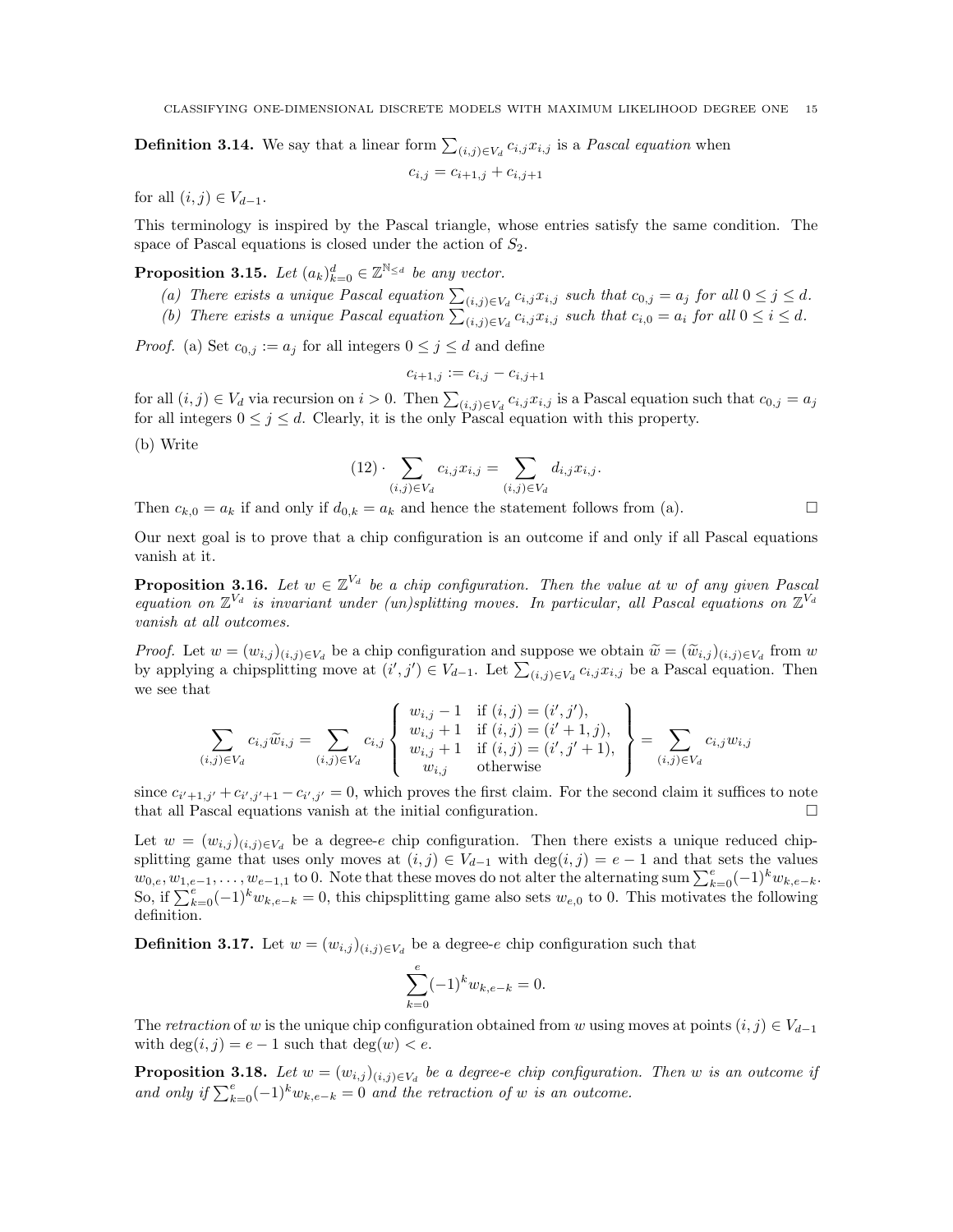*Proof.* If  $\sum_{k=0}^{e}(-1)^{k}w_{k,e-k}=0$ , then w and its retraction are obtained from each other using finite sequences of moves. So it suffices to prove that  $\sum_{k=0}^{e}(-1)^{k}w_{k,e-k}=0$  holds when w is an outcome. Assume that w is the outcome of a reduced chipsplitting game f. Then  $e-1$  is the maximal degree of a point in  $V_{d-1}$  at which a move in f occured. As moves at  $(i, j)$  preserve the value of  $\sum_{k=0}^{e}(-1)^{k}w_{k, e-k}$ for all  $(i, j) \in V_{d-1}$  with  $\deg(i, j) \leq e-1$ , we see that  $\sum_{k=0}^{e} (-1)^k w_{k,e-k} = 0$ .

**Proposition 3.19.** Let  $w \in \mathbb{Z}^{V_d}$  be a chip configuration and suppose that all Pascal equation on  $\mathbb{Z}^{V_d}$ vanish at w. Then w is an outcome.

*Proof.* By Proposition [3.15,](#page-14-0) for every integer  $0 \le e \le d$  there exists a Pascal equation

$$
\phi^{(e)} := \sum_{(i,j) \in V_d} c_{i,j}^{(e)} x_{i,j}
$$

with  $c_{0,j}^{(e)} = 0$  for  $j < e$  and  $c_{0,e}^{(e)} = 1$ . Note that  $c_{i,j}^{(e)} = 0$  for all  $(i,j) \in V_d$  with  $\deg(i,j) < e$  and  $c_{k,e-k}^{(e)} = (-1)^k$  for  $k \in \{0, \ldots, e\}$ . Next, note that for  $e = \deg(w)$  we have

$$
\sum_{k=0}^{e} (-1)^k w_{i,j} = \phi^{(e)}(w) = 0
$$

and hence  $w$  has a retraction  $w'$ , at which all Pascal equations also vanish. Repeating the same argument, we see that  $w'$  also has a retraction  $w''$ , at which all Pascal equations again vanish. After repeating this  $e + 1$  times, we arrive at a chip configuration of degree  $\lt 0$ , which must be the initial configuration. Hence by Proposition [3.18,](#page-14-1) we see that w is an outcome.  $\square$ 

**Definition 3.20.** Let  $0 \leq k \leq d$  be an integer.

- (a) We write  $\psi_k$  for the unique Pascal equation  $\sum_{(i,j)\in V_d} c_{i,j}x_{i,j}$  such that  $c_{0,j} = \delta_{jk}$
- (b) We write  $\overline{\psi}_k := (12) \cdot \psi_k$ .

# <span id="page-15-0"></span>Proposition 3.21.

(a) We have

$$
\psi_k = (-1)^k \sum_{(i,j) \in V_d} (-1)^j {i \choose k-j} x_{i,j} \text{ and } \overline{\psi}_k = (-1)^k \sum_{(i,j) \in V_d} (-1)^i {j \choose k-i} x_{i,j}
$$

for all integers  $0 \leq k \leq d$ .

(b) Every Pascal equation can be written uniquely as

$$
\sum_{k=0}^{d} a_k \psi_k = \sum_{k=0}^{d} b_k \overline{\psi}_k,
$$

where  $a_k, b_k \in \mathbb{Z}$ . When  $d < \infty$ , the  $\psi_k$  and  $\overline{\psi}_k$  form two bases of the space of Pascal equations.

*Proof.* (a) We have 
$$
(-1)^{k+j} {0 \choose k-j} = \delta_{jk}
$$
 and so it suffices to prove that

$$
\sum_{(i,j)\in V_d} (-1)^j \binom{i}{k-j} x_{i,j}
$$

is in fact a Pascal equation. Indeed, we have

$$
(-1)^j \binom{i}{k-j} = (-1)^j \binom{i+1}{k-j} + (-1)^{j+1} \binom{i}{k-(j+1)}
$$

for all  $(i, j) \in V_d$  as  $\binom{a+1}{b+1} = \binom{a}{b+1} + \binom{a}{b}$  for all integers  $a, b$ . (b) Write

$$
\sum_{(i,j)\in V_d} c_{i,j} x_{i,j} = \sum_{k=0}^d a_k \psi_k = \sum_{k=0}^d b_k \overline{\psi}_k.
$$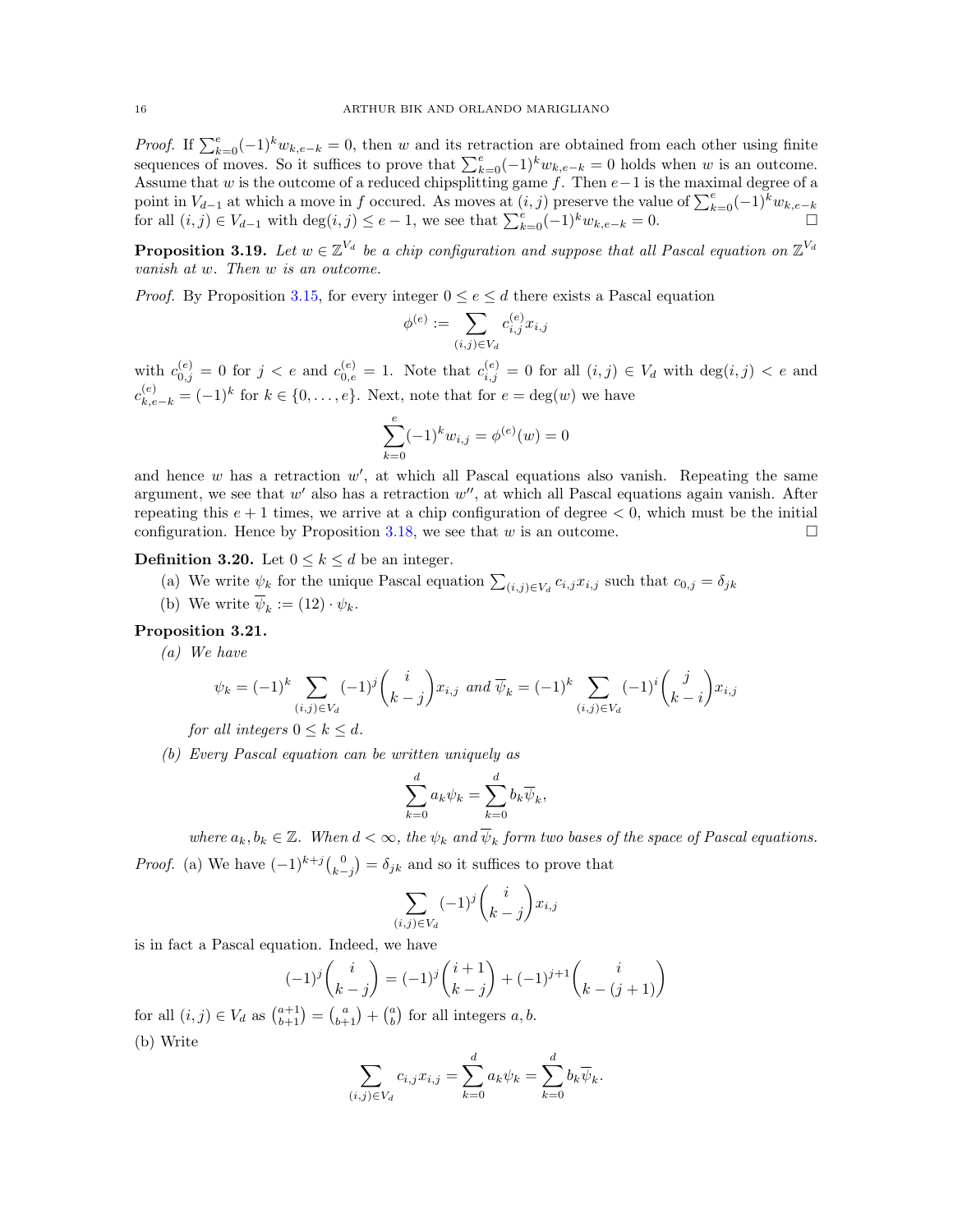Then we see that

$$
c_{i,j} = \sum_{k=j}^{\deg(i,j)} a_k (-1)^{k+j} {i \choose k-j} = \sum_{k=i}^{\deg(i,j)} b_k (-1)^{k+i} {j \choose k-i}
$$

for all  $(i, j) \in V_d$ . We see that each  $c_{i,j}$  is a finite sum. We also see that  $c_{0,i} = a_j$  and  $c_{i,0} = b_i$  for all  $i, j \in \mathbb{N}_{\le d}$ . So now the statement follows from Proposition [3.15.](#page-14-0)

**Example 3.22.** For  $d = 7$  and  $k = 3$ , the Pascal equation  $\psi_k$  can be visualised by writing the coefficients  $c_{i,j}$  on the grid  $V_d$  as follows:

> ·  $\cdot$   $\cdot$  $\cdot$   $\cdot$   $\cdot$   $\cdot$  $\cdot$   $\cdot$   $\cdot$   $\cdot$   $\cdot$   $\cdot$ 1 1 1 1 1 · -1 -2 -3 -4 -5 · · 1 3 6 10 15  $\cdot \cdot \cdot \cdot -1 -4 -10 -20 -35$

We note that the signs of the rows alternate and that  $|c_{i,j}| = |c_{i-1,j}| + |c_{i-1,j+1}|$  for all  $i > 0$ .

3.4. Additional structure for  $d < \infty$ . In this subsection, we assume that  $d < \infty$ . By Proposi-tion [3.21,](#page-15-0) we know that the  $\psi_k$  and  $\overline{\psi}_k$  form two bases of the space of Pascal equations on  $\mathbb{Z}^{V_d}$ . When  $d < \infty$ , we also have another natural basis.

**Proposition 3.23.** For every vector  $(a_0, \ldots, a_d) \in \mathbb{Z}^{d+1}$ , there exists a unique Pascal equation

$$
\sum_{(i,j)\in V_d} c_{i,j} x_{i,j}
$$

such that  $c_{k,d-k} = a_k$  for all integers  $0 \leq k \leq d$ .

*Proof.* Let  $(a_0, ..., a_d) \in \mathbb{Z}^{d+1}$ , set  $c_{k,d-k} := a_k$  for  $k \in \{0, ..., d\}$  and, for  $e = d-1, ..., 0$ , set  $c_{k,e-k} = c_{k+1,e-k} + c_{k,e-k+1}$  for  $k \in \{0, ..., e\}$  recursively. Then

$$
\sum_{(i,j)\in V_d} c_{i,j} x_{i,j}
$$

is a Pascal equation such that  $c_{k,d-k} = a_k$  for all integers  $0 \le k \le d$ . Clearly, this Pascal equation is unique with this property.

**Definition 3.24.** Let  $(a, b) \in V_d$  with  $\deg(a, b) = d$ . We write  $\varphi_{a,b}$  for the unique Pascal equation  $\sum_{(i,j)\in V_d} c_{i,j}x_{i,j}$  such that  $c_{i,j} = \delta_{ia}$  (or equivalently  $c_{i,j} = \delta_{jb}$ ) for all  $(i,j) \in V_d$  with  $\deg(i,j) = d$ .

## <span id="page-16-0"></span>Proposition 3.25.

(a) We have

$$
\varphi_{a,b} = \sum_{(i,j)\in V_d} \binom{d-(i+j)}{a-i} x_{i,j} = \sum_{(i,j)\in V_d} \binom{d-(i+j)}{b-j} x_{i,j}
$$

for all  $(a, b) \in V_d$  with  $deg(a, b) = d$ .

(b) The  $\varphi_{a,b}$  form a basis for the space of all Pascal equations.

Proof. (a) We have

$$
\delta_{ia} = \binom{d - (i + j)}{a - i} = \binom{d - (i + j)}{b - j} = \delta_{jb}
$$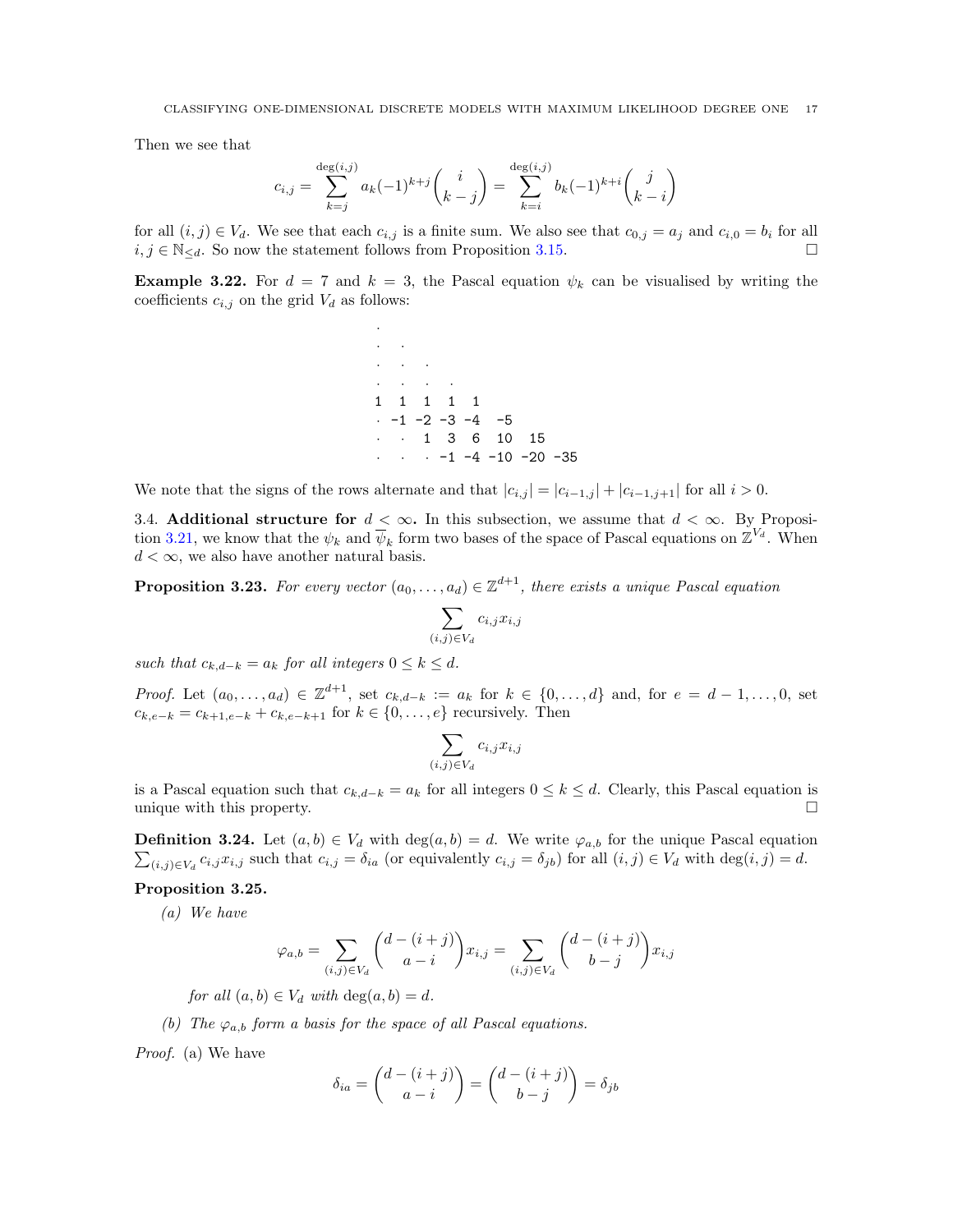for all  $(i, j) \in V_d$  with  $\deg(i, j) = d$ . So it suffices to show that

$$
\sum_{(i,j)\in V_d} \binom{d-(i+j)}{a-i} x_{i,j}
$$

is a Pascal equation. Indeed, we have

$$
\binom{d-(i+j)}{a-i} = \binom{d-(i+1+j)}{a-(i+1)} + \binom{d-(i+j+1)}{a-i}
$$

for all  $(i, j) \in V_{d-1}$  as  $\binom{a+1}{b+1} = \binom{a}{b+1} + \binom{a}{b}$  for all integers  $a, b$ .

(b) Every Pascal equation can be uniquely written as

$$
\sum_{(i,j)\in V_d} c_{i,j} x_{i,j} = \sum_{(a,b)\in V_d\backslash V_{d-1}} c_{a,b} \varphi_{a,b}.
$$

So we see that the  $\varphi_{a,b}$  form a basis for the space of all Pascal equations.

**Example 3.26.** For  $d = 7$  and  $(a, b) = (3, 4)$ , the Pascal equation  $\varphi_{a,b}$  can be visualised by writing the coefficients  $c_{i,j}$  on the grid  $V_d$  as follows:

> ·  $\cdot$   $\cdot$  $\cdot$   $\cdot$   $\cdot$   $\cdot$ 1 1 1 1 4 3 2 1 · 10 6 3 1 20 10 4 1 · · · 35 15 5 1 · · · ·

We note that the coefficients form a Pascal triangle.

Next we define an action of  $S_3 = \langle (12), (123) \rangle$  on  $\mathbb{Z}^{V_d}$ . We set

$$
(12) \cdot (w_{i,j})_{(i,j)\in V_d} := (w_{j,i})_{(i,j)\in V_d} =: w^{(a)}
$$
  

$$
(123) \cdot (w_{i,j})_{(i,j)\in V_d} := ((-1)^{d-j} w_{j,d-\deg(i,j)})_{(i,j)\in V_d} =: w^{(b)}
$$

for all  $w = (w_{i,j})_{(i,j)\in V_d} \in \mathbb{Z}^{V_d}$ . We now verify that this defines an action of  $S_3$  on the set of outcomes by calculating

$$
(12) \cdot w^{(a)} = w
$$
  
\n
$$
(123) \cdot w^{(b)} = ((-1)^{d-j} w_{j,d-\deg(i,j)}^{(b)})_{(i,j)\in V_d} = ((-1)^{d-i} w_{d-\deg(i,j),i})_{(i,j)\in V_d} =: w^{(bb)}
$$
  
\n
$$
(123) \cdot w^{(bb)} = ((-1)^{d-j} w_{j,d-\deg(i,j)}^{(bb)})_{(i,j)\in V_d} = w
$$
  
\n
$$
(12) \cdot w^{(b)} = (w_{j,i}^{(b)})_{(i,j)\in V_d} = ((-1)^{d-i} w_{i,d-\deg(i,j)})_{(i,j)\in V_d} := w^{(ab)}
$$
  
\n
$$
(123) \cdot w^{(ab)} = ((-1)^{d-j} w_{j,d-\deg(i,j)}^{(ab)})_{(i,j)\in V_d} = w^{(a)}
$$

and deducing

$$
(12) \cdot ((12) \cdot w) = (12) \cdot w^{(a)} = w,
$$
  
\n
$$
(123) \cdot ((123) \cdot ((123) \cdot w)) = (123) \cdot ((123) \cdot w^{(b)}) = (123) \cdot w^{(bb)} = w,
$$
  
\n
$$
(12) \cdot ((123) \cdot ((123) \cdot w))) = (12) \cdot ((123) \cdot ((12) \cdot w^{(b)})) = (12) \cdot ((123) \cdot w^{(ab)}) = (12) \cdot w^{(a)} = w
$$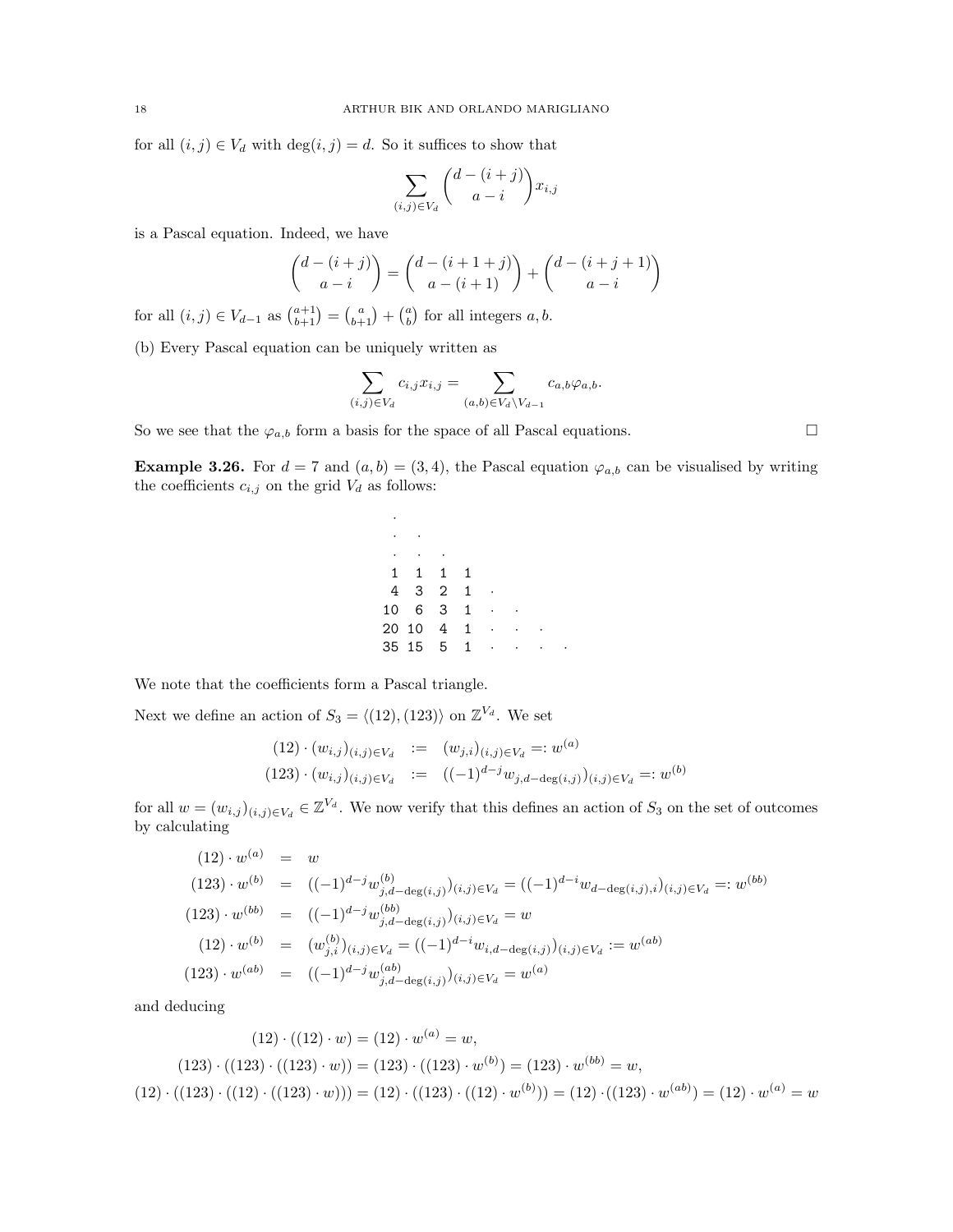for all  $w = (w_{i,j})_{(i,j)\in V_d} \in \mathbb{Z}^{V_d}$ . Hence the action is well-defined. We have

$$
(13) \cdot (w_{i,j})_{(i,j) \in V_d} = ((-1)^{d-j} w_{d-\deg(i,j),j})_{(i,j) \in V_d}
$$
  

$$
(23) \cdot (w_{i,j})_{(i,j) \in V_d} = ((-1)^{d-i} w_{i,d-\deg(i,j)})_{(i,j) \in V_d},
$$
  

$$
(132) \cdot (w_{i,j})_{(i,j) \in V_d} = ((-1)^{d-i} w_{d-\deg(i,j),i})_{(i,j) \in V_d}.
$$

The way (12), (13) and (23) act is vizualized below. The permutation (12) switches the order of all entries of the same degree. The permutation (13) switches the order of all entries of the same row and changes the signs of alternating rows. Similarly, the permutation (23) switches the order of all entries of the same column and changes the signs of alternating columns.



Note that the set of weakly valid chip configurations is closed under the action of  $S_3$ . The same is true for the space of outcomes.

# **Proposition 3.27.** The space of outcomes is closed under the action of  $S_3$ .

*Proof.* Let  $w = (w_{i,j})_{(i,j) \in V_d}$  be an outcome. We already know that  $(12) \cdot w$  is again an outcome. So it suffices to prove that  $(123) \cdot w$  is an outcome as well. This is indeed the case since

$$
\psi_k((123) \cdot w) = (-1)^k \sum_{(i,j) \in V_d} (-1)^j {i \choose k-j} (-1)^{d-j} w_{j,d-\deg(i,j)}
$$
  

$$
= (-1)^{d-k} \sum_{(i',j') \in V_d} {d-(i'+j') \choose k-i'} w_{i',j'}
$$
  

$$
= (-1)^{d-k} \varphi_{k,d-k}(w) = 0
$$

for all integers  $0 \leq k \leq d$ .

We also define an action of  $S_3$  on  $V_d$ . We set

(12) 
$$
\cdot (i, j) := (j, i),
$$
  
\n(13)  $\cdot (i, j) := (d - \deg(i, j), j),$   
\n(13)  $\cdot (i, j) := (d - \deg(i, j), j),$   
\n(132)  $\cdot (i, j) := (j, d - \deg(i, j)),$   
\n(133)  $\cdot (i, j) := (j, d - \deg(i, j)),$ 

for all  $(i, j) \in V_d$ . We have  $\sigma \cdot \text{supp}(w) = \text{supp}(\sigma \cdot w)$  for all  $w \in \mathbb{Z}^{V_d}$  and  $\sigma \in S_3$ .

3.5. Valid outcomes. In this paper, we are mostly interested in valid outcomes, since they correspond to reduced models as explained in Section [4.](#page-19-0)

<span id="page-18-0"></span>**Lemma 3.28.** Let  $w = (w_{i,j})_{(i,j)\in V_d} \in \mathbb{Z}^{V_d}$  be an outcome and suppose that supp<sup>-</sup>(w) =  $\emptyset$ . Then w is the initial configuration.

*Proof.* We may assume that  $d < \infty$ . We have  $w_{i,j} \geq 0$  for all  $(i,j) \in V_d$ . For every  $(a,b) \in V_d$  of degree d, the equation  $\varphi_{a,b}(w) = 0$  shows that  $w_{i,j} = 0$  for all  $i \in \{0, \ldots, a\}$  and  $j \in \{0, \ldots, b\}$ . Combined, this shows that  $w_{i,j} = 0$  for all  $(i, j) \in V_d$ .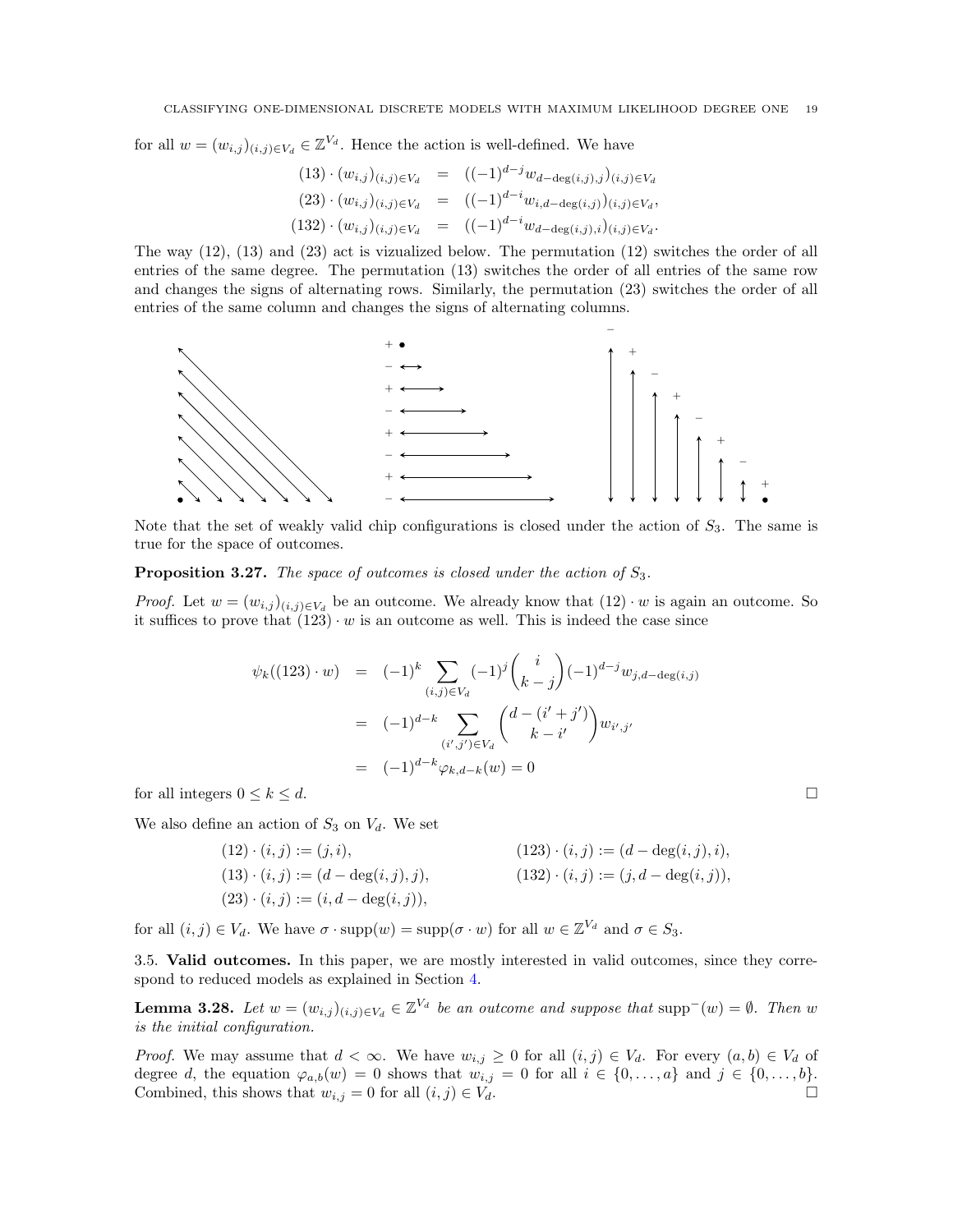**Proposition 3.29.** Let  $w = (w_{i,j})_{(i,j) \in V_d} \in \mathbb{Z}^{V_d}$  be an outcome and suppose that  $\# \text{supp}^-(w) = 1$ . Write  $c_0 = \min\{i \mid (i, j) \in V_d \mid w_{i,j} \neq 0\}$ ,  $r_0 = \min\{j \mid (i, j) \in V_d \mid w_{i,j} \neq 0\}$  and  $d' = d - c_0 - r_0$ . Then

$$
(w_{c_0+i,r_0+j})_{(i,j)\in V_{d'}}\in \mathbb{Z}^{V_{d'}}
$$

is a valid outcome. In particular, if  $c_0 = r_0 = 0$ , then w is a valid outcome.

*Proof.* We may assume that  $d < \infty$ . First we suppose that  $c_0 = r_0 = 0$ . Then the equations  $\varphi_{0,d}(w) = 0$  and  $\varphi_{d,0}(w) = 0$  show that  $w_{0,j} < 0$  and  $w_{i,0} < 0$  for some  $i, j \in \{0, \ldots, d\}$ . Since # supp<sup> $(v) = 1$ , it follows that  $i = j = 0$  and supp<sup> $(v) = \{(0, 0)\}\)$ . Hence w is indeed valid.</sup></sup>

In general, we note that  $\varphi_{c_0+a,r_0+b}$  vanishes on w for all  $(a, b) \in V_{d'} \setminus V_{d'-1}$ . So  $\varphi_{a,b}$  vanishes on  $(w_{c_0+i,r_0+j})_{(i,j)\in V_{d'}}$  for all  $(a,b)\in V_{d'}\setminus V_{d'-1}$ . This means that  $(w_{c_0+i,r_0+j})_{(i,j)\in V_{d'}}$  is an outcome to which we can apply the previous case.  $\Box$ 

**Proposition 3.30.** Let  $w = (w_{i,j})_{(i,j) \in V_d}$  be a valid outcome. If  $w_{0,0} = 0$ , then w is the initial configuration.

Proof. This follows directly from Lemma [3.28.](#page-18-0)

## 4. From reduced models to valid outcomes and back

<span id="page-19-0"></span>Let  $d \in \mathbb{N} \cup \{\infty\}$ , write  $\deg(i, j) := i + j$  for  $(i, j) \in \mathbb{Z}_{\geq 0}^2$  and take  $V_d := \{(i, j) \in \mathbb{Z}_{\geq 0}^2 \mid \deg(i, j) \leq d\}$ . Thus  $V_d$  can be seen as a triangle of grid points.

**Definition 4.1.** Define an integral (resp. rational, real) *chip configuration* to be an element  $w =$  $(w_{i,j})_{(i,j)\in V_d}$  of  $\mathbb{Z}^{V_d}$  (resp.  $\mathbb{Q}^{V_d}$ ,  $\mathbb{R}^{V_d}$ ) such that  $\text{supp}(w) := \{(i,j)\in V_d \mid w_{i,j}\neq 0\}$  is a finite set.

For  $d' \leq d$  we identify  $\mathbb{Z}^{V_{d'}}$  (resp.  $\mathbb{Q}^{V_{d'}}, \mathbb{R}^{V_{d'}}$ ) with a subset of  $\mathbb{Z}^{V_d}$  (resp.  $\mathbb{Q}^{V_d}, \mathbb{R}^{V_d}$ ) by setting  $w_{i,j} = 0$ for all  $i, j \in V_d \setminus V_{d'}$ . We define the *positive support* and *negative support* of w to be

 $\text{supp}^+(w) := \{(i, j) \in V_\infty \mid w_{i,j} > 0\}, \quad \text{supp}^-(w) := \{(i, j) \in V_\infty \mid w_{i,j} < 0\}$ 

and we say that w is valid when supp<sup> $-(w) \subseteq \{(0,0)\}\)$ . We define the *degree* of w to be</sup>

$$
\deg(w) := \max\{\deg(i,j) \mid (i,j) \in \text{supp}(w)\}.
$$

In Section [3,](#page-10-0) we defined the notion of *chipsplitting games* and what it means for a chip configuration to be an outcome of such a game. In this section, we will use the following characterization.

<span id="page-19-1"></span>Lemma 4.2. The space of integral (resp. rational, real) outcomes equals the kernel of the linear map

$$
\alpha_d: R^{V_d} \rightarrow R[t]_{\leq d}
$$
  

$$
(w_{i,j})_{(i,j)\in V_d} \rightarrow \sum_{(i,j)\in V_d} w_{i,j} t^i (1-t)^j
$$

where  $R = \mathbb{Z}$  (resp.  $R = \mathbb{Q}, \mathbb{R}$ ).

*Proof.* For  $d = \infty$ , the map

$$
\alpha_d: R^{V_d} \rightarrow R[t]_{\leq d}
$$
  

$$
(w_{i,j})_{(i,j)\in V_d} \rightarrow \sum_{(i,j)\in V_d} w_{i,j} t^i (1-t)^j
$$

is the direct limit of the maps  $\alpha_e$  for  $e < \infty$ . So we may assume that  $d < \infty$ . In this case, we know that the space of outcomes has codimenion  $d + 1$  by Proposition [3.21\(](#page-15-0)b). For a given polynomial  $p = \sum_{j=0}^d c_j t_j \in R[t] \leq d$ , set  $w_{i,j} = c_i$  when  $j = 0$  and  $w_{i,j} = 0$  otherwise. Then  $\alpha_d(w_{i,j})_{(i,j) \in V_d} = p$ . So we see that  $\alpha_d$  is surjective. Hence the kernel of  $\alpha_d$  has the same codimension as the space of outcomes. It now suffices to show that every outcome is contained in the kernel of  $\alpha_d$ . Note that the

$$
\Box
$$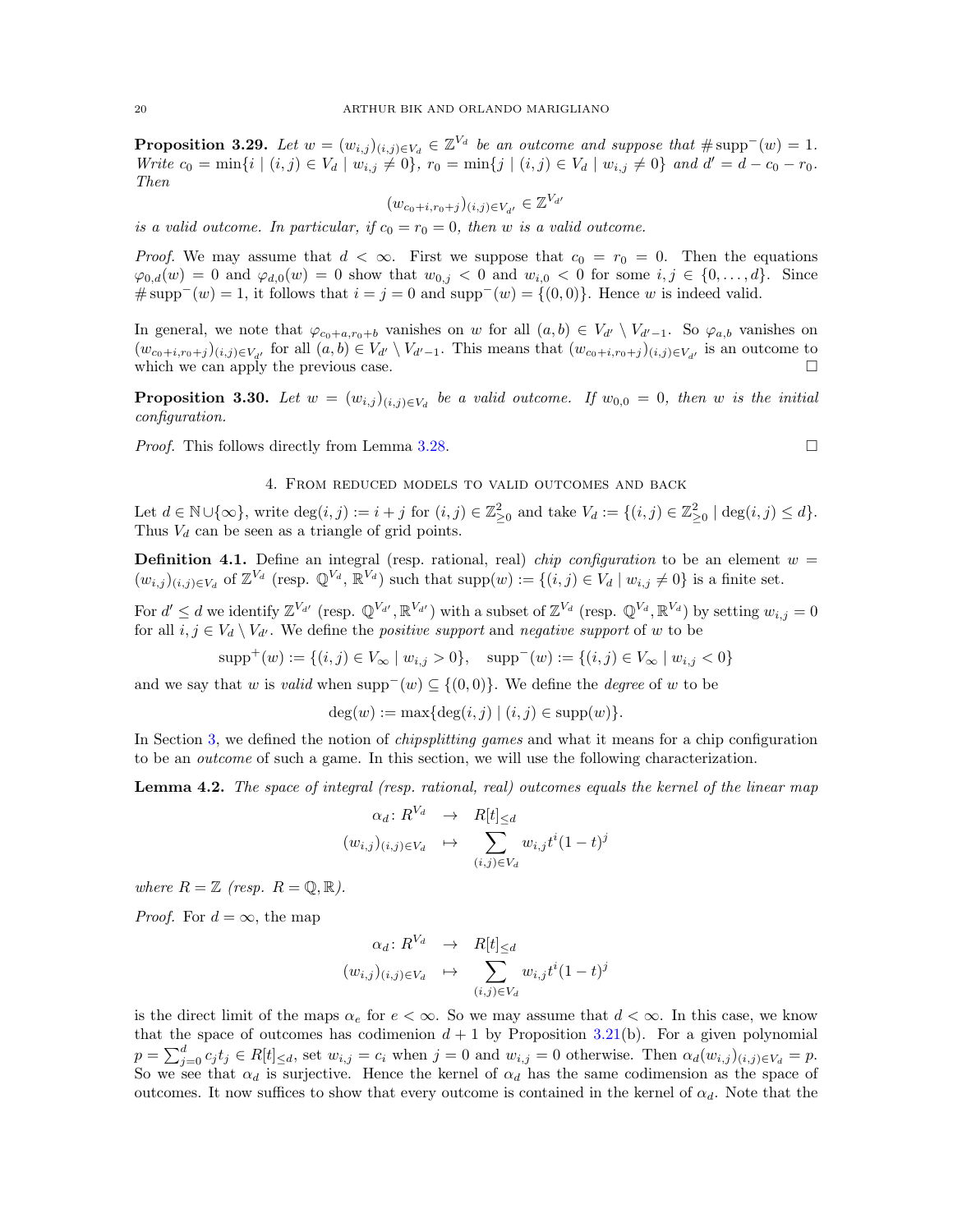initial configuration is contained in the kernel of  $\alpha_d$ . And, for  $w \in R^{V_d}$ , the value of  $\alpha_d(w)$  does not change when we execute a chipsplitting move at  $(i, j) \in V_{d-1}$ . Indeed, we have

$$
-t^{i}(1-t)^{j} + t^{i+1}(1-t)^{j} + t^{i}(1-t)^{j+1} = t^{i}(1-t)^{j}(-1+t+(1-t)) = 0
$$

and so every outcome is contained in the kernel of  $\alpha_d$ .

Let  $\mathcal{M} = (w_{\nu}, i_{\nu}, j_{\nu})_{\nu=0}^n$  be a reduced model. Then this model induces a real chip configuration  $w(\mathcal{M}) = (w_{i,j})_{(i,j)\in V_{\infty}}$  by setting

$$
w_{i,j} := \begin{cases} -1 & \text{if } (i,j) = (0,0), \\ w_{\nu} & \text{if } (i,j) = (i_{\nu}, j_{\nu}), \\ 0 & \text{otherwise} \end{cases}
$$

We have the following result.

#### <span id="page-20-0"></span>Proposition 4.3.

(a) The map

# $\mathcal{M} \mapsto w(\mathcal{M})$

is a bijection between the set of reduced models and the set of valid real outcomes  $w \in \mathbb{R}^{V_{\infty}}$ with  $w_{0,0} = -1$ .

- (b) Let S be the place of M. Then supp<sup>+</sup>(w(M)) = S.
- (c) The map  $\mathcal{M} \mapsto w(\mathcal{M})$  is degree-preserving.
- (d) The chip configuration  $w(\mathcal{M})$  is rational if and only if the coefficients of  $\mathcal M$  are all rational.
- (e) Every valid rational outcome  $w \in \mathbb{Q}^{V_{\infty}}$  is of the form  $\lambda \hat{w}$  for some  $\lambda \in \mathbb{Q}_{>0}$  and valid integral outcome  $\hat{w} \in \mathbb{Z}^{V_{\infty}}$ .
- (f) Let  $w \in \mathbb{R}^{V_{\infty}}$  be a valid real outcome with  $w_{0,0} = 0$ . Then  $w = 0$ .

*Proof.* (a) From Lemma [4.2,](#page-19-1) it follows that  $w(\mathcal{M})$  is indeed a valid real outcome with value -1 at (0,0). Clearly, the map  $\mathcal{M} \mapsto w(\mathcal{M})$  is injective. Let  $w \in \mathbb{R}^{V_{\infty}}$  be a valid real outcome with  $w_{0,0} = -1$  and write  $\text{supp}^+(w) = \{(i_0, j_0), \dots, (i_n, j_n)\}\$ and take  $w_{\nu} := w_{i_{\nu},j_{\nu}}$  for  $\nu = 0, \dots, n$ . Then  $(w_{\nu}, i_{\nu}, j_{\nu})_{\nu=0}^n$  is a reduced model by Lemma [4.2.](#page-19-1) Hence the map  $\mathcal{M} \mapsto w(\mathcal{M})$  is also surjective.

- (b) This holds by the definition of  $w(\mathcal{M})$ .
- (c) This holds since  $supp^{-}(w(\mathcal{M})) = \{(0,0)\} \cup supp^{+}(w) = \{(0,0)\} \cup S$  for all reduced models M.
- (d) This holds by the definition of  $w(\mathcal{M})$ .

(e) For every valid rational outcome  $w \in \mathbb{Q}^{V_\infty}$  there exist an  $n \in \mathbb{N}$  such that  $nw_{i,j} \in \mathbb{Z}$  for all  $(i, j)$ in the finite set supp $(w)$ . Take  $\hat{w} := nw$  and  $\lambda := 1/n \in \mathbb{Q}_{>0}$ . Then  $\hat{w} \in \mathbb{Z}^{V_{\infty}}$  is an valid integral outcome using Lemma [4.2](#page-19-1) and  $w = \lambda \hat{w}$ .

(f) Since w is an outcome with supp<sup>-</sup>(w) =  $\emptyset$ , we know by Lemma [4.2](#page-19-1) that

$$
\sum_{(i,j)\in \text{supp}^+(w)} w_{i,j}t^i(1-t)^j = \sum_{(i,j)\in V_\infty} w_{i,j}t^i(1-t)^j = 0
$$

and, by evaluating at  $t = 1/2$ , we see that supp<sup>+</sup>(w) can only be the empty set. Hence  $w = 0$ .

Proposition 4.4. Conjectures [1.1](#page-1-0) and [3.5](#page-11-0) are equivalent. Theorems [1.2](#page-1-1) and [3.6](#page-11-2) are equivalent.

Proof. By Remark [2.19,](#page-7-2) we know that for Conjecture [1.1](#page-1-0) it suffices to only consider fundamental models. By Remark [2.13,](#page-5-3) we know that the coefficients of a fundamental model are rational. Hence for Conjecture [1.1](#page-1-0) it also suffices to consider all reduced models with rational coefficients.

By Proposition [4.3\(](#page-20-0)e), every valid rational outcome is a positive multiple of a valid integral outcome. The space of outcomes is closed under scaling, and scaling does not change the degree or size of the positive support of a chip configuration. Hence for Conjecture [3.5](#page-11-0) we may also consider all valid rational outcomes w with  $w_{0,0} = -1$ .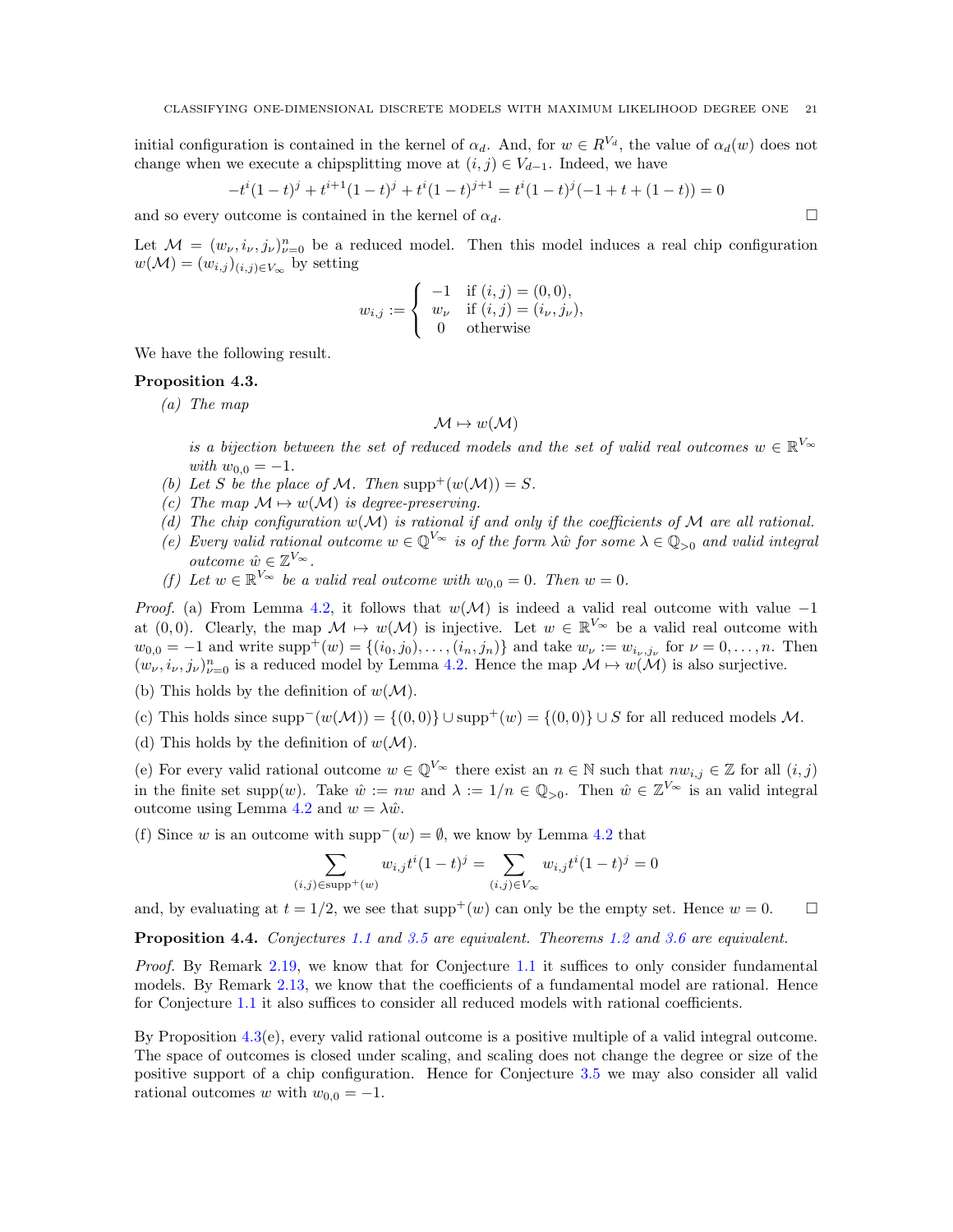Now, by Proposition [4.3](#page-20-0) we know that the map  $\mathcal{M} \mapsto w(\mathcal{M})$  is a degree-preserving bijection between the set of reduced models in  $\Delta_n$  with rational coefficients and the set of valid rational outcomes w with  $w_{0,0} = -1$  and  $\# \text{supp}^+(w) = n+1$ . This shows the required equivalences.

Next, we consider the chipsplitting equivalent of fundamental models.

<span id="page-21-1"></span>**Definition 4.5.** A valid outcome  $w \in \mathbb{Z}^{V_d} \setminus \{0\}$  is called *fundamental* if it cannot be written as

$$
w=\mu_1w_1+\mu_2w_2,
$$

where  $\mu_1, \mu_2 \in \mathbb{Q}_{>0}$  and  $w_1, w_2 \in \mathbb{Z}^{V_d}$  are valid outcomes with  $\text{supp}^+(w_1), \text{supp}^+(w_2) \subsetneq \text{supp}^+(w)$ .

<span id="page-21-2"></span>**Proposition 4.6.** Let M be a reduced model with rational coefficients and let  $n \in \mathbb{N}$  be any integer such that  $w = nw(\mathcal{M})$  is an integral chip configuration. Then M is a fundamental model if and only if w is a fundamental outcome.

*Proof.* We prove that  $M$  is not fundamental if and only if w is not fundamental. Suppose that

$$
w = \mu_1 w^{(1)} + \mu_2 w^{(2)}
$$

where  $\mu_1, \mu_2 \in \mathbb{Q}_{>0}$  and  $w^{(1)}, w^{(2)}$  are valid outcomes with  $\text{supp}^+(w^{(1)}), \text{supp}^+(w^{(2)}) \subsetneq \text{supp}^+(w)$ . Then we have  $\mathcal{M} = \mathcal{M}_1 *_{\mu} \mathcal{M}_2$  for  $\mu = \mu_1/(\mu_1 + \mu_2)$  and reduced models  $\mathcal{M}_1, \mathcal{M}_2$  with  $w(\mathcal{M}_1) =$  $w^{(1)}/|w_{0,0}^{(1)}|$  and  $w(\mathcal{M}_2) = w^{(2)}/|w_{0,0}^{(2)}|$ . Conversely, suppose that M is not a fundamental model. Let S be the place of M. Then there exists a fundamental model  $\mathcal{M}_1$  at a place  $S' \subsetneq S$ . From the proof of Proposition [2.18,](#page-6-0) it follows that there exists another reduced model  $\mathcal{M}_2$  and  $\mu \in (0,1)$  such that  $\mathcal{M} = \mathcal{M}_1 *_{\mu} \mathcal{M}_2$ . Since both  $\mathcal{M}$  and  $\mathcal{M}_1$  have rational coefficients, both the coefficients of  $\mathcal{M}_2$  and  $\mu$ are rational by construction. Write  $\hat{w}_1 := w(\mathcal{M}_1)$  and  $\hat{w}_2 := w(\mathcal{M}_2)$ . Then  $w(\mathcal{M}) = \mu \hat{w}_1 + (1-\mu)\hat{w}_2$ . Let  $n_1, n_2 \in \mathbb{N}$  be such that  $w_1 := n_1 \hat{w}_1$  and  $w_2 := n_2 \hat{w}_2$  are integral chip configurations. Then

$$
w = n\mu n_1^{-1}w_1 + n(1 - \mu)n_2^{-1}w_2,
$$

thus w is not fundamental.

We see that fundamental models correspond one-to-one with fundamental integral outcomes  $w$  with  $\gcd\{w_{i,j} \mid (i,j) \in \text{supp}(w)\} = 1$ . This shows that the statements from Remark [2.21](#page-7-4) and Remark [8.1](#page-39-2) are equivalent and so Theorem [2.22](#page-8-2) is equivalent to Theorem [8.2.](#page-39-1)

#### 5. VALID OUTCOMES OF POSITIVE SUPPORT  $\leq$  3

<span id="page-21-0"></span>From now on, we will always assume that  $d < \infty$ . Since every chip configuration has finite degree, this assumption is harmless. In this section, we prove Conjecture [3.5](#page-11-0) for valid outcomes whose positive support has size  $\leq$  3. To do this, we introduce our first tool, the Invertibility Criterion, which shows that certain subsets of  $V_d$  cannot contain the support of an outcome.

5.1. The Invertibility Criterion. Let  $S \subseteq V_d$  and  $E \subseteq \{0, \ldots, d\}$  be nonempty subsets of the same size  $\leq d+1$ . We start with the following definition.

Definition 5.1. We define

$$
A_{E,S}^{(d)} := \left( \binom{d - \deg(i,j)}{a-i} \right)_{a \in E, (i,j) \in S}
$$

to be the *pairing matrix* of  $(E, S)$ .

Let  $w = (w_{i,j})_{(i,j) \in V_d} \in \mathbb{Z}^{V_d}$  be an outcome such that supp $(w) \subseteq S$ .

**Proposition 5.2** (Invertibility Criterion). If  $A_{E,S}^{(d)}$  is invertible, then w is the initial configuration.

*Proof.* Suppose that  $supp(w) \neq \emptyset$ . Then

$$
(w_{i,j})_{(i,j)\in S} \neq 0, \quad A_{E,S}^{(d)} \cdot (w_{i,j})_{(i,j)\in S} = (\varphi_{a,d-a}(w))_{a\in E} = 0
$$

and hence  $A_{E,S}^{(d)}$  is degenerate.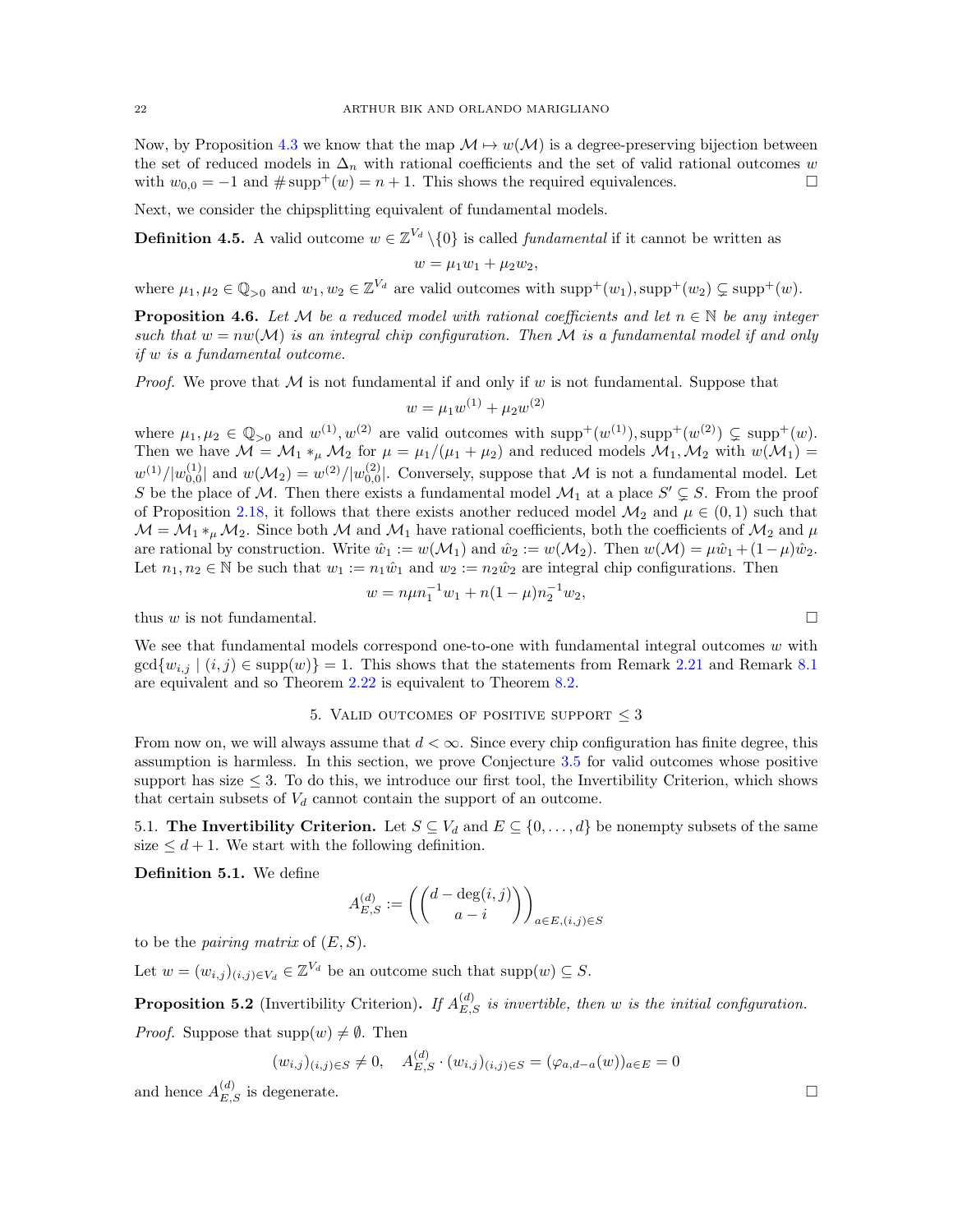Our goal is to construct, for many subsets  $S \subseteq V_d$ , a subset E such that  $A_{E,S}^{(d)}$  is invertible. We do this by dividing the pairing matrix into small parts and dealing with these parts seperately.

5.2. **Divide.** Let  $\lambda = (\lambda_1, \ldots, \lambda_\ell) \in \mathbb{N}^\ell$  be a tuple of integers adding up to  $d+1$ . Write  $c_i = \lambda_1 + \ldots + \lambda_i$ for  $i \in \{0, \ldots, \ell\}$ . For  $k \in \{1, \ldots, \ell\}$ , let  $S_k := \{ (i, j) \in S \mid c_{k-1} \leq i < c_k \}$ . Assume that the condition

$$
\#S_k \in \{0, \lambda_k\}
$$

is satisfied for every  $k \in \{1, \ldots, \ell\}$ . Lastly, set

$$
E_k := \begin{cases} \{c_{k-1}, c_{k-1} + 1, \dots, c_k - 1\} & \text{if } \# S_k = \lambda_k, \\ \emptyset & \text{if } S_k = \emptyset, \end{cases}
$$

where the top row indicates consecutive integers ranging from  $c_{k-1}$  to  $c_k - 1$ .

<span id="page-22-0"></span>**Remark 5.3.** Not all tuples  $\lambda$  will satisfy the condition that  $\#S_k \in \{0, \lambda_k\}$  for all k. One can try to define a  $\lambda$  with this property recursively by, for  $k = 1, 2, \ldots$ , picking  $\lambda_k$  minimal such that  $#S_k \in \{0, \lambda_k\}.$  We stop when  $c_k = d + 1$ . This will work exactly when

$$
\#\{(i,j)\in S \mid i\geq d-k\} \leq k+1
$$

for all  $k \in \{0, 1, \ldots, d\}$ . This last assumption is reasonable because if

$$
S' := \#\{(i, j) \in S \mid i \ge d - k\} > k + 1
$$

for some  $k \in \{0, 1, ..., d\}$ , then there exists an outcome  $w \in \mathbb{Z}^{V_d} \setminus \{0\}$  with  $\text{supp}(w) \subseteq S'$ . Indeed, the space of such outcomes is cut out by at most  $k + 1$  linear equations in a vector space of dimension  $\#S' > k+1$ . And when such a w exists the matrix  $A_{E,S}^{(d)}$  is degenerate for every choice of E. In particular, there is no choice of a tuple  $\lambda$  such that  $A_{E,S}^{(d)}$  is invertible in this case.

<span id="page-22-1"></span>**Proposition 5.4.** Take  $E = E_1 \cup \cdots \cup E_{\ell}$ . Then  $\#E = \#S$  and we have

$$
A_{E,S}^{(d)} = \begin{pmatrix} A_{E_1,S_1}^{(d)} & 0 & \cdots & 0 \\ \vdots & \ddots & \ddots & \vdots \\ \vdots & & \ddots & 0 \\ A_{E_{\ell},S_1}^{(d)} & \cdots & \cdots & A_{E_{\ell},S_{\ell}}^{(d)} \end{pmatrix}
$$

.

.

In particular, the matrix  $A_{E,S}^{(d)}$  in invertible if and only if all of  $A_{E_1}^{(d)}$  $E_{1,S_1}, \ldots, A_{E_{\ell},S_{\ell}}^{(d)}$  are. *Proof.* It is clear that  $\#E = \#S$  and

$$
A_{E,S}^{(d)} = \begin{pmatrix} A_{E_1,S_1}^{(d)} & \cdots & \cdots & A_{E_1,S_\ell}^{(d)} \\ \vdots & & & \vdots \\ \vdots & & & \vdots \\ A_{E_\ell,S_1}^{(d)} & \cdots & \cdots & A_{E_\ell,S_\ell}^{(d)} \end{pmatrix}
$$

We need to show that  $A_{E_k,S_{k'}}^{(d)} = 0$  when  $k < k'$ . Indeed, when  $k < k'$ ,  $a \in E_k$  and  $(i, j) \in S_{k'}$ , then

$$
\binom{d - \deg(i, j)}{a - i} = 0
$$

since  $a < c_k \le c_{k'-1} \le i$ . So  $A_{E_k,S_{k'}}^{(d)} = 0$  when  $k < k'$ 

.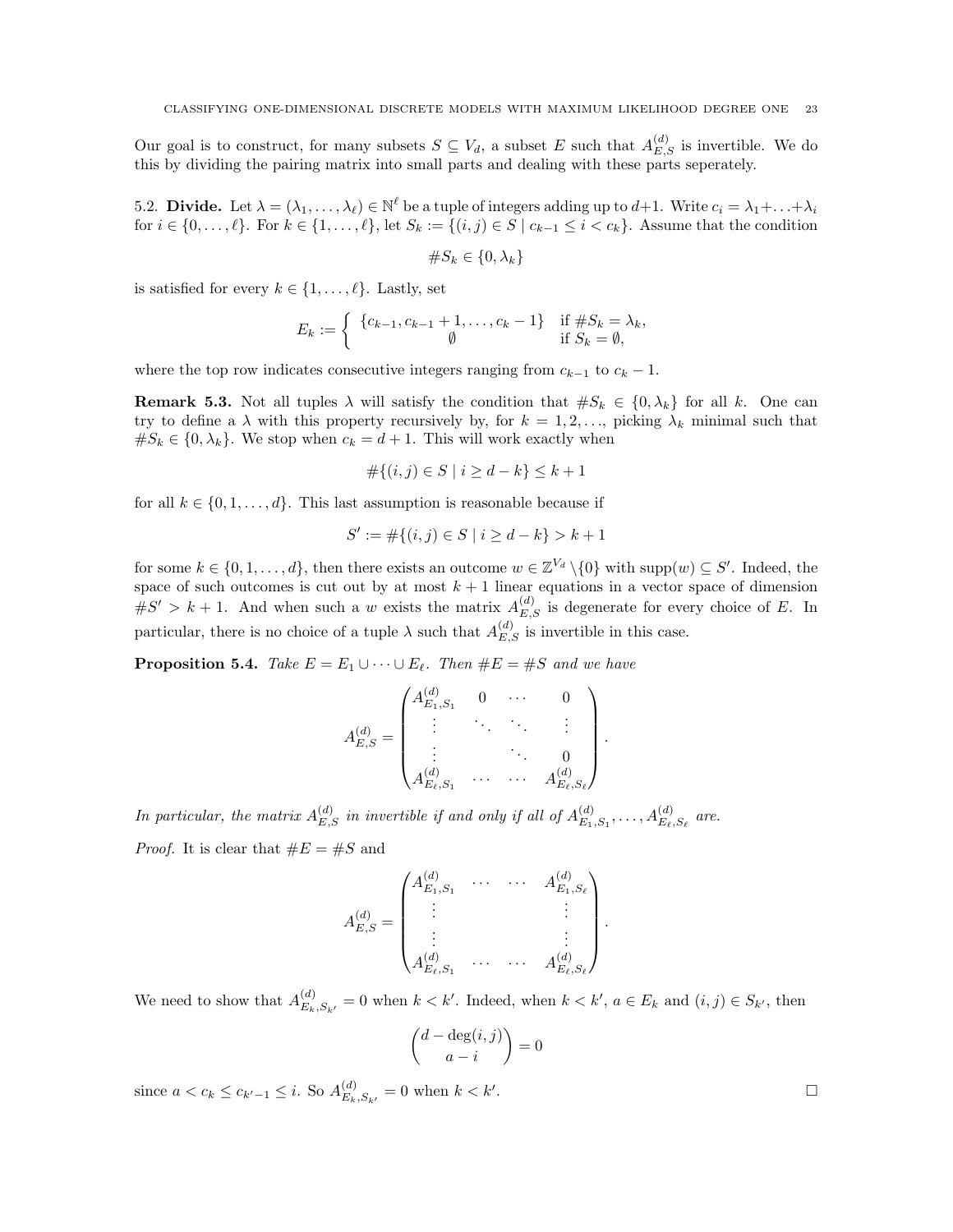**Example 5.5.** Take  $d = 6$  and let S be the set of positions marked with an  $*$  below. ·

> · ·  $* \cdot \cdot$  $\cdot$   $\cdot$   $\cdot$   $\cdot$   $\cdot$  $\cdot$   $\cdot$   $\cdot$   $\cdot$   $\cdot$   $\cdot$  $\cdot$   $\cdot$   $\cdot$   $\cdot$   $\ast$   $\cdot$  $\cdot$  \*  $\cdot$

The construction from Remark [5.3](#page-22-0) yields the tuple  $\lambda = (2, 1, 1, 1, 1, 1)$ . We get

$$
S_1 = \{(0,0), (0,4)\}, E_1 = \{(0,6), (1,5)\},
$$
  
\n
$$
S_2 = \{(2,0)\}, E_2 = \{(2,4)\},
$$
  
\n
$$
S_3 = \emptyset, E_3 = \emptyset,
$$
  
\n
$$
S_4 = \{(4,1)\}, E_4 = \{(4,2)\},
$$
  
\n
$$
S_5 = \{(5,0)\}, E_5 = \{(5,1)\},
$$
  
\n
$$
S_6 = \{(6,0)\}, E_6 = \{(6,0)\}
$$

So  $\lambda$  indeed satisfies the assumption and we see that

$$
A_{E,S}^{(d)} = \begin{pmatrix} A_{E_1,S_1}^{(d)} & 0 & 0 & 0 & 0 \\ * & A_{E_2,S_2}^{(d)} & 0 & 0 & 0 \\ * & * & * & A_{E_4,S_4}^{(d)} & 0 \\ * & * & * & * & A_{E_5,S_5}^{(d)} & 0 \\ * & * & * & * & * & A_{E_6,S_6}^{(d)} \end{pmatrix} = \begin{pmatrix} 1 & 1 & 0 & 0 & 0 & 0 \\ 6 & 2 & 0 & 0 & 0 & 0 \\ * & * & 1 & 0 & 0 & 0 \\ * & * & * & 1 & 0 & 0 \\ * & * & * & * & 1 & 0 \\ * & * & * & * & * & 1 \end{pmatrix}
$$

is invertible. Hence S does not contain the support of a nonzero outcome.

5.3. **Conquer.** Using Proposition [5.4,](#page-22-1) we obtain matrices  $A_{E,S}^{(d)}$  where

$$
x := \min(E \cup \{i \mid (i, j) \in S\})
$$

is relatively large.

<span id="page-23-0"></span>**Proposition 5.6.** Let  $S' = \{(i - x, j) | (i, j) \in S\}$  and  $E' = \{a - x | a \in E\}$ . Then  $A_{E,S}^{(d)} = A_{E',S'}^{(d-x)}$ . *Proof.* This follows directly from the definition of the pairing matrix.  $\Box$ 

We now consider the case where  $S \subseteq \{(i,j) \in V_d \mid i < s\}$  has s elements and  $E = \{0, 1, \ldots, s-1\}$ .

<span id="page-23-1"></span>Proposition 5.7. Suppose that one of the following holds:

- (a) We have  $S = \{(0, i)\}\$  for some  $0 \le i \le d$  and  $E = \{0\}.$
- (b) We have  $S = \{(0, i), (0, j)\}$  for some  $0 \le i < j \le d$  and  $E = \{0, 1\}.$
- (c) We have  $S = \{(0, i), (0, j), (0, k)\}$  for some  $0 \le i < j < k \le d$  and  $E = \{0, 1, 2\}.$
- (d) We have  $S = \{(0, i), (0, j), (1, k)\}\$  for some  $0 \le i \le j \le d$  and  $0 \le k \le d 1$  such that  $i + j \neq 2k + 1$  and  $E = \{0, 1, 2\}.$

Then  $A_{E,S}^{(d)}$  is invertible.

Proof. We prove the proposition case-by-case.

- (a) When  $S = \{(0, i)\}\)$  for some  $0 \leq i \leq d$  and  $E = \{0\}$ , we see that  $A_{E,S}^{(d)} = (1)$  is invertible.
- (b) When  $S = \{(0, i), (0, j)\}\)$  for some  $0 \leq i < j \leq d$  and  $E = \{0, 1\}$ , we see that

$$
A_{E,S}^{(d)} = \begin{pmatrix} 1 & 1\\ d-i & d-j \end{pmatrix}
$$

is invertible.

(c) When 
$$
S = \{(0, i), (0, j), (0, k)\}
$$
 for some  $0 \le i < j < k \le d$  and  $E = \{0, 1, 2\}$ , we see that

$$
\begin{pmatrix} 1 & & \\ & 1 & \\ & & 1 & 2 \end{pmatrix} A_{E,S}^{(d)} = \begin{pmatrix} 1 & 1 & 1 \\ x & y & z \\ x^2 & y^2 & z^2 \end{pmatrix}
$$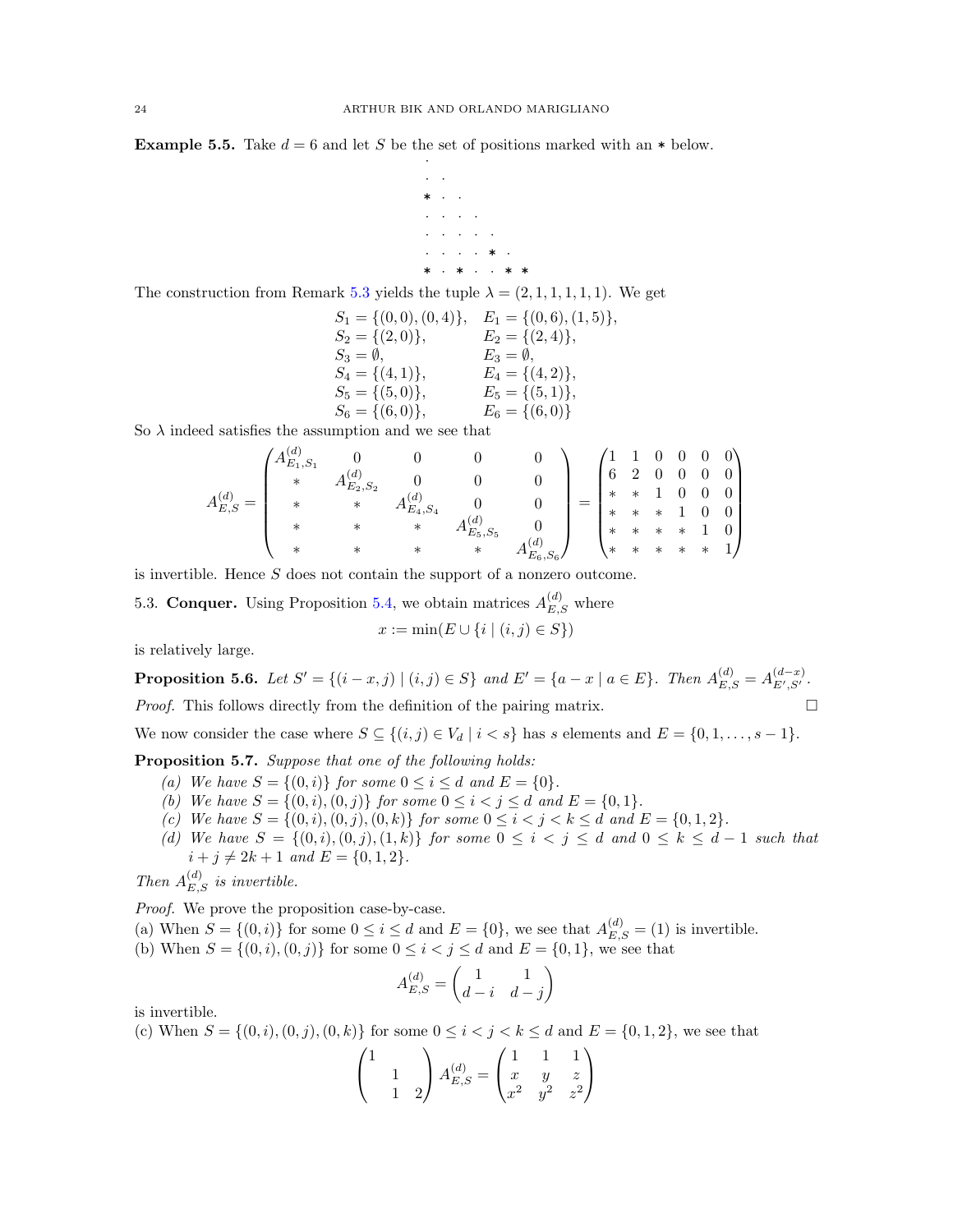is a Vandermonde matrix, where  $(x, y, z) = (d - i, d - j, d - k)$ . Hence  $A_{E,S}^{(d)}$  is invertible. (d) When  $S = \{(0, i), (0, j), (1, k)\}\$  for some  $0 \le i < j \le d$  and  $0 \le k \le d - 1$ , we see that

$$
\begin{pmatrix} 1 & & \\ & 1 & \\ & & 1 & 2 \end{pmatrix} A_{E,S}^{(d)} \begin{pmatrix} 1 & 1 & \\ & -1 & \\ & & 1 \end{pmatrix} \begin{pmatrix} 1 & & \\ & (x-y)^{-1} & \\ & & 1 \end{pmatrix} = \begin{pmatrix} 1 & 0 & 0 \\ x & 1 & 1 \\ x^2 & x+y & 2z+1 \end{pmatrix},
$$

where  $(x, y, z) = (d - i, d - j, d - 1 - k)$ . Assume that  $i + j \neq 2k + 1$ . Then  $x + y \neq 2z + 1$  and hence  $A_{E,S}^{(d)}$  is invertible.

5.4. Valid outcomes of positive support  $\leq$  3. We now classify the valid outcomes of positive support  $\leq$  3. We start with the following lemma.

<span id="page-24-0"></span>**Lemma 5.8.** Let w be a valid outcome of degree  $d \geq 1$ . Then the following hold:

- (a) There are  $i, j \in \{1, ..., d\}$  such that  $(0, 0), (i, 0), (0, j) \in \text{supp}^{+}(w)$ .
- (b) There are distinct  $i, j \in \{0, \ldots, d\}$  such that  $(i, d i), (j, d j) \in \text{supp}^{+}(w)$ .

*Proof.* (a) Since  $deg(w) > 0$ , we see that w is not the initial configuration. Since w is valid, we therefore have  $(0,0) \in \text{supp}^-(w)$ . Using  $\psi_0(w) = \overline{\psi}_0(w) = 0$ , we see that there are  $i, j \in \{1, ..., d\}$ such that  $(i, 0), (0, i) \in \text{supp}^{+}(w)$ .

(b) Since  $\deg(w) = d$ , there is an  $i \in \{0, \ldots, d\}$  such that  $(i, d - i) \in \text{supp}^{+}(w)$ . Using  $\psi_d(w) = 0$ , we see that there must also be a  $j \in \{0, ..., d\} \setminus \{i\}$  such that  $(j, d - j) \in \text{supp}^{+}(w)$ .

**Proposition 5.9.** Let w be a valid degree-d outcome and assume that  $\#\text{supp}^+(w) \leq 2$ . Then

$$
supp^{+}(w) = \{(1,0), (0,1)\}.
$$

Proof. By the previous lemma, we see that

$$
supp(w) = \{(0,0), (0,d), (d,0)\} =: S.
$$

Assume that  $d \geq 2$ . Then the construction from Remark [5.3](#page-22-0) yields  $\lambda = (2, 1, ..., 1) \in \mathbb{N}^d$ . We get  $S_1 = \{(0, 0), (0, d)\}, S_k = \emptyset$  for  $k \in \{2, ..., d-1\}$  and  $S_d = \{(d, 0)\}.$  Using Propositions [5.4](#page-22-1) and [5.6,](#page-23-0) we get

$$
A_{\{0,1,d\},S}^{(d)} = \begin{pmatrix} A_{\{0,1\},S_1}^{(d)} & 0 \\ * & A_{\{d\},S_d}^{(d)} \end{pmatrix} = \begin{pmatrix} A_{\{0,1\},S_1}^{(d)} & 0 \\ * & A_{\{0\},\{(0,0)\}}^{(0)} \end{pmatrix}
$$

and by Proposition [5.7](#page-23-1) the submatrices on the diagonal are both invertible. So  $A_{\{0,1,d\},S}^{(d)}$  is invertible. This contradicts the assumption that  $supp(w) = S$  and so  $d = 1$ .

**Lemma 5.10.** Let w be a valid degree-d outcome and assume that  $\#\text{supp}^{+}(w) = 3$ . Then one of the following holds:

- (a) We have  $supp(w) = \{(0, 0), (d, 0), (0, d), (i, j)\}\$ for some  $i, j > 0$  with  $deg(i, j) < d$ .
- (b) We have  $\text{supp}(\sigma \cdot w) = \{(0,0), (d, 0), (0, d), (e, 0)\}$  for some  $\sigma \in S_3$  and  $0 < e < d$ .
- (c) We have  $\text{supp}(\sigma \cdot w) = \{(0, 0), (d, 0), (0, e), (d f, f)\}\$  for some  $\sigma \in S_2$  and  $0 < \epsilon, f < d$ .

*Proof.* When  $(d, 0), (0, d) \in \text{supp}(w)$ , then it is easy to see that (a) or (b) holds. So suppose this is not the case. Since  $\#\text{supp}^+(w) = 3$ , we must have  $(d, 0) \in \text{supp}(w)$  or  $(0, d) \in \text{supp}(w)$  by Lemma [5.8.](#page-24-0) So there exists an  $\sigma \in S_2$  such that  $(d, 0) \in \text{supp}(\sigma \cdot w)$  and  $(0, d) \notin \text{supp}(\sigma \cdot w)$ . Now  $\text{supp}(\sigma \cdot w) = \{(0, 0), (d, 0), (0, e), (d - f, f)\}\$ for some  $0 < e, f < d$  by Lemma [5.8.](#page-24-0)

We now apply the the Invertibility Criterion to the possible outcomes in each of these cases.

Proposition 5.11. Let w be a degree-d outcome and assume that

 $supp(w) = \{(0, 0), (d, 0), (0, d), (i, j)\}\$ 

for some  $i, j > 0$  with  $deg(i, j) < d$ . Then  $d = 3$  and  $(i, j) = (1, 1)$ .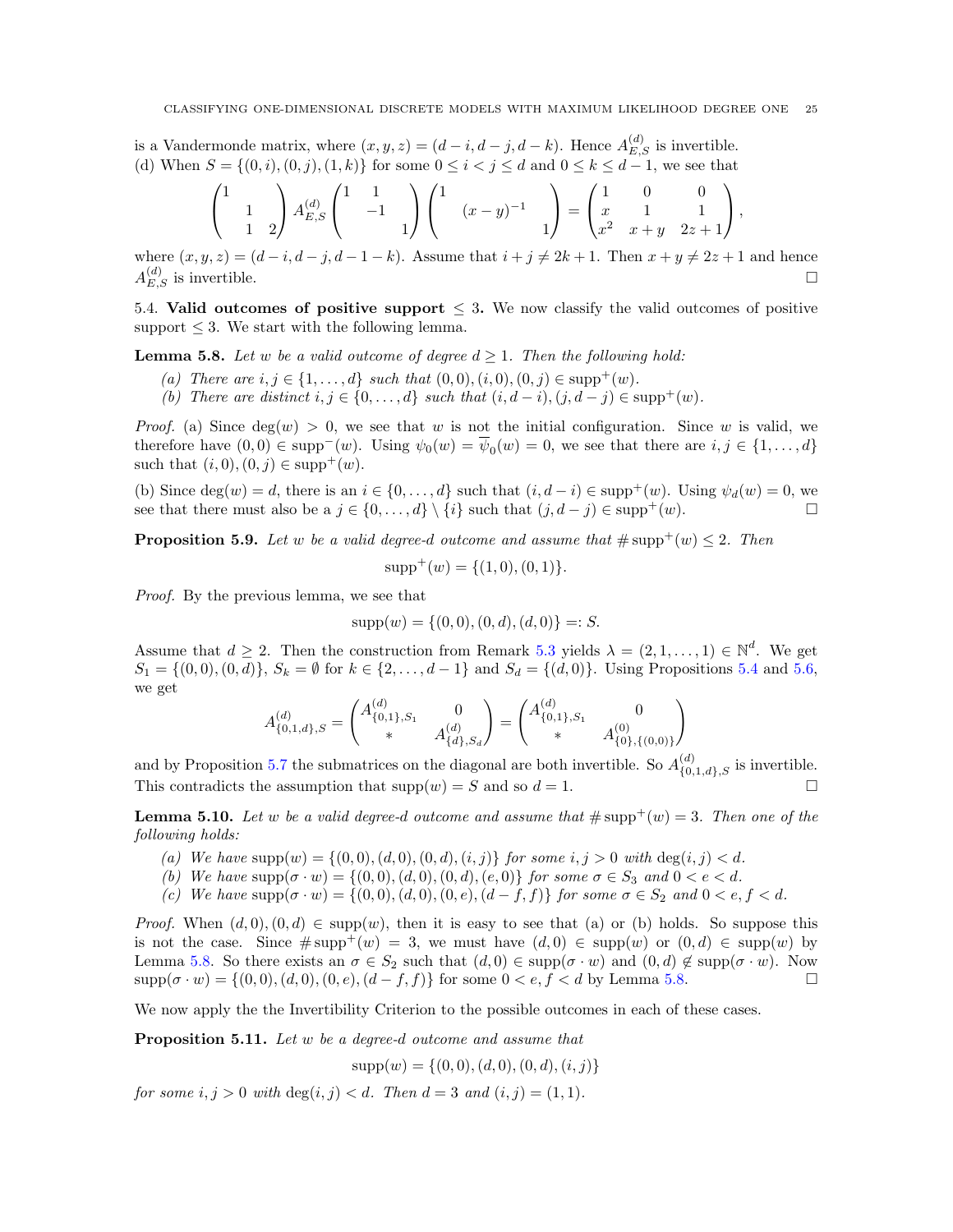*Proof.* Assume that  $i > 1$ . Then the Invertibility Criterion combined with Propositions [5.4,](#page-22-1) [5.6](#page-23-0) and [5.7](#page-23-1) with  $\lambda = (2, 1, \ldots, 1)$  yields a contradiction. Indeed, we would find that

$$
A_{\{0,1,i,d\},S}^{(d)} = \begin{pmatrix} A_{\{0,1\},S_1}^{(d)} & 0 & 0 \\ * & A_{\{i\},S_2}^{(d)} & 0 \\ * & * & A_{\{d\},S_3}^{(d)} \end{pmatrix}
$$

is invertible where  $S = S_1 \cup S_2 \cup S_3 = \{(0,0), (0, d)\} \cup \{(i, j)\} \cup \{(d, 0)\}.$  So  $i = 1$ . Applying the same argument to  $(12) \cdot w$  shows that  $j = 1$ . Assume that  $d > 3$ . Then we apply the same strategy again with  $\lambda = (3, 1, \ldots, 1)$ . We get a contradiction since

$$
A_{\{0,1,2,d\},S}^{(d)} = \begin{pmatrix} A_{\{0,1,2\},S_1}^{(d)} & 0 \\ * & A_{\{d\},S_2}^{(d)} \end{pmatrix}
$$

is invertible, where  $S = S_1 \cup S_2 = \{(0, 0), (0, d), (1, 1)\} \cup \{(d, 0)\}\)$ , by Proposition [5.7.](#page-23-1) So  $d = 3$ .

Proposition 5.12. Let w be a degree-d outcome and assume that

$$
supp(w) = \{(0,0), (d,0), (0,d), (e,0)\}
$$

for some  $0 < e < d$ . Then  $d = 2$  and  $e = 1$ .

*Proof.* The Invertibility Criterion with  $\lambda = (2, 1, \dots, 1)$  yields  $e = 1$ . The Invertibility Criterion with  $\lambda = (3, 1, \ldots, 1)$  applied to to  $(12) \cdot w$  now yields  $d = 2$ .

Proposition 5.13. Let w be a degree-d outcome and assume that

$$
supp(w) = \{(0,0), (d,0), (0,e), (d-f,f)\}
$$

for some  $0 < e, f < d$ . Then  $d = 2$  and  $e = f = 1$ .

*Proof.* The Invertibility Criterion with  $\lambda = (2, 1, \ldots, 1)$  yields  $(d - f, f) = (1, d - 1)$ . In particular, we have  $e \leq f$ . Applying the same argument to  $(12) \cdot w$  with  $\lambda = (2, 1, \ldots, 1)$  if  $e \neq f$  or  $\lambda =$  $(2, 1, \ldots, 1, 2, 1, \ldots, 1)$  if  $e = f$ , we find that  $e = 1$ . In the latter case, we have  $E = \{0, 1, e, e + 1\}$  and  $S = \{(0, 0), (0, d), (e, 0), (e, 1)\}\$ so that

$$
A_{E,S}^{(d)} = \begin{pmatrix} A_{\{0,1\},S_1}^{(d)} & 0 \\ * & A_{\{0,1\},S_2}^{(1)} \end{pmatrix}
$$

where  $S_1 = \{(0, 0), (0, d)\}\$  and  $S_2 = \{(0, 0), (0, 1)\}\$ . The Invertibility Criterion with  $\lambda = (3, 1, ..., 1)$ now yields  $d = 2$ .

<span id="page-25-0"></span>**Theorem 5.14.** Let w be a valid outcome of positive support  $\leq 3$ . Then w is a nonnegative multiple of one of the following outcomes:

> 1  $\cdot$   $\cdot$   $\cdot$  1  $\cdot$   $\cdot$   $\cdot$  1  $1 \qquad \qquad 3 \qquad \qquad 2 \qquad \qquad 1 \qquad \qquad 1$ -1 1 -1 · · 1 -1 · 1 -1 · 1 -1 1 ·

*Proof.* We know by the previous results that  $\text{supp}^{+}(w)$  is one of the following:

 $\{(0, 1), (1, 0)\}, \{(0, 3), (1, 1), (3, 0)\}, \{(0, 1), (0, 2), (2, 0)\}, \{(0, 2), (1, 0), (2, 0)\},$ 

 $\{(0, 2), (1, 1), (2, 0)\}, \{(0, 1), (1, 1), (2, 0)\}, \{(0, 2), (1, 0), (1, 1)\}.$ 

For each of these possible supports E, we compute the space of outcomes whose supports are contained in  $E\cup\{(0,0)\}$  by computing the space of solutions to the Pascal equations of the corresponding degree. For each E, this space has dimension 1 (over  $\mathbb{Q}$ ). We find that the outcomes with support

 $\{(0,0), (0,1), (0, 2), (2, 0)\}\$ and  $\{(0, 0), (0, 2), (1, 0), (2, 0)\}\$ 

are never valid. In each of the other cases, every valid outcome is a multiple of one in the list.  $\square$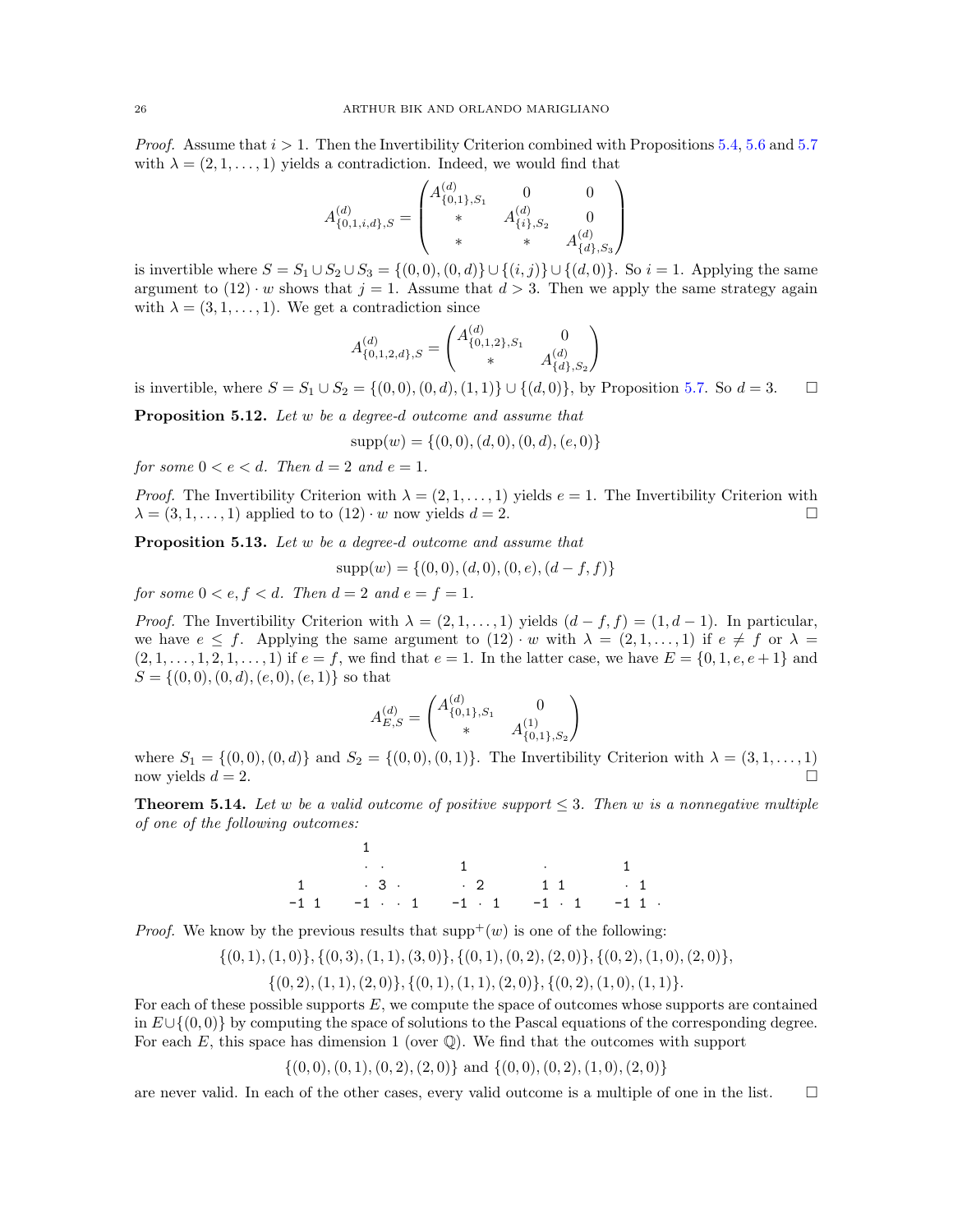## 6. Valid outcomes of positive support 4

In this section we prove Conjecture [3.5](#page-11-0) for valid outcomes whose positive support has size 4. To do this we introduce our second tool, the Hyperfield Criterion, which shows that certain subsets of  $V_d$ cannot be the support of a valid outcome. We first recall the basic properties of hyperfields.

# 6.1. Polynomials over hyperfields. Denote by  $2^H$  the power set of a set H.

**Definition 6.1.** A hyperfield is a tuple  $(H, +, \cdot, 0, 1)$  consisting of a set H, symmetric maps

$$
-+-: H\times H\to 2^H\setminus\{\emptyset\}, \qquad ---: H\times H\to H
$$

and distinct elements  $0, 1 \in H$  satisfying the following conditions:

- (a) The tuple  $(H \setminus \{0\}, \cdot, 1)$  is a group.
- (b) We have  $0 \cdot x = 0$  and  $0 + x = \{x\}$  for all  $x \in H$ .
- (c) We have  $\bigcup_{w\in x+y}(w+z) = \bigcup_{w\in y+z}(x+w)$  for all  $x, y, z \in H$ .
- (d) We have  $a \cdot (x + y) = (a \cdot x) + (a \cdot y)$  for all  $a, x, y \in H$ .

(e) For every  $x \in H$  there is an unique element  $-x \in H$  such that  $x + (-x) \ni 0$ .

For subsets  $X, Y \subseteq H$ , we write

$$
X + Y := \bigcup_{x \in X, y \in Y} (x + y).
$$

We also identify elements  $y \in H$  with the singletons  $\{y\} \subseteq H$  so that

$$
y + X := X + y := \bigcup_{x \in X} (x + y).
$$

With this notation, condition (c) can be reformulated as  $(x + y) + z = x + (y + z)$  for all  $x, y, z \in H$ .

See [\[1\]](#page-41-4) for more background and uses of hyperfields.

**Definition 6.2.** Let  $H$  be a hyperfield.

(a) A polynomial in variables  $x_1, \ldots, x_n$  over H is a formal sum

$$
f = \sum_{k_1,\dots,k_n \in \mathbb{Z}_{\geq 0}} s_{k_1\dots k_n} x_1^{k_1} \cdots x_n^{k_n}
$$

such that  $\#\{(k_1,\ldots,k_n) \in \mathbb{Z}_{\geq 0}^n \mid s_{k_1...k_n} \neq 0\} < \infty$ .

(b) We denote the set of such polynomials by  $H[x_1, \ldots, x_n]$ .

(c) For  $s_1, \ldots, s_n \in H$ , we write

$$
f(s_1,\ldots,s_n):=\sum_{k_1,\ldots,k_n\in\mathbb{Z}_{\geq 0}}s_{k_1\ldots k_n}s_1^{k_1}\cdots s_n^{k_n}\subseteq H.
$$

and we say that f vanishes at  $(s_1, \ldots, s_k)$  when  $f(s_1, \ldots, s_k) \ni 0$ .

6.2. The sign hyperfield. For the remainder of this paper we let  $H$  be the *sign hyperfield*: it consists of the set  $H = \{1, 0, -1\}$  with the addition defined by

$$
0 + x = x, \quad 1 + 1 = 1, \quad (-1) + (-1) = -1, \quad 1 + (-1) = \{1, 0, -1\}
$$

and the usual multiplication.

Remark 6.3. We note that the inspiration for the sign hyperfield comes from the sign function: we have

$$
s + r = {sign(x + y) | x, y \in \mathbb{R}, sign(x) = s, sign(y) = r}
$$

for all  $s, r \in H$ .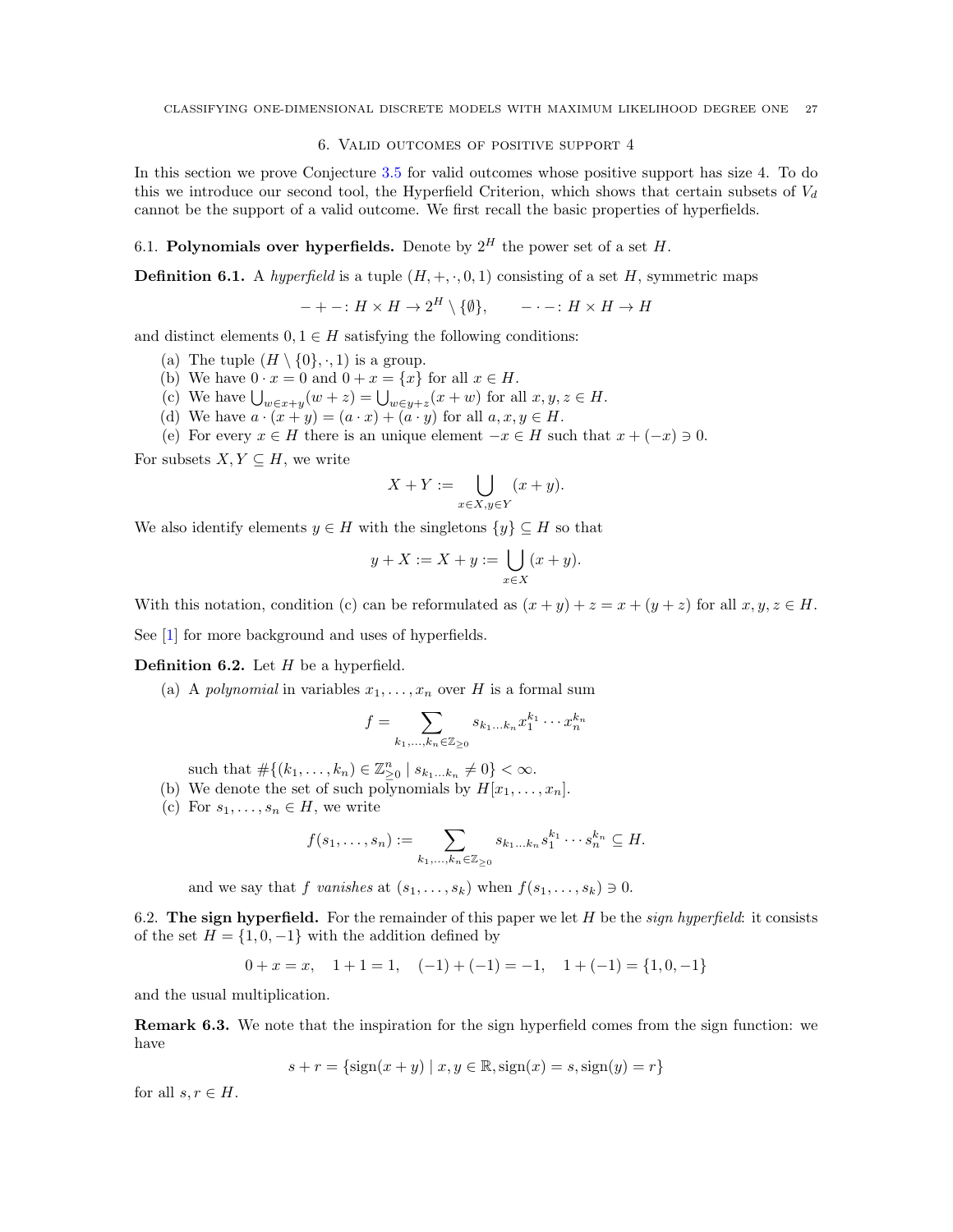**Definition 6.4.** Let  $H$  be the sign hyperfield and let

$$
f = \sum_{k_1,\ldots,k_n \in \mathbb{Z}_{\geq 0}} c_{k_1\ldots k_n} x_1^{k_1} \cdots x_n^{k_n} \in \mathbb{R}[x_1,\ldots,x_n]
$$

be a polynomial. Then we call

$$
sign(f) := \sum_{k_1, ..., k_n \in \mathbb{Z}_{\geq 0}} sign(c_{k_1...k_n}) x_1^{k_1} \cdots x_n^{k_n} \in H[x_1, ..., x_n]
$$

the polynomial over  $H$  induced by  $f$ . We also write

 $sign(w) := (sign(w_1), \ldots, sign(w_n))$ 

for all  $w = (w_1, \ldots, w_n) \in \mathbb{R}^n$ .

Let  $\phi$  be a Pascal equation on  $\mathbb{Z}^{V_d}$ . Then we can represent sign( $\phi$ ) as a triangle consisting of the symbols +,  $\cdot$ , - indicating that a given coeffcient equals 1, 0, -1, respectively.

**Example 6.5.** Take  $d = 5$ . Then the linear forms  $sign(\varphi_{k,d-k})$  for  $k = 0, \ldots, d$  can be depicted as:

| $+$                                                                                                                                                                                                                           |                                                      | $\mathcal{L}(\mathcal{L}(\mathcal{L}(\mathcal{L}(\mathcal{L}(\mathcal{L}(\mathcal{L}(\mathcal{L}(\mathcal{L}(\mathcal{L}(\mathcal{L}(\mathcal{L}(\mathcal{L}(\mathcal{L}(\mathcal{L}(\mathcal{L}(\mathcal{L}(\mathcal{L}(\mathcal{L}(\mathcal{L}(\mathcal{L}(\mathcal{L}(\mathcal{L}(\mathcal{L}(\mathcal{L}(\mathcal{L}(\mathcal{L}(\mathcal{L}(\mathcal{L}(\mathcal{L}(\mathcal{L}(\mathcal{L}(\mathcal{L}(\mathcal{L}(\mathcal{L}(\mathcal{L}(\mathcal{$ |                                                                                                                                                                                                                                                                                                                                                                                                                                                                                                                                                                                                                                         | $\mathcal{L}(\mathbf{r},\mathbf{r})$ and $\mathcal{L}(\mathbf{r},\mathbf{r})$ and $\mathcal{L}(\mathbf{r},\mathbf{r})$                                                                                                        | $\bullet$ - $\bullet$ - $\bullet$ - $\bullet$ - $\bullet$ - $\bullet$                                                                          |
|-------------------------------------------------------------------------------------------------------------------------------------------------------------------------------------------------------------------------------|------------------------------------------------------|-------------------------------------------------------------------------------------------------------------------------------------------------------------------------------------------------------------------------------------------------------------------------------------------------------------------------------------------------------------------------------------------------------------------------------------------------------------|-----------------------------------------------------------------------------------------------------------------------------------------------------------------------------------------------------------------------------------------------------------------------------------------------------------------------------------------------------------------------------------------------------------------------------------------------------------------------------------------------------------------------------------------------------------------------------------------------------------------------------------------|-------------------------------------------------------------------------------------------------------------------------------------------------------------------------------------------------------------------------------|------------------------------------------------------------------------------------------------------------------------------------------------|
|                                                                                                                                                                                                                               |                                                      | チャンパン アーキチェン アール・エンジン しょうこうしょう しょうこうしょう しょうこう                                                                                                                                                                                                                                                                                                                                                                                                               |                                                                                                                                                                                                                                                                                                                                                                                                                                                                                                                                                                                                                                         |                                                                                                                                                                                                                               |                                                                                                                                                |
|                                                                                                                                                                                                                               |                                                      |                                                                                                                                                                                                                                                                                                                                                                                                                                                             | $\bullet \textcolor{red}{\bullet} \textcolor{red}{\bullet} \textcolor{red}{\bullet} \textcolor{red}{\bullet} \textcolor{red}{\bullet} \textcolor{red}{\bullet} \textcolor{red}{\bullet} \textcolor{red}{\bullet} \textcolor{red}{\bullet} \textcolor{red}{\bullet} \textcolor{red}{\bullet} \textcolor{red}{\bullet} \textcolor{red}{\bullet} \textcolor{red}{\bullet} \textcolor{red}{\bullet} \textcolor{red}{\bullet} \textcolor{red}{\bullet} \textcolor{red}{\bullet} \textcolor{red}{\bullet} \textcolor{red}{\bullet} \textcolor{red}{\bullet} \textcolor{red}{\bullet} \textcolor{red}{\bullet} \textcolor{red}{\bullet} \text$ |                                                                                                                                                                                                                               |                                                                                                                                                |
|                                                                                                                                                                                                                               |                                                      |                                                                                                                                                                                                                                                                                                                                                                                                                                                             |                                                                                                                                                                                                                                                                                                                                                                                                                                                                                                                                                                                                                                         |                                                                                                                                                                                                                               |                                                                                                                                                |
|                                                                                                                                                                                                                               | $+$ , , , , , , $+$ + , , , , , ,                    | $+ + + +$                                                                                                                                                                                                                                                                                                                                                                                                                                                   | $+ + + + +$                                                                                                                                                                                                                                                                                                                                                                                                                                                                                                                                                                                                                             | $+ + + + +$                                                                                                                                                                                                                   |                                                                                                                                                |
| $+$                                                                                                                                                                                                                           | $+ + \cdot \cdot \cdot \cdot$                        | $+ + + \cdot \cdot \cdot$                                                                                                                                                                                                                                                                                                                                                                                                                                   |                                                                                                                                                                                                                                                                                                                                                                                                                                                                                                                                                                                                                                         | + + + + + + + + +                                                                                                                                                                                                             | $+ + + + + + +$                                                                                                                                |
|                                                                                                                                                                                                                               |                                                      | The linear forms $sign(\psi_k)$ for $k = 0, , d$ can be depicted as:                                                                                                                                                                                                                                                                                                                                                                                        |                                                                                                                                                                                                                                                                                                                                                                                                                                                                                                                                                                                                                                         |                                                                                                                                                                                                                               |                                                                                                                                                |
|                                                                                                                                                                                                                               |                                                      | denotes the control of the control of the control of the control of the control of the control of the control of                                                                                                                                                                                                                                                                                                                                            |                                                                                                                                                                                                                                                                                                                                                                                                                                                                                                                                                                                                                                         |                                                                                                                                                                                                                               | $+$ $-$                                                                                                                                        |
|                                                                                                                                                                                                                               |                                                      | and the control of the control of the control of the control of the control of                                                                                                                                                                                                                                                                                                                                                                              |                                                                                                                                                                                                                                                                                                                                                                                                                                                                                                                                                                                                                                         | $+$ $+$ $   -$                                                                                                                                                                                                                | $\omega_{\rm{eff}}=0.01$ and $\omega_{\rm{eff}}$                                                                                               |
|                                                                                                                                                                                                                               |                                                      | and a series of the contract of the contract of the contract of the contract of                                                                                                                                                                                                                                                                                                                                                                             | $+ + +$                                                                                                                                                                                                                                                                                                                                                                                                                                                                                                                                                                                                                                 | $\mathbf{r} = \mathbf{r}$ and $\mathbf{r} = \mathbf{r}$                                                                                                                                                                       | $\cdots$ +                                                                                                                                     |
|                                                                                                                                                                                                                               | and the control of the control of the control of the | $++++++$ $---$                                                                                                                                                                                                                                                                                                                                                                                                                                              |                                                                                                                                                                                                                                                                                                                                                                                                                                                                                                                                                                                                                                         | $\cdot$ $\cdot$ + +                                                                                                                                                                                                           | $\label{eq:2.1} \begin{array}{cccccccccc} \bullet & \bullet & \bullet & \bullet & \bullet & \bullet & \bullet & \bullet & \bullet \end{array}$ |
|                                                                                                                                                                                                                               |                                                      |                                                                                                                                                                                                                                                                                                                                                                                                                                                             | $\cdots$ $\cdots$ + + +                                                                                                                                                                                                                                                                                                                                                                                                                                                                                                                                                                                                                 | $1 - 1 - 1 = -$                                                                                                                                                                                                               | $\cdots$ $\cdots$ +                                                                                                                            |
|                                                                                                                                                                                                                               |                                                      | $\cdots$ + + + +                                                                                                                                                                                                                                                                                                                                                                                                                                            | $\mathbf{1} \quad \mathbf{1} \quad \mathbf{1} \quad \mathbf{1} \quad \mathbf{1} \quad \mathbf{1} \quad \mathbf{1} \quad \mathbf{1} \quad \mathbf{1} \quad \mathbf{1} \quad \mathbf{1} \quad \mathbf{1} \quad \mathbf{1} \quad \mathbf{1} \quad \mathbf{1} \quad \mathbf{1} \quad \mathbf{1} \quad \mathbf{1} \quad \mathbf{1} \quad \mathbf{1} \quad \mathbf{1} \quad \mathbf{1} \quad \mathbf{1} \quad \mathbf{1} \quad \mathbf{1} \quad \mathbf{1} \quad \mathbf{1} \quad \mathbf{$                                                                                                                                                   | $\cdots$ $+$ +                                                                                                                                                                                                                |                                                                                                                                                |
|                                                                                                                                                                                                                               |                                                      | The linear forms $sign(\overline{\psi}_k)$ for $k = 0, , d$ can be depicted as:                                                                                                                                                                                                                                                                                                                                                                             |                                                                                                                                                                                                                                                                                                                                                                                                                                                                                                                                                                                                                                         |                                                                                                                                                                                                                               |                                                                                                                                                |
| $+$ $    -$                                                                                                                                                                                                                   | <b>Contract Contract Contract</b>                    |                                                                                                                                                                                                                                                                                                                                                                                                                                                             | $\frac{1}{2}$ and $\frac{1}{2}$ and $\frac{1}{2}$ and $\frac{1}{2}$                                                                                                                                                                                                                                                                                                                                                                                                                                                                                                                                                                     | $+$ and $-$ and $-$                                                                                                                                                                                                           | $\frac{1}{2}$ and $\frac{1}{2}$ and $\frac{1}{2}$                                                                                              |
| $+$ . The contract of the contract of the contract of the contract of the contract of the contract of the contract of the contract of the contract of the contract of the contract of the contract of the contract of the con | $- +$ $-$                                            | $+ -$                                                                                                                                                                                                                                                                                                                                                                                                                                                       | $- +$                                                                                                                                                                                                                                                                                                                                                                                                                                                                                                                                                                                                                                   | $+ -$                                                                                                                                                                                                                         | $+$ $+$ $-$                                                                                                                                    |
|                                                                                                                                                                                                                               | $+$ (a) $ +$ (a) $ +$ (a) $-$                        |                                                                                                                                                                                                                                                                                                                                                                                                                                                             | $+ - +$                                                                                                                                                                                                                                                                                                                                                                                                                                                                                                                                                                                                                                 | $\mathcal{L}_{\text{eff}} = \frac{1}{2} \mathcal{L}_{\text{eff}} + \frac{1}{2} \mathcal{L}_{\text{eff}} + \frac{1}{2} \mathcal{L}_{\text{eff}} + \frac{1}{2} \mathcal{L}_{\text{eff}} + \frac{1}{2} \mathcal{L}_{\text{eff}}$ | $\mathcal{L}^{\mathcal{A}}$ , $\mathcal{L}^{\mathcal{A}}$ , and $\mathcal{L}^{\mathcal{A}}$                                                    |
|                                                                                                                                                                                                                               |                                                      |                                                                                                                                                                                                                                                                                                                                                                                                                                                             |                                                                                                                                                                                                                                                                                                                                                                                                                                                                                                                                                                                                                                         | $4.14 + 1.14$                                                                                                                                                                                                                 | $1 + 1 + 1 + 1 = 1$                                                                                                                            |
|                                                                                                                                                                                                                               |                                                      |                                                                                                                                                                                                                                                                                                                                                                                                                                                             | $\frac{1}{2}$ $\frac{1}{2}$ $\frac{1}{2}$ $\frac{1}{2}$ $\frac{1}{2}$ $\frac{1}{2}$ $\frac{1}{2}$ $\frac{1}{2}$ $\frac{1}{2}$ $\frac{1}{2}$ $\frac{1}{2}$ $\frac{1}{2}$ $\frac{1}{2}$ $\frac{1}{2}$ $\frac{1}{2}$ $\frac{1}{2}$ $\frac{1}{2}$ $\frac{1}{2}$ $\frac{1}{2}$ $\frac{1}{2}$ $\frac{1}{2}$ $\frac{1}{2}$                                                                                                                                                                                                                                                                                                                     | $\cdot \cdot \cdot - +$                                                                                                                                                                                                       |                                                                                                                                                |
|                                                                                                                                                                                                                               |                                                      | $+$ and a second contribution of the second contribution $+$ and $\alpha$                                                                                                                                                                                                                                                                                                                                                                                   |                                                                                                                                                                                                                                                                                                                                                                                                                                                                                                                                                                                                                                         | $\sim$ $\sim$ $\sim$ $\sim$ $\sim$ $+$ $\sim$ $\sim$                                                                                                                                                                          | $\cdots$ $\cdots$                                                                                                                              |

<span id="page-27-0"></span>**Proposition 6.6.** Let H be the sign hyperfield and  $f_1, \ldots, f_k \in \mathbb{R}[x_1, \ldots, x_n]$  polynomials. Suppose that  $f_1, \ldots, f_k$  vanish at  $w \in \mathbb{R}^n$ . Then  $\text{sign}(f_1), \ldots, \text{sign}(f_k)$  vanish at  $\text{sign}(w) \in H^n$ .

*Proof.* Write  $w = (w_1, ..., w_n), s = (s_1, ..., s_n) = sign(w)$  and

$$
f_i = \sum_{k_1,\ldots,k_n \in \mathbb{Z}_{\geq 0}} c_{k_1\ldots k_n} x_1^{k_1} \cdots x_n^{k_n}.
$$

Then we have

$$
\sum_{k_1,\dots,k_n\in\mathbb{Z}_{\geq 0}}c_{k_1\dots k_n}w_1^{k_1}\cdots w_n^{k_n}=f_i(w)=0.
$$

If  $c_{k_1...k_n}w_1^{k_1}\cdots w_n^{k_n} = 0$  for all  $k_1,\ldots,k_n \in \mathbb{Z}_{\geq 0}$ , then  $sign(f_i)(s_1,\ldots,s_n) = \{0\} \ni 0$  since all summands are zero. Otherwise, we have  $c_{\ell_1...\ell_n}w_1^{\ell_1}\cdots w_n^{\ell_n} > 0$  for some  $\ell_1,\ldots,\ell_n \in \mathbb{Z}_{\geq 0}$  and  $c_{\ell'_1...\ell'_n}w_1^{\ell'_1}\cdots w_n^{\ell'_n} < 0$  for some  $\ell'_1,\ldots,\ell'_n \in \mathbb{Z}_{\geq 0}$ . In this case,  $sign(f_i)(s_1,\ldots,s_n)$  has both 1 and  $-1$  as summands, so  $sign(f_i)(s_1, \ldots, s_n) = H \ni 0.$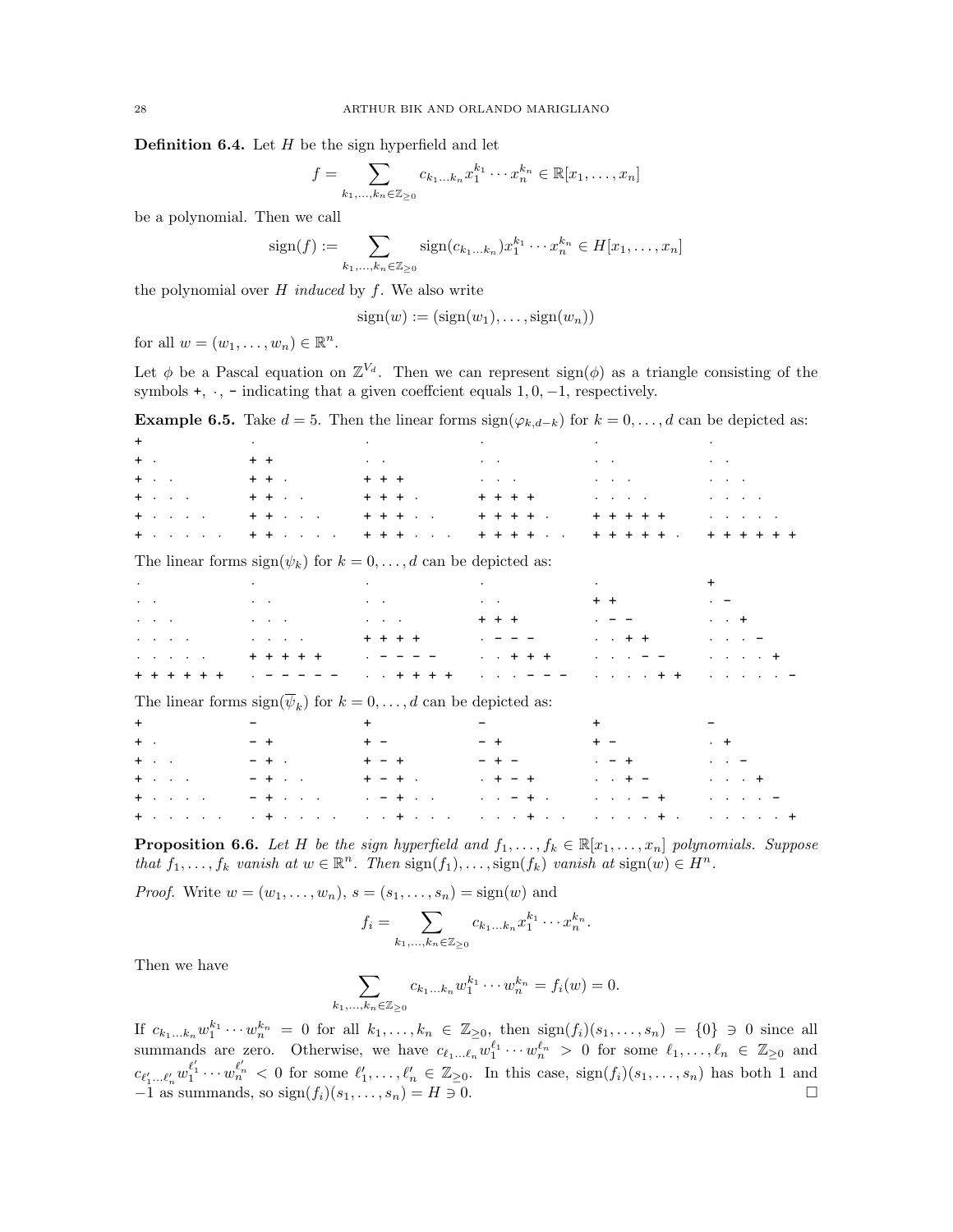6.3. The Hyperfield Criterion. We now state the Hyperfield Criterion. Let  $S \subseteq V_d \setminus \{(0,0)\}\)$ e a subset and define  $s = (s_{i,j})_{(i,j)\in V_d} \in H^{V_d}$  by

$$
s_{i,j} := \begin{cases} -1 & \text{when } (i,j) = (0,0), \\ 1 & \text{when } (i,j) \in S, \\ 0 & \text{otherwise.} \end{cases}
$$

Let  $w = (w_{i,j})_{(i,j)\in V_d} \in \mathbb{Z}^{V_d}$  be a valid outcome.

**Proposition 6.7** (Hyperfield Criterion). Suppose that  $\text{sign}(\phi)$  does not vanish at s for some Pascal equation  $\phi$  on  $\mathbb{Z}^{V_d}$ . Then supp<sup>+</sup>(w)  $\neq$  S.

*Proof.* Suppose that supp<sup>+</sup>(w) = S. Then sign(w) = s. Since all Pascal equations  $\phi$  on  $\mathbb{Z}^{V_d}$  vanish at w, we see that all polynomials over H induced by Pascal equations on  $\mathbb{Z}^{V_d}$  vanish at s by Proposition [6.6.](#page-27-0)  $\Box$ 

6.4. **Pascal equations.** In this subsection, we consider the equations over  $H$  induced by the Pascal equations  $\psi_k, \overline{\psi}_k, \varphi_{a,b}$  for  $k \in \{0, ..., d\}$  and  $(a, b) \in V_d$  of degree d.

**Definition 6.8.** Let  $s = (s_{i,j})_{(i,j) \in V_d} \in H^{V_d}$ .

- (a) We call s a sign configuration.
- (b) The *positive support* of s is  $\text{supp}^+(s) := \{(i, j) \in V_d \mid s_{i,j} = 1\}.$
- (c) The negative support of s is supp<sup>-</sup>(s) := {(i, j) ∈  $V_d | s_{i,j} = -1$ }.
- (d) The support of s is supp(s) :=  $\{(i, j) \in V_d \mid s_{i,j} \neq 0\} = \text{supp}^+(s) \cup \text{supp}^-(s)$ .
- (e) We call  $\deg(s) := \max\{\deg(i,j) \mid (i,j) \in V_d, s_{i,j} \neq 0\}$  the *degree* of s.
- (f) We say that s is valid when  $s = 0$  or  $supp^{-}(s) = \{(0, 0)\}.$
- (g) We say that s is *weakly valid* when for all  $(i, j) \in \text{supp}^{-}(s)$  one of the following holds: (a)  $0 \le i, j \le 3$ ,
	- (b)  $0 \le i \le 3$  and  $\deg(i, j) \ge d 3$ , or
	- (c)  $0 \le j \le 3$  and  $\deg(i, j) \ge d 3$ .

**Lemma 6.9.** Let  $w \in \mathbb{Z}^{V_d}$  be a chip configuration.

- (a) We have  $supp^{+}(sign(w)) = supp^{+}(w)$ .
- (b) We have  $supp^-(sign(w)) = supp^-(w)$ .
- (c) We have  $deg(sign(w)) = deg(w)$ .
- (d) The sign configuration  $sign(w)$  is (weakly) valid if and only if w is (weakly) valid.

*Proof.* This follows from the definitions.  $\square$ 

# <span id="page-28-0"></span>Lemma 6.10.

(a) We have

$$
sign(\varphi_{a,b}) = \sum_{i=0}^{a} \sum_{j=0}^{b} x_{i,j}
$$

for all  $(a, b) \in V_d$  of degree d.

(b) We have

$$
\displaystyle \textrm{sign}(\psi_k) = \sum_{(i,j) \in S_k^+} x_{i,j} - \sum_{(i,j) \in S_k^-} x_{i,j} \ \ and \ \ \textrm{sign}(\overline{\psi}_k) = \sum_{(i,j) \in S_k^+} x_{j,i} - \sum_{(i,j) \in S_k^-} x_{j,i},
$$

where

$$
S_k^+ := \{(i, j) \mid 0 \le j \le k, k - j \le i \le d - j, j \equiv k \mod 2\},\
$$
  

$$
S_k^- := \{(i, j) \mid 0 \le j \le k, k - j \le i \le d - j, j \not\equiv k \mod 2\},\
$$

for all  $k \in \{0, \ldots, d\}$ .

*Proof.* This follows from Propositions [3.25](#page-16-0) and [3.21.](#page-15-0)  $\Box$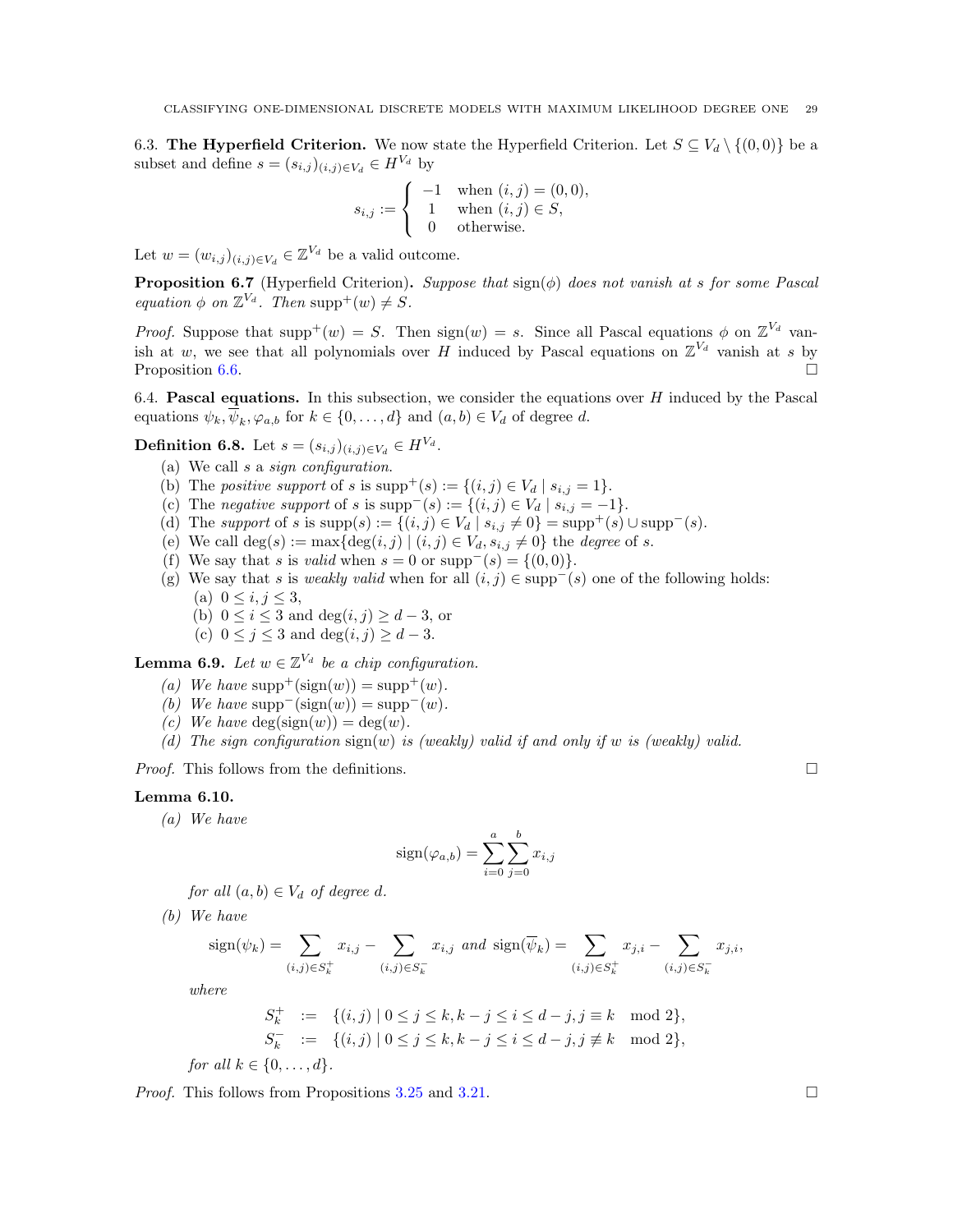<span id="page-29-1"></span>**Proposition 6.11.** Let  $s \in H^{V_d}$  be a valid sign configuration of degree  $d \geq 1$ .

- (a) For  $(a, b) \in V_d$  of degree d, if  $sign(\varphi_{a,b})$  vanishes at s, then  $sign(\varphi_{a,b})(s) = H$ .
- (b) If  $sign(\psi_0), \ldots, sign(\psi_d)$  vanish at s, then  $sign(\psi_0)(s) = \cdots = sign(\psi_d)(s) = H$ .
- (c) If  $\text{sign}(\psi_0), \ldots, \text{sign}(\psi_d)$  vanish at s, then  $\text{sign}(\psi_0)(s) = \cdots = \text{sign}(\psi_d)(s) = H$ .

*Proof.* Note that since  $\deg(s) = d \geq 1$ , we have  $s_{0,0} = -1$ ,  $s_{i,j} \geq 0$  for all  $(i,j) \in V_d \setminus \{(0,0)\}\$  and  $s_{k,d-k} = 1$  for some  $k \in \{0, ..., d\}.$ 

(a) Let  $(a, b) \in V_d$  have degree d and suppose that

$$
\sum_{i=0}^{a} \sum_{j=0}^{b} s_{i,j} \ni 0.
$$

Since  $s_{0,0} = -1$ , this is only possible when  $s_{i,j} = 1$  for some  $i \in \{0, \ldots, a\}$  and  $j \in \{0, \ldots, b\}$  and so  $sign(\varphi_{a,b})(s) = H.$ 

(b) Suppose that  $sign(\psi_0), \ldots, sign(\psi_d)$  vanish at s. We have

$$
sign(\psi_k) = \sum_{(i,j) \in S_k^+} x_{i,j} - \sum_{(i,j) \in S_k^-} x_{i,j}
$$

where  $S_k^+, S_k^- \subseteq V_d$  are as in Lemma [6.10.](#page-28-0) We have  $\psi_0 = \varphi_{d,0}$  and so  $sign(\psi_0)(s) = sign(\varphi_{d,0})(s) = H$ . For  $k > 0$ , note that  $(0,0) \notin S_k^+ \cup S_k^-$  and in particular  $s_{i,j} \geq 0$  for all  $(i,j) \in S_k^+ \cup S_k^-$ . So for each  $k \in \{1, \ldots, d\}$ , we see that either

- $(a_k)$   $s_{i,j} = 0$  for all  $(i, j) \in S_k^+ \cup S_k^-$ ; or
- (b<sub>k</sub>)  $s_{i,j} = 1$  for some  $(i, j) \in S_k^+$  and  $s_{i,j} = 1$  for some  $(i, j) \in S_k^-$ .

We prove that  $(b_k)$  holds for  $k = d, \ldots, 1$  recursively, which implies that  $sign(\psi_k)(s) = H$ .

The union  $S_d^+ \cup S_d^-$  consists of all points in  $V_d$  of degree d. So  $(a_d)$  cannot hold. So  $(b_d)$  holds. Next, let  $k \in \{1, \ldots, d-1\}$  and suppose that  $(b_{k+1})$  holds. Then  $s_{i,j} = 1$  for some  $(i,j) \in S_{k+1}^-$ . We have  $S_{k+1}^{-} \subseteq S_k^{+}$  and hence  $(a_k)$  cannot hold. Hence  $(b_k)$  holds. So  $(b_k)$  holds for all  $k \in \{1, ..., d\}$ .

(c) The proof of this part is the same as that of the previous part.  $\square$ 

<span id="page-29-2"></span>**Remark 6.12.** Let  $w \in \mathbb{Z}^{V_d}$  be a valid outcome of degree d. Then sign( $\phi$ ) vanishes at

$$
s = (s_{i,j})_{(i,j)\in V_d} = \text{sign}(w)
$$

for all Pascal equations  $\phi$  on  $\mathbb{Z}^{V_d}$ . Proposition [6.11](#page-29-1) tells us that in this case, we have

 $sign(\varphi_{0,d})(s), \ldots, sign(\varphi_{d,0})(s), sign(\psi_0)(s), \ldots, sign(\psi_d)(s), sign(\psi_0)(s), \ldots, sign(\psi_d)(s) = H$ 

which shows that the following hold:

- (a) for all  $(a, b) \in V_d$  of degree d, there exist  $i \in \{0, \ldots, a\}$  and  $j \in \{0, \ldots, b\}$  with  $s_{i,j} = 1$ ;
- (b) for all  $k \in \{1, \ldots, d\}$ , there exist  $(i, j) \in S_k^+$  with  $s_{i,j} = 1$  and  $(i, j) \in S_k^-$  with  $s_{i,j} = 1$ ; and
- (c) for all  $k \in \{1, \ldots, d\}$ , there exist  $(i, j) \in S_k^+$  with  $s_{j,i} = 1$  and  $(i, j) \in S_k^-$  with  $s_{j,i} = 1$ .

Here we note that  $s_{i,j} = 1$  if and only if  $(i,j) \in \text{supp}^{+}(w)$ . So we can view these conditions as restrictions on the set supp<sup>+</sup> $(w)$ .

<span id="page-29-0"></span>6.5. Contractions of hyperfield solutions. In this subsection, we make progress by considering the four-entries thick outer ring of the triangle  $V_d$ . We divide the outer ring into six areas as illustrated in Figure [6.](#page-30-0) One of these, Area D, splits further into  $D^{(0)}$  and  $D^{(1)}$  according to the parity of the i-coordinate of its entries.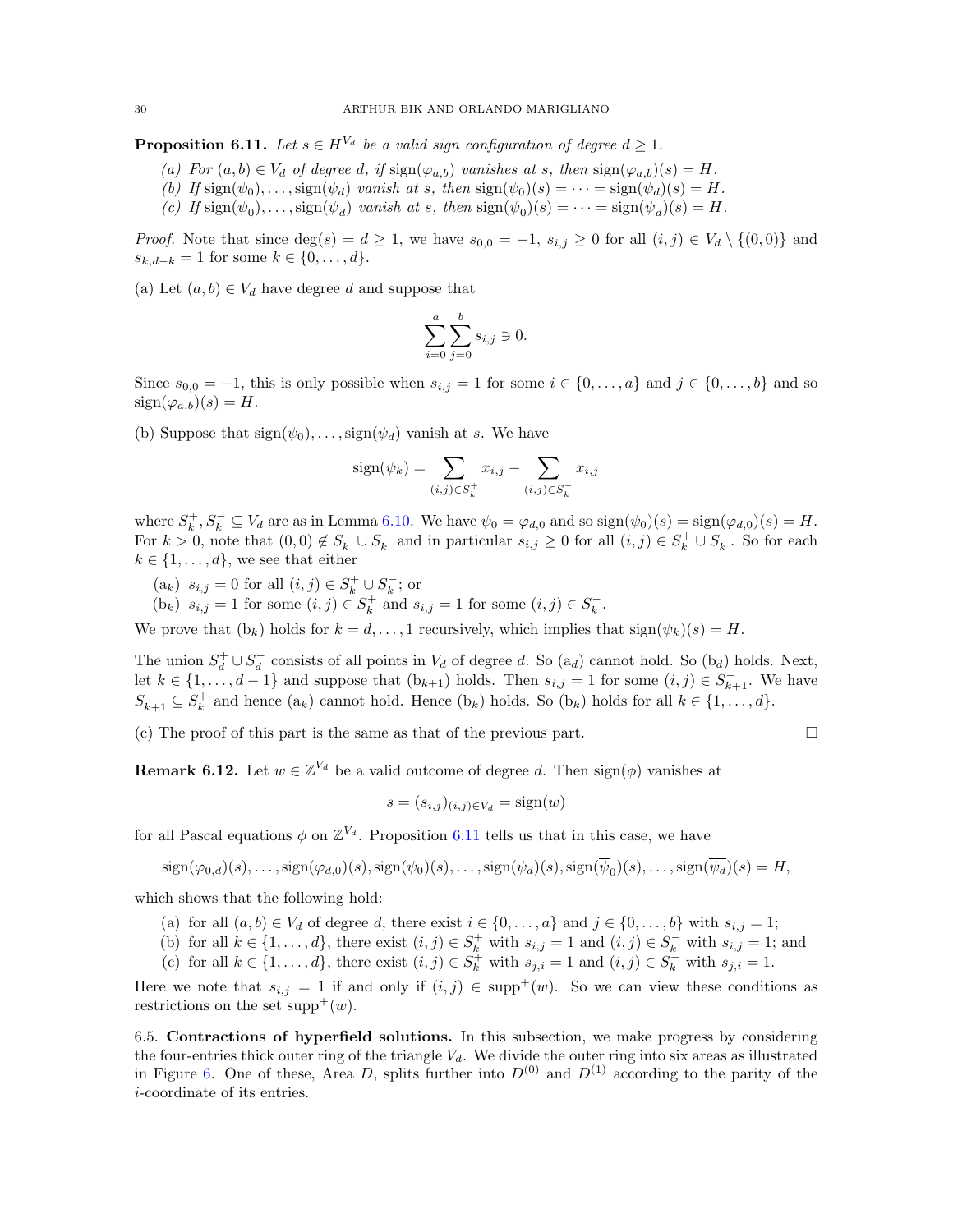

<span id="page-30-0"></span>FIGURE 6. Dividing the outer ring of the triangle  $V_d$  into six areas for Subsection [6.5.](#page-29-0) The area D splits into two parts  $D^{(0)}$  and  $D^{(1)}$  by alternating the columns.

Let  $x_{i,j}$  be the formal variables indexed by the elements of  $V_d$ . We rename and combine these variables according to their assigned area:

 $y_{i,j} := x_{i,d-3-i+j}$  for  $i, j \in \{0, \ldots, 3\},$  $z_{i,j} := x_{d-3-j+i,j}$  for  $i, j \in \{0, \ldots, 3\},$  $b_j := x_{4,j} + \ldots + x_{d-4-j,j}$  for  $j \in \{0,\ldots,3\},$  $c_i := x_{i,4} + \ldots + x_{i,d-4-i}$  for  $i \in \{0,\ldots,3\},$  $d_k^{(0)}$  $\begin{cases}\n\begin{array}{l}\n\text{(0)} \\
\text{(1)} \\
\text{(2)} \\
\text{(3)} \\
\text{(4)}\n\end{array}\n\end{cases}\n\coloneqq\n\begin{cases}\n\begin{array}{l}\n\text{(3)} \\
\text{(4)}\text{-(4)}} \\
\text{(5)}\text{-(4)}\text{-(4)}}\text{-(4)}\text{-(4)}\text{-(4)}\text{-(4)}\text{-(4)}\text{-(4)}\text{-(4)}\text{-(4)}\text{-(4)}\text{-(4)}\text{-(4)}\text{-(4)}\text{-(4)}\text{-(4)}\text{-(4)}\text{-(4)}\text{-(4)}\text{-(4)}\$  $d_k^{(1)}$ (1)  $:= \begin{cases} x_{5,d-5-k} + x_{7,d-7-k} + \ldots + x_{d-4-k,4} & \text{when } d+k \equiv 1 \mod 2 \\ x_{5,d-5-k} + x_{7,d-7-k} + \ldots + x_{d-5-k,5} & \text{when } d+k \equiv 0 \mod 2 \end{cases}$  for  $k \in \{0,\ldots,3\}.$ 

Next, we consider the following set of Pascal equations on  $V_d$ :

$$
\Phi := \{ \psi_1, \dots, \psi_3, \psi_{d-3}, \dots, \psi_d, \overline{\psi}_1, \dots, \overline{\psi}_3, \overline{\psi}_{d-3}, \dots, \overline{\psi}_d, \varphi_{1,d-1}, \dots, \varphi_{3,d-3}, \varphi_{d-1,1}, \dots, \varphi_{d-3,3} \}.
$$
  
We write this set as  $\Phi = \Phi_1 \cup \Phi_2$  with

$$
\Phi_1 := \{ \psi_1, \dots, \psi_3, \overline{\psi}_1, \dots, \overline{\psi}_3, \varphi_{1, d-1}, \dots, \varphi_{3, d-3}, \varphi_{d-1, 1}, \dots, \varphi_{d-3, 3} \}, \n\Phi_2 := \{ \psi_{d-3}, \dots, \psi_d, \overline{\psi}_{d-3}, \dots, \overline{\psi}_d \}.
$$

We apply these Pascal equations to valid sign configurations  $s \in H^{V_d}$ . First, note that the equations  $\psi_1, \psi_2, \psi_3, \varphi_{1,d-1}, \ldots, \varphi_{3,d-3}$  are supported in the sections  $Y, C, X$  from Figure [6.](#page-30-0) Furthermore, after taking sign( $-$ ), their value on C only depends on the column sums. The remaining Pascal equations in  $\Phi_1$  are supported in the sections X, B, Z. Their value on B only depends on row sums. This proves the following lemma.

<span id="page-30-1"></span>**Lemma 6.13.** Assume that  $d \ge 11$  and let  $\phi \in \Phi_1$ . Then

$$
sign(\phi) = \hat{\phi}(x_{i,j}, y_{i,j}, z_{i,j}, b_j, c_i, d_k^{(0)}, d_k^{(1)})
$$

for some linear form

$$
\widehat{\phi}(x_{i,j}, y_{i,j}, z_{i,j}, b_j, c_i, d_k^{(0)}, d_k^{(1)}) \in H[x_{i,j}, y_{i,j}, z_{i,j}, b_j, c_i, d_k^{(0)}, d_k^{(1)} | i, j, k \in \{0, \ldots, 3\}]
$$

Moreover, the linear form  $\widehat{\phi}$  does not depend on d.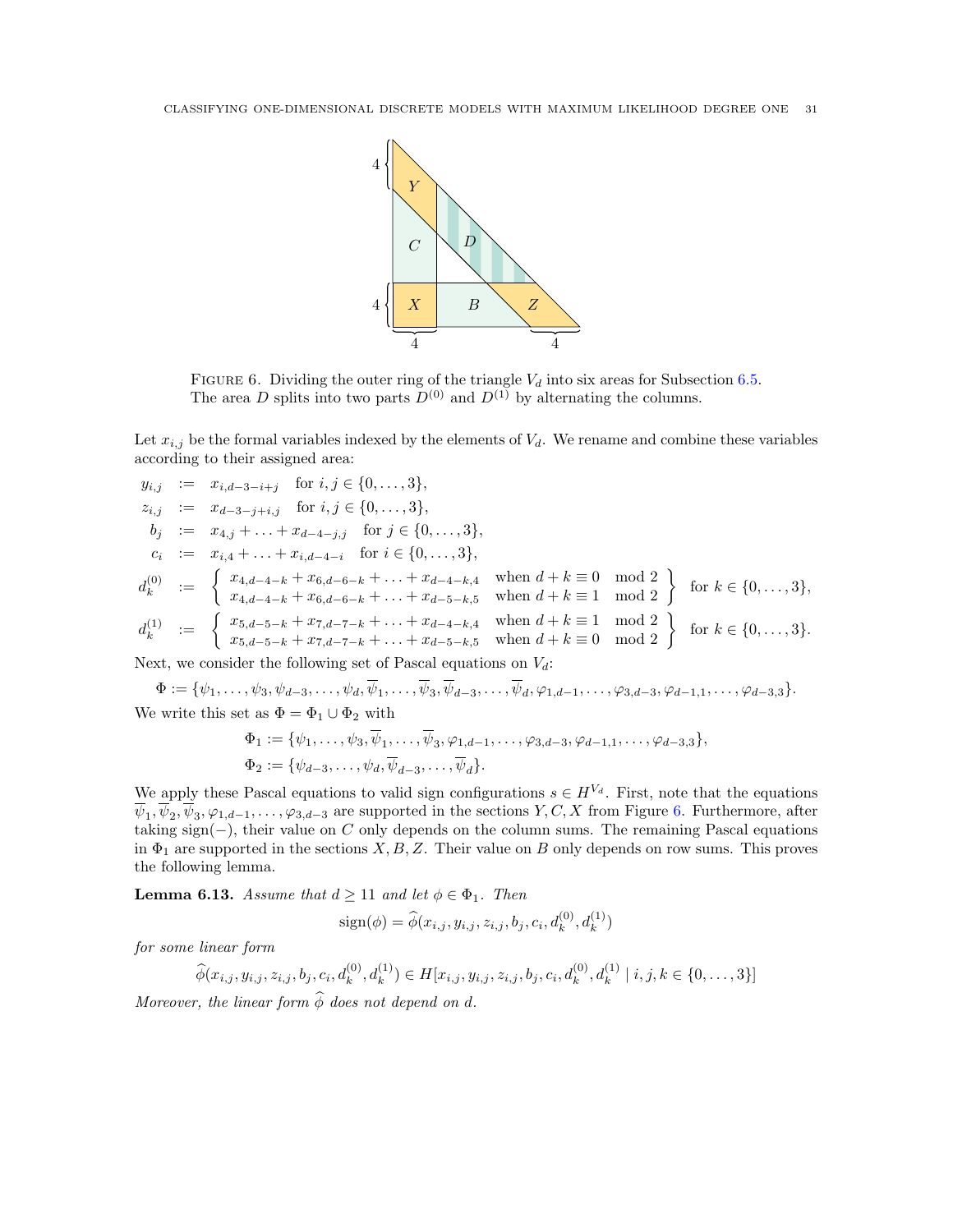**Example 6.14.** Take  $\phi = \varphi_{3,d-3}$ . We can depict sign( $\phi$ ) as follows (for  $d = 11$ ):

·

· ·  $\cdot$   $\cdot$   $\cdot$ + + + + + + + + · + + + + · · + + + + · · · + + + + · · · ·  $+$   $+$   $+$   $+$   $+$ + + + + · · · · · ·  $\pm$  -  $\pm$  -  $\pm$  -  $\pm$  -  $\pm$  -  $\pm$ + + + + · · · · · · · ·

Take

$$
\widehat{\phi} = \widehat{\varphi}_{3,d-3} = \sum_{i=0}^{3} \sum_{j=0}^{3} x_{i,j} + \sum_{i=0}^{3} c_i + \sum_{i=0}^{3} \sum_{j=0}^{i} y_{i,j}.
$$

Then we see that

$$
sign(\varphi_{3,d-3}) = \sum_{i=0}^{3} \sum_{j=0}^{d-3} x_{i,j}
$$
  
= 
$$
\sum_{i=0}^{3} \sum_{j=0}^{3} x_{i,j} + \sum_{i=0}^{3} (x_{i,4} + ... + x_{i,d-4-i}) + \sum_{i=0}^{3} \sum_{j=0}^{i} x_{i,d-3-i+j}
$$
  
= 
$$
\widehat{\varphi}_{3,d-3}.
$$

Indeed, the linear form  $\phi$  is the same for every  $d \geq 11$ .

Next, note that the forms  $\phi \in \Phi_2$  are supported in Y, D, Z. On D, after taking sign(-), their value only depends on diagonal-wise alternating sums. Hence  $sign(\phi)$  is a linear form in the  $y_{i,j}$ , the  $z_{i,j}$ and  $d_k^{(0)} - d_k^{(1)}$  $k<sup>(1)</sup>$  for  $k \in \{0, \ldots, 3\}$ . This shows the following lemma:

<span id="page-31-0"></span>**Lemma 6.15.** Assume that  $d \ge 12$  and let  $\phi \in \Phi_2$ . Then

$$
sign(\phi) = \begin{cases} \n\hat{\phi}^{even}(x_{i,j}, y_{i,j}, z_{i,j}, b_j, c_i, d_k^{(0)}, d_k^{(1)}) & \text{when } d \text{ is even,} \\
\hat{\phi}^{odd}(x_{i,j}, y_{i,j}, z_{i,j}, b_j, c_i, d_k^{(0)}, d_k^{(1)}) & \text{when } d \text{ is odd}\n\end{cases}
$$

for some linear forms

$$
\widehat{\phi}^{\text{even}}, \widehat{\phi}^{\text{odd}} \in H[x_{i,j}, y_{i,j}, z_{i,j}, b_j, c_i, d_k^{(0)}, d_k^{(1)} | i, j, k \in \{0, ..., 3\}].
$$

Moreover, the linear forms  $\widetilde{\phi}^{\text{even}}, \widetilde{\phi}^{\text{odd}}$  do not depend on d.

**Example 6.16.** Take  $\phi = \psi_{d-3}$ . We can depict sign( $\phi$ ) (for  $d = 12$ ) as follows:

·

```
· ·
  \cdot \cdot+ + + +
\cdot - - - -
· · + + + +
\cdot \cdot \cdot - - - -+ + + + +· · · · · - - - -
             \cdot + + + + +· · · · · · · - - - -
       · · · · · · · · + + + +
· · · · · · · · · - - - -
```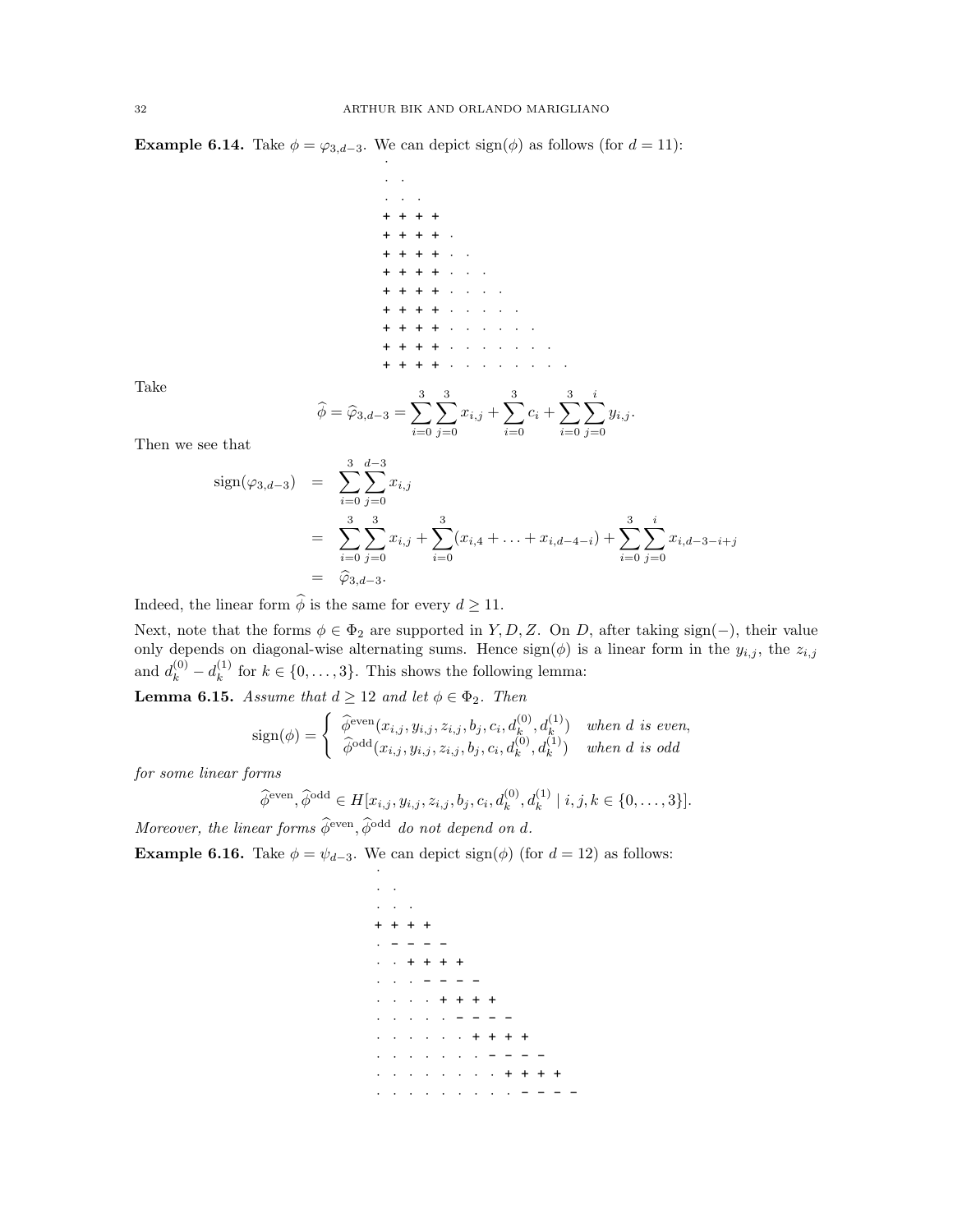Take

$$
\begin{array}{lcl} \widehat{\phi}^{\text{even}} = \widehat{\psi}_{d-3}^{\text{even}} & = & \displaystyle \sum_{i=0}^{3} \sum_{j=0}^{i} (-1)^{i+j} y_{i,j} - \sum_{i=0}^{1} \sum_{k=0}^{3} (-1)^{i+k} d_k^{(i)} - \sum_{j=0}^{3} \sum_{i=0}^{3} (-1)^{j} z_{i,j}, \\ \widehat{\phi}^{\text{odd}} = \widehat{\psi}_{d-3}^{\text{odd}} & = & \displaystyle \sum_{i=0}^{3} \sum_{j=0}^{i} (-1)^{i+j} y_{i,j} - \sum_{i=0}^{1} \sum_{k=0}^{3} (-1)^{i+k} d_k^{(i)} + \sum_{j=0}^{3} \sum_{i=0}^{3} (-1)^{j} z_{i,j}. \end{array}
$$

Then we see that

$$
\begin{array}{rcl}\n\text{sign}(\psi_{d-3}) & = & (-1)^{d-3} \sum_{j=0}^{d-3} \sum_{i=0}^{3} (-1)^j x_{d-3-j+i,j} \\
& = & \sum_{i=0}^{3} \sum_{j=0}^{i} (-1)^{i+j} x_{i,d-3-i+j} - \sum_{i=0}^{1} \sum_{k=0}^{3} (-1)^{i+k} d_k^{(i)} + \sum_{j=0}^{3} \sum_{i=0}^{3} (-1)^{d-1+j} x_{d-3-j+i,j} \\
& = & \begin{cases}\n\widehat{\psi}_{d-3}^{\text{even}} & \text{when } d \text{ is even,} \\
\widehat{\psi}_{d-3}^{\text{odd}} & \text{when } d \text{ is odd.}\n\end{cases}\n\end{array}
$$

Indeed, the linear forms  $\widehat{\phi}^{\text{even}}, \widehat{\phi}^{\text{odd}}$  are the same for every  $d \geq 12$ .

Next we carry out the same subdivision as above but with the coordinates of the elements  $s \in H^{V_d}$ instead of formal variables. We start by defining the index set

$$
\Xi = \{0, 1, 2, 3\}^2 \sqcup \{0, 1, 2, 3\}^2 \sqcup \{0, 1, 2, 3\}^2 \sqcup \{0, 1, 2, 3\} \sqcup \{0, 1, 2, 3\} \sqcup \{0, 1, 2, 3\} \sqcup \{0, 1, 2, 3\}.
$$

We write elements of  $H^\Xi$  as

$$
\theta = (s, r, t, \alpha, \beta, \gamma) = \left( (s_{i,j})_{i,j=0}^3, (r_{i,j})_{i,j=0}^3, (t_{i,j})_{i,j=0}^3, (\alpha_i)_{i=0}^3, (\beta_j)_{j=0}^3, (\gamma_k^{(0)})_{k=0}^3, (\gamma_k^{(1)})_{k=0}^3 \right).
$$

## Definition 6.17.

- (a) We say that  $\theta$  is valid when  $\theta = 0$  or when  $s_{0,0} = -1$  and  $r_{i,j}, t_{i,j}, \alpha_i, \beta_j, \gamma_k^{(0)}$  $k^{(0)}$ ,  $\gamma_k^{(1)} \ge 0$  for all  $i, j, k \in \{0, \ldots, 3\}$  and  $s_{i,j} \geq 0$  for all  $(i, j) \in \{0, \ldots, 3\}^2 \setminus \{(0, 0)\}.$
- (b) We say that  $\theta$  is *weakly valid* when  $\alpha_i, \beta_j, \gamma_k^{(0)}$  $k_k^{(0)}, \gamma_k^{(1)} \ge 0$  for all  $i, j, k \in \{0, \ldots, 3\}.$

Thus  $\theta$  is weakly valid if and only if its negative support is contained in the areas X, Y, Z of Figure [6.](#page-30-0)

For  $d \geq 11$  and  $s = (s_{i,j})_{(i,j) \in V_d} \in H^{V_d}$  weakly valid, we write

$$
\text{contr}_{d}(s) := \left( (s_{i,j})_{i,j=0}^3, (r_{i,j})_{i,j=0}^3, (t_{i,j})_{i,j=0}^3, (\alpha_i)_{i=0}^3, (\beta_j)_{j=0}^3, (\gamma_k^{(0)})_{k=0}^3, (\gamma_k^{(1)})_{k=0}^3 \right) \in H^{\Xi},
$$

where we have

$$
r_{i,j} := s_{i,d-3-i+j} \text{ for } i, j \in \{0, \ldots, 3\},
$$
  
\n
$$
t_{i,j} := s_{d-3-j+i,j} \text{ for } i, j \in \{0, \ldots, 3\},
$$
  
\n
$$
\alpha_i := s_{i,4} + \ldots + s_{i,d-4-i} \text{ for } i \in \{0, \ldots, 3\},
$$
  
\n
$$
\beta_j := s_{4,j} + \ldots + s_{d-4-j,j} \text{ for } j \in \{0, \ldots, 3\},
$$
  
\n
$$
\gamma_k^{(0)} := \begin{cases} s_{4,d-4-k} + s_{6,d-6-k} + \ldots + s_{d-4-k,4} & \text{when } d+k \equiv 0 \mod 2 \\ s_{4,d-4-k} + s_{6,d-6-k} + \ldots + s_{d-5-k,5} & \text{when } d+k \equiv 1 \mod 2 \\ s_{5,d-5-k} + s_{7,d-7-k} + \ldots + s_{d-4-k,4} & \text{when } d+k \equiv 1 \mod 2 \\ s_{5,d-5-k} + s_{7,d-7-k} + \ldots + s_{d-5-k,5} & \text{when } d+k \equiv 0 \mod 2 \end{cases}
$$
 for  $k \in \{0, \ldots, 3\}.$ 

Let  $s_1, \ldots, s_k \in H \setminus \{-1\}$ . Then  $s_1 + \ldots + s_k$  always consists of a single element, namely the element  $\max(s_1, \ldots, s_k)$ . So the weakly valid assumption ensures that the hyperfield sums in this definition evaluate to a single element of H. Note that when  $s \in H^{V_d}$  is (weakly) valid, then contr $_d(s)$  is (weakly) valid as well.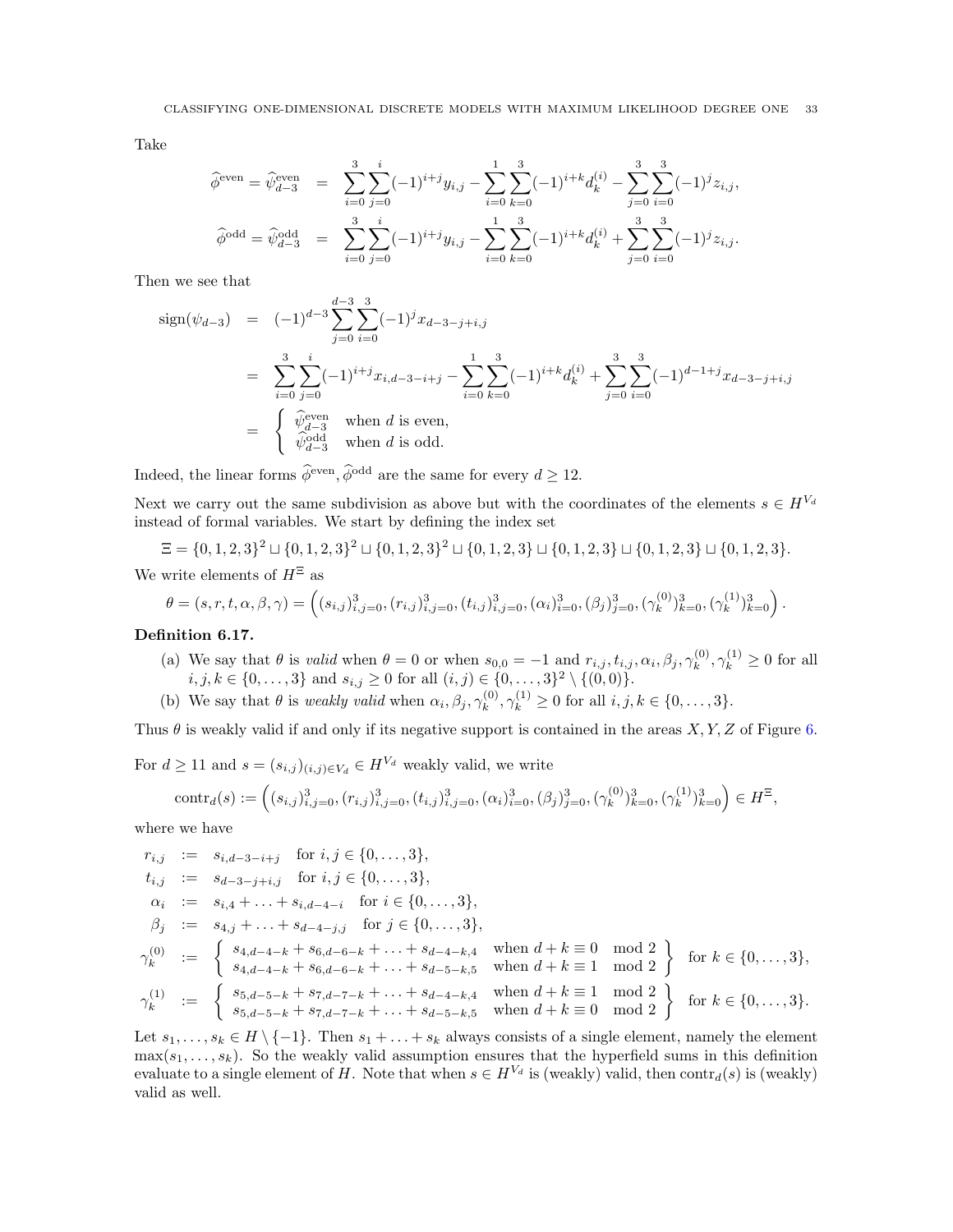Let the coordinates  $x_{i,j}, y_{i,j}, z_{i,j}, b_j, c_i, d_k^{(0)}, d_k^{(1)}$  be dual to  $s_{i,j}, r_{i,j}, t_{i,j}, \alpha_i, \beta_j, \gamma_k^{(0)}$  $\hat{\gamma}_k^{(0)}, \gamma_k^{(1)}$  $k^{(1)}$ . This allows us to view  $\{\hat{\phi} \mid \phi \in \Phi_1\}, \{\hat{\phi}^{\text{even}} \mid \phi \in \Phi_2\}$  and  $\{\hat{\phi}^{\text{odd}} \mid \phi \in \Phi_2\}$  as sets of equations on  $H^{\Xi}$ . See Figure [7](#page-33-0) for a visualisation of  $\text{contr}_{d}$ .

| $y_{0,3}$ |                  |                        |                  |                                           |                                                                    |                                                                                  |                                           |                                                                                  |                                                                                 |                            |                                             |                        |           |           |           |           |
|-----------|------------------|------------------------|------------------|-------------------------------------------|--------------------------------------------------------------------|----------------------------------------------------------------------------------|-------------------------------------------|----------------------------------------------------------------------------------|---------------------------------------------------------------------------------|----------------------------|---------------------------------------------|------------------------|-----------|-----------|-----------|-----------|
| $y_{0,2}$ | $y_{1,3}$        |                        |                  |                                           |                                                                    |                                                                                  |                                           |                                                                                  |                                                                                 |                            |                                             |                        |           |           |           |           |
| $y_{0,1}$ | $y_{1,2}$        | $y_{2,3}$              |                  |                                           |                                                                    |                                                                                  |                                           |                                                                                  |                                                                                 |                            |                                             |                        |           |           |           |           |
| $y_{0,0}$ | $y_{1,1}$        | $y_{2,2}$              | $y_{3,3}$        |                                           |                                                                    |                                                                                  |                                           |                                                                                  |                                                                                 |                            |                                             |                        |           |           |           |           |
| $c_0$     | $y_{1,0}$        | $y_{2,1}$              | $y_{3,2}$        | $d_0^{(0)}$                               |                                                                    |                                                                                  |                                           |                                                                                  |                                                                                 |                            |                                             |                        |           |           |           |           |
| $c_0$     | $c_1$            | $y_{2,0}$              | $y_{3,1}$        | $d_1^{(0)}$<br>$d_2^{(0)}$<br>$d_3^{(0)}$ | $d_0^{(1)}$                                                        |                                                                                  |                                           |                                                                                  |                                                                                 |                            |                                             |                        |           |           |           |           |
| $c_0$     | $c_1$            | $c_2$                  | $y_{3,0}$        |                                           |                                                                    |                                                                                  |                                           |                                                                                  |                                                                                 |                            |                                             |                        |           |           |           |           |
| $c_0$     | $\mathfrak{c}_1$ | $c_2$                  | $\mathfrak{c}_3$ |                                           |                                                                    |                                                                                  | $d_0^{(1)}$                               |                                                                                  |                                                                                 |                            |                                             |                        |           |           |           |           |
| $c_0$     | $c_1$            | $c_2$                  | $\mathfrak{c}_3$ |                                           | $\begin{array}{c} d_1^{(1)} \\ d_2^{(1)} \\ d_3^{(1)} \end{array}$ | $\begin{pmatrix} d_0^{(0)} \\ d_1^{(0)} \\ d_2^{(0)} \\ d_3^{(0)} \end{pmatrix}$ |                                           |                                                                                  |                                                                                 |                            |                                             |                        |           |           |           |           |
| $c_0$     | $\mathfrak{c}_1$ | $c_2$                  | $\mathfrak{c}_3$ |                                           |                                                                    |                                                                                  | $d_1^{(1)}$<br>$d_2^{(1)}$<br>$d_3^{(1)}$ | $\begin{pmatrix} d_0^{(0)} \\ d_1^{(0)} \\ d_2^{(0)} \\ d_3^{(0)} \end{pmatrix}$ |                                                                                 |                            |                                             |                        |           |           |           |           |
| $c_0$     | $\mathfrak{c}_1$ | $c_2$                  | $\mathfrak{c}_3$ |                                           |                                                                    |                                                                                  |                                           |                                                                                  |                                                                                 | $d_0^{(0)}$                |                                             |                        |           |           |           |           |
| $c_0$     | $\mathfrak{c}_1$ | $c_2$                  | $c_3$            |                                           |                                                                    |                                                                                  |                                           |                                                                                  | $\begin{array}{c} d_0^{(1)} \\ d_1^{(1)} \\ d_2^{(1)} \\ d_3^{(1)} \end{array}$ | $d_1^{(0)}$<br>$d_2^{(0)}$ | $\genfrac{}{}{0pt}{}{d_0^{(1)}}{d_1^{(1)}}$ |                        |           |           |           |           |
| $c_0$     | $c_1$            | $c_2$                  | $c_3$            |                                           |                                                                    |                                                                                  |                                           |                                                                                  |                                                                                 |                            |                                             | $d_0^{\left(0\right)}$ |           |           |           |           |
| $x_{0,3}$ | $x_{1,3}$        | $x_{2,3}$              | $x_{3,3}$        | $b_3$                                     | $b_3$                                                              | $b_3$                                                                            | $b_3$                                     | $b_3$                                                                            | $b_3$                                                                           | $z_{0,3}$                  | $z_{1,3}$                                   | $z_{2,3}$              | $z_{3,3}$ |           |           |           |
| $x_{0,2}$ | $x_{1,2}$        | $\boldsymbol{x}_{2,2}$ | $x_{3,2}$        | b <sub>2</sub>                            | b <sub>2</sub>                                                     | $b_2$                                                                            | $b_2$                                     | $b_2$                                                                            | $b_2$                                                                           | $b_2$                      | $z_{0,2}$                                   | $z_{1,2}$              | $z_{2,2}$ | $z_{3,2}$ |           |           |
| $x_{0,1}$ | $x_{1,1}$        | $x_{2,1}$              | $x_{3,1}$        | $b_1$                                     | $b_1$                                                              | $b_1$                                                                            | $b_1$                                     | $b_1$                                                                            | $b_1$                                                                           | $b_1$                      | $b_1$                                       | $z_{0,1}$              | $z_{1,1}$ | $z_{2,1}$ | $z_{3,1}$ |           |
| $x_{0,0}$ | $x_{1,0}$        | $x_{2,0}$              | $x_{3,0}$        | $b_0$                                     | b <sub>0</sub>                                                     | $b_0$                                                                            | $b_0$                                     | $b_0$                                                                            | $b_0$                                                                           | $b_0$                      | $b_0$                                       | $b_0$                  | $z_{0,0}$ | $z_{1,0}$ | $z_{2,0}$ | $z_{3,0}$ |

<span id="page-33-0"></span>FIGURE 7. A visualisation of contr<sub>d</sub> for  $d = 16$ .

**Definition 6.18.** Let  $\theta \in H^{\Xi}$ . We define the *positive support* of  $\theta$  to be the set supp<sup>+</sup>( $\theta$ ) of symbols  $x_{i,j}, y_{i,j}, z_{i,j}, b_j, c_i, d_k^{(0)}, d_k^{(1)}$  with  $i, j, k \in \{0, \ldots, 3\}$  such that the symbol evaluated at  $\theta$  equals 1.

# Example 6.19. Let

$$
\theta = \left( (s_{i,j})_{i,j=0}^3, (r_{i,j})_{i,j=0}^3, (t_{i,j})_{i,j=0}^3, (\alpha_i)_{i=0}^3, (\beta_j)_{j=0}^3, (\gamma_k^{(0)})_{k=0}^3, (\gamma_k^{(1)})_{k=0}^3 \right) \in H^{\Xi}
$$

be defined by  $s_{0,0} = -1$ ,  $s_{0,3} = s_{1,1} = s_{3,0} = \gamma_0^{(0)} = \gamma_0^{(1)} = 1$  and by setting all other entries to 0. Then  $\theta$  is valid and supp<sup>+</sup>( $\theta$ ) = { $x_{0,3}, x_{1,1}, x_{3,0}, d_0^{(0)}, d_0^{(1)}$  }.

We use the following notation:

- (a) Denote by  $\Gamma_d$  the set of valid  $s \in H^{V_d}$  of degree d such that  $sign(\phi)(s) = H$  for all  $\phi \in \Phi$ .
- (b) Denote by  $\Gamma^{\text{even}}$  the set of valid  $\theta \in H^{\Xi}$  such that  $\widehat{\phi}^{\text{even}}(\theta) = H$  for all  $\phi \in \Phi$ .
- (c) Denote by  $\Gamma^{\text{odd}}$  the set of valid  $\theta \in H^{\Xi}$  such that  $\widehat{\phi}^{\text{odd}}(\theta) = H$  for all  $\phi \in \Phi$ .

Here we set  $\widehat{\phi}^{\text{even}} := \widehat{\phi}^{\text{odd}} := \widehat{\phi}$  for all  $\phi \in \Phi_1$ .

**Proposition 6.20.** Assume that  $d \geq 12$ . Then

$$
\Gamma_d = \begin{cases} \text{ contr}_{d}^{-1}(\Gamma^{\text{even}}) & \text{when } d \text{ is even,} \\ \text{ contr}_{d}^{-1}(\Gamma^{\text{odd}}) & \text{when } d \text{ is odd.} \end{cases}
$$

In particular, we have  $\text{contr}_{d}(\text{sign}(w)) \in \Gamma^{\text{even}} \cup \Gamma^{\text{odd}}$  for all valid outcomes  $w \in \mathbb{Z}^{V_d}$ .

*Proof.* For d even, Lemmas [6.13](#page-30-1) and [6.15](#page-31-0) imply  $\hat{\phi}^{even}(\text{contr}_d(s)) = \text{sign}(\phi)(s)$  for all  $s \in H^{V_d}$  and  $\phi \in \Phi$ . Thus  $s \in \Gamma_d$  is equivalent to  $\text{contr}_d(s) \in \Gamma^{\text{even}}$  for all  $s \in H^{V_d}$ . The same reasoning applies when d is odd, which proves the first statement. The second statement follows because  $sign(w) \in \Gamma_d$ by Proposition [6.11.](#page-29-1)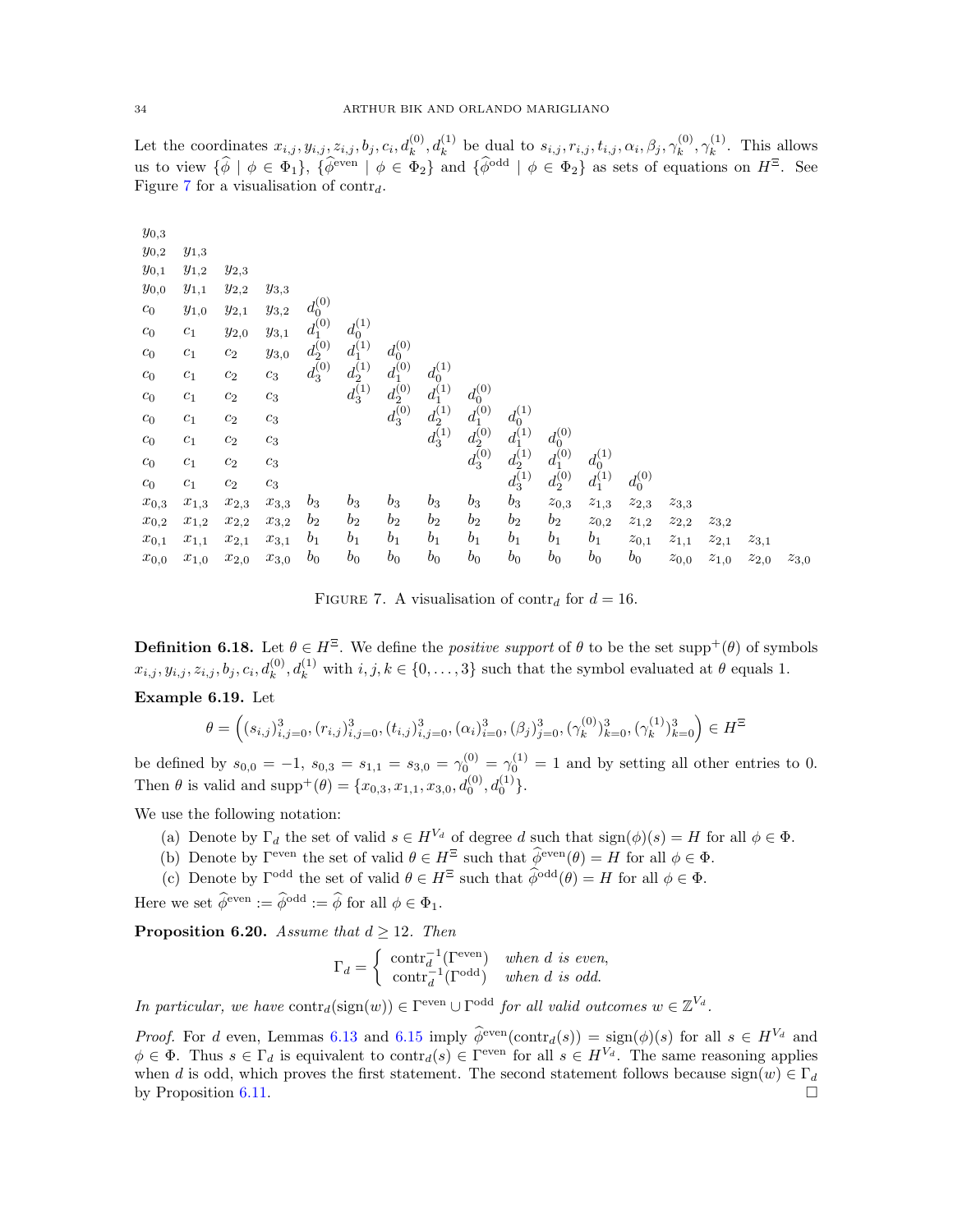6.6. Valid outcomes of positive support 4. We now finally classify the valid outcomes  $w \in \mathbb{Z}^{V_d}$ whose positive has size 4.

<span id="page-34-1"></span>**Theorem 6.21.** Let  $w \in \mathbb{Z}^{V_d}$  be a valid outcome and suppose that  $\#\text{supp}^+(w) = 4$ . Then  $\deg(w) \leq 5$ .

Let  $\Omega_d$  be the set of valid  $s = (s_{i,j})_{(i,j)\in V_d} \in H^{V_d}$  of degree d such that  $\#\text{supp}^+(s) = 4$  and

$$
sign(\psi_k)(s) = sign(\overline{\psi}_k)(s) = sign(\varphi_{a,b})(s) = H
$$

for all  $k \in \{0, \ldots, d\}$  and  $(a, b) \in V_d$  of degree d. We start with the following lemma.

<span id="page-34-2"></span>**Lemma 6.22.** Let  $s \in H^{V_d}$  be valid of degree d such that  $\#\text{supp}^+(s) \leq 4$ .

(a) If  $d = 6$ , then  $s \in \Omega_d$  if and only if supp<sup>+</sup>(s) is one of the following sets:

$$
\{(0,3), (1,5), (4,1), (6,0)\}, \{(0,5), (1,1), (3,3), (6,0)\}, \{(0,6), (1,1), (3,3), (5,0)\},
$$

 $\{(0,6), (1, 1), (3, 3), (6, 0)\}, \{(0, 6), (1, 4), (3, 0), (5, 1)\}.$ 

- (b) If  $d = 7$ , then  $s \in \Omega_d$  if and only if  $\text{supp}^+(s)$  is one of the following sets:
	- $\{(0, 7), (1, 1), (3, 3), (7, 0)\}, \{(0, 7), (1, 3), (5, 1), (7, 0)\}, \{(0, 7), (1, 5), (3, 1), (7, 0)\}.$
- (c) If  $d \in \{8, \ldots, 11\}$ , then  $s \notin \Omega_d$ .
- (d) If  $d \geq 12$ , then  $s \notin \Gamma_d$ .

*Proof.* Parts (a)-(c) are verified by computer. For (d), we verify by computer that  $\Gamma^{\text{even}}$  and  $\Gamma^{\text{odd}}$  do not contain any points whose positive support has size  $\leq 4$ . This is possible since the sets  $H^{\Xi}$  and  $\Phi$ are finite. Thus by Proposition [6.21](#page-34-1) we have  $s \notin \Gamma_d$ .

*Proof of Theorem [6.21.](#page-34-1)* Let  $w \in \mathbb{Z}^{V_d}$  be a valid outcome and suppose that  $\#\text{supp}^+(w) = 4$ . We may assume that deg(w) = d. Suppose that deg(w)  $\geq 6$ . Take  $s := sign(w)$ . Then  $s \in \Omega_d \subseteq \Gamma_d$ . By Lemma [6.22,](#page-34-2)  $deg(s) \in \{6,7\}$  and there are only 8 possibilities for supp<sup>+</sup>(w). In every case, it is easy to verify that no valid  $w$  with such a positive support exist using the Invertibility Criterion. Hence  $deg(w) \leq 5.$ 

# 7. Valid outcomes of positive support 5

<span id="page-34-0"></span>In this section we prove Conjecture [3.5](#page-11-0) for valid outcomes whose positive support has size 5. To do this we introduce our third tool, the Hexagon Criterion, illustrated in Figure [8.](#page-35-1)

7.1. The Hexagon Criterion. Let  $\ell_1, \ell_2 \geq d' \geq 1$  be integers such that  $d' + \ell_1 + \ell_2 \leq d$ . Let  $w = (w_{i,j})_{(i,j)\in V_d} \in \mathbb{Z}^{V_d}$  be a chip configuration and write  $w' = (w_{i,j})_{(i,j)\in V_{d'}} \in \mathbb{Z}^{V_{d'}}$ .

Proposition 7.1 (Hexagon Criterion). Suppose that

$$
supp(w) \subseteq V_{d'} \cup \{(i,j) \in V_d \mid j > d - \ell_1\} \cup \{(i,j) \in V_d \mid i > d - \ell_2\}
$$

holds. Then the following statements hold:

- (a) If  $w'$  is not an outcome, then  $w$  is not an outcome.
- (b) If w is a valid outcome, then  $deg(w) \leq d'$ .

*Proof.* (a) We suppose that w is an outcome and prove w' is also an outcome. For  $k \in \{0, \ldots, d'\},$ let  $\hat{\varphi}_k$  be the linear form obtained from  $\varphi_{\ell_1+k,d-\ell_1-k}$  by setting  $x_{i,j}$  to 0 for all  $(i,j) \in V_d$  with  $deg(i, j) > d'$ . Then  $\hat{\varphi}_0, \ldots, \hat{\varphi}_{d'}$  are Pascal equations on  $\mathbb{Z}^{V_{d'}}$  and we have

$$
\widehat{\varphi}_k(w') = \varphi_{\ell_1+k,d-\ell_1-k}(w) = 0
$$

for all  $k \in \{0, \ldots, d'\}$ . We next prove that these equations are linearly independent. For  $a \in \{0, \ldots, d'\}$ define  $e^{(a)} = (e_{i,j}^{(a)})_{(i,j) \in V_{d'}} \in \mathbb{Z}^{V_{d'}}$  by

$$
e_{i,j}^{(a)} := \begin{cases} 1 & \text{when } (i,j) = (a, d' - a), \\ 0 & \text{otherwise} \end{cases}
$$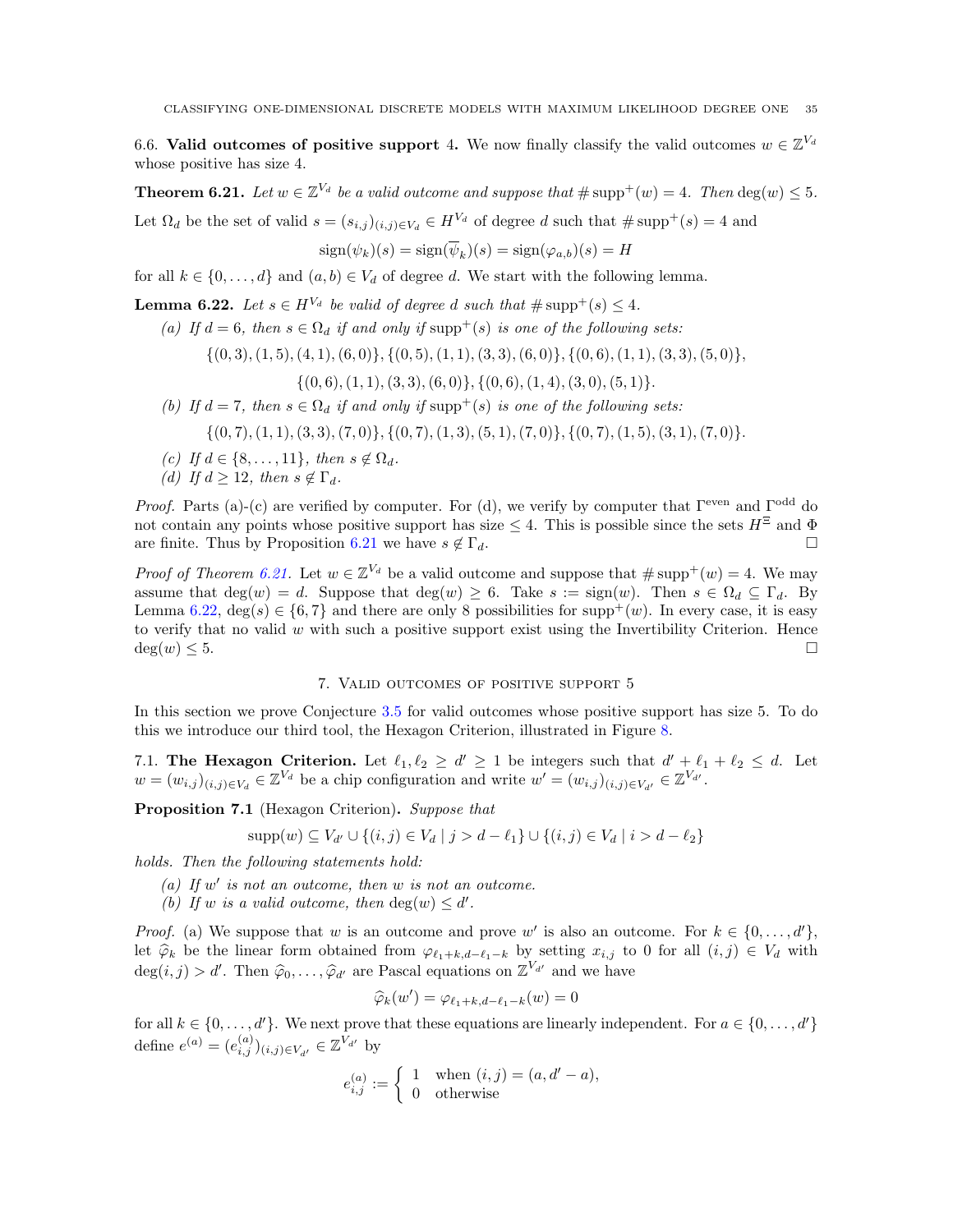and consider the matrix

$$
A = (\hat{\varphi}_k(e^{(a)}))_{k,a=0}^{d'} = \left( \binom{d-d'}{\ell_1 + k - a} \right)_{k,a=0}^{d'} = \left( \binom{(d-d'-\ell_1) + \ell_1}{\ell_1 + k - a} \right)_{k,a=0}^{d'}.
$$

If A is invertible, then  $\hat{\varphi}_0, \ldots, \hat{\varphi}_{d'}$  must be linearly independent. Note that we have  $0 \leq \ell_1 + k - a \leq$  $d - d'$ , so all entries of A are nonzero. Also note that  $d - d' - \ell_1 \geq \ell_2 \geq 0$ . Applying Theorem 8 in the note [\[3\]](#page-41-5) with  $a := d - d' - \ell_1, b := \ell_1$  and  $c := d' + 1$  yields

$$
\det(A) = \frac{H(\ell_1)H(d-d'-\ell_1)H(d'+1)H(d+1)}{H(d-d')H(d'+\ell_1+1)H(d-\ell_1+1)} \neq 0,
$$

where  $H(n) = 1!2! \cdots n!$ . So A is invertible and  $\hat{\varphi}_0, \ldots, \hat{\varphi}_{d'}$  are  $d' + 1$  linearly independent Pascal<br>counting on  $\mathbb{Z}^{V_{d'}}$ . These equations must be a bosis of the gross of all Pascal equations on  $\mathbb{Z}^{V_{d'}}$ equations on  $\mathbb{Z}^{V_{d'}}$ . These equations must be a basis of the space of all Pascal equations on  $\mathbb{Z}^{V_{d'}}$ . Since  $\widehat{\varphi}_0(w') = \ldots = \widehat{\varphi}_{d'}(w') = 0$ , it follows that  $w'$  is an outcome.

(b) Suppose that  $w$  is a valid outcome. Then  $w'$  must also be an outcome by part (a). Extend  $w'$  to an element  $w'' \in \mathbb{Z}^{V_d}$  by setting  $w''_{i,j} = w'_{i,j}$  for  $(i,j) \in V_{d'}$  and  $w''_{i,j} = 0$  for  $(i,j) \in V_d$  with  $\deg(i,j) > d'.$ Then w'' is again an outcome. Now we see that  $w-w''$  is an outcome with an empty negative support. So  $w - w''$  must be the initial configuration by Lemma [3.28.](#page-18-0) Hence  $w = w''$  has degree  $\leq d'$  $\Box$ 



<span id="page-35-1"></span>FIGURE 8. Illustration of the Hexagon Criterion. If  $w$  is an outcome whose support is contained in the orange area, then its restriction  $w'$  to the bottom-left orange triangle is also an outcome. If in addition w is valid, then  $supp(w)$  is entirely contained in the bottom-left orange triangle.

7.2. Valid outcomes of positive support 5. We now use the Invertibility Criterion, Hyperfield Criterion and Hexagon Criterion to prove the following result.

<span id="page-35-0"></span>**Theorem 7.2.** Let  $w \in \mathbb{Z}^{V_d}$  be a valid outcome and suppose that  $\#\text{supp}^+(w) = 5$ . Then  $\deg(w) \le 7$ .

Let  $w \in \mathbb{Z}^{V_d}$  be a valid outcome and suppose that  $\#\text{supp}^+(w) = 5$ . We may assume that  $\deg(w) = d$ . To start, we verify by computer that  $d \notin \{8, \ldots, 41\}$  using the Hyperfield Criterion followed by the Invertibility Criterion. So way may assume that  $d > 42$ .

Our next step is to apply the Hyperfield Criterion as we did in the previous section. We have # supp<sup>+</sup>(w)  $\leq$  5 and from this it follows that supp<sup>+</sup>(contr<sub>d</sub>(sign(w))) also has size  $\leq$  5. Recall that  $\Gamma^{\text{even}}$  and  $\Gamma^{\text{odd}}$  do not contain any elements with a positive support of size  $\leq 4$ . So contr<sub>d</sub>(sign(w))  $\in$ Γ even ∪ Γ odd must in fact have a positive support of size exactly 5. One can verify by computer that Γ even contains 1283 elements whose positive support has size 5 and Γodd contains 1265 such elements. Basically, our strategy is to split into  $1283 + 1265$  cases, and in each case assume that  $contr_d(sign(w))$ is some fixed element of  $\Gamma^{\text{even}} \cup \Gamma^{\text{odd}}$ . If we can show that none of these cases can occur we are done.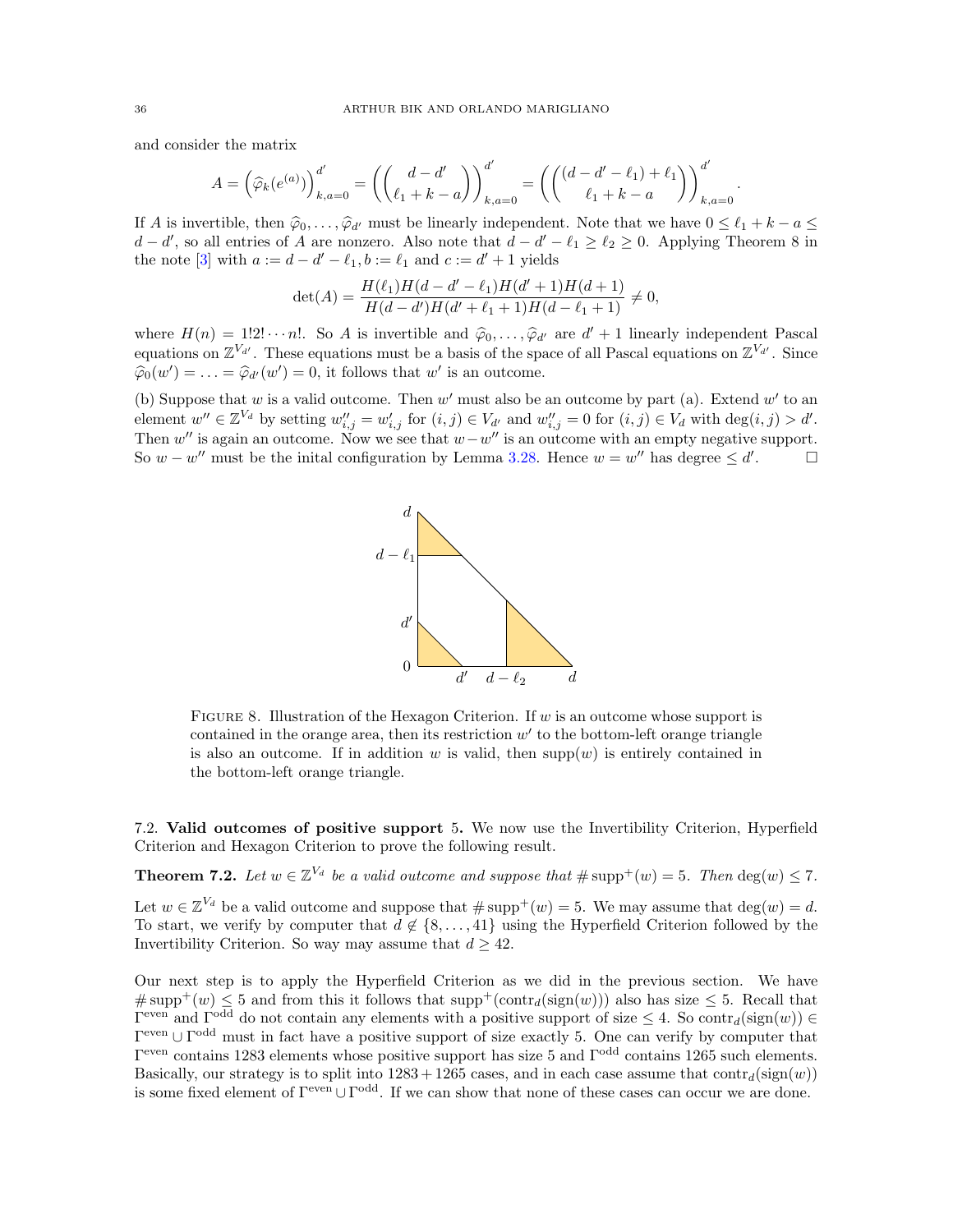Before doing this, we make one simplification: write

$$
\Xi':=\{0,1,2,3\}^2\sqcup\{0,1,2,3\}^2\sqcup\{0,1,2,3\}^2\sqcup\{0,1,2,3\}\sqcup\{0,1,2,3\}\sqcup\{0,1,2,3\}
$$

and

$$
\chi(s, r, t, \alpha, \beta, \gamma^{(0)}, \gamma^{(1)}) := (s, r, t, \alpha, \beta, \gamma^{(0)} + \gamma^{(1)})
$$

for all weakly valid  $(s, r, t, \alpha, \beta, \gamma^{(0)}, \gamma^{(1)}) \in H^{\Xi}$ , where the addition of  $\gamma^{(0)}, \gamma^{(1)}$  is defined componentwise. The composition  $\text{contr}_{d} := \chi \circ \text{contr}_{d}$  can be visualized is the same way as  $\text{contr}_{d}$ . We again get Figure [7,](#page-33-0) but now  $d_k^{(0)}$  $\binom{0}{k}$  and  $d_k^{(1)}$  $k^{(1)}$  are replaced by  $d_k$ .

Let  $\Lambda \subseteq H^{\Xi'}$  be the set of elements  $\chi(\theta)$  with  $\theta \in \Gamma^{\text{even}} \cup \Gamma^{\text{even}}$  of positive support 5. We will split into cases, where in each case the element  $\text{contr}'_d(\text{sign}(w)) \in \Lambda$  is fixed.

**Definition 7.3.** Let  $\theta' \in H^{\Xi'}$ . We define the *positive support* of  $\theta'$  to be the set supp<sup>+</sup>( $\theta'$ ) of symbols  $x_{i,j}, y_{i,j}, z_{i,j}, c_i, r_j, d_k$  with  $i, j, k \in \{0, \ldots, 3\}$  such that the symbol evaluated at  $\theta$  equals 1.

Clearly, the elements of  $\Lambda$  have a positive support of size  $\leq$  5. It turns out that the positive support actually has size 5 in all but one case.

**Lemma 7.4.** Let  $\theta' \in \Lambda$ . Then exactly one of the following holds:

- (a) The element  $\theta'$  has a positive support of size 5.
- (b) We have  $\theta' = \chi(\theta)$  where  $\theta \in H^{\Xi}$  is valid with  $\text{supp}^{+}(\theta) = \{x_{0,3}, x_{1,1}, x_{3,0}, d_0^{(0)}, d_0^{(1)}\}.$

*Proof.* This is verified by computer.  $\square$ 

We first deal with the second case.

**Lemma 7.5.** Let  $d \geq 12$ . Then there is no weakly valid outcome  $w = (w_{i,j})_{(i,j) \in V_d}$  such that

$$
supp^{+}(contr_{d}(sign(w))) = \{x_{0,3}, x_{1,1}, x_{3,0}, d_0^{(0)}, d_0^{(1)}\}.
$$

*Proof.* Suppose that such an outcome  $w$  exists. Then we have

 $supp(w) = \{(0, 0), (0, 3), (1, 1), (3, 0), (i, d - i), (j, d - j)\}\$ 

for some  $i, j \in \{4, ..., d\}$  with i even and j odd. Let  $u = (u_{i,j})_{(i,j) \in V_d}$  be the outcome with

$$
supp(u) = \{(0,0), (0,3), (1,1), (3,0)\}
$$

defined by  $u_{0,0} = -1$ ,  $u_{0,3} = u_{3,0} = 1$  and  $u_{1,1} = 3$ . Take  $w' = w + w_{0,0}u \in \mathbb{Z}^{V_d}$ . Note that w' is an outcome. We have

$$
\{(i, d-i), (j, d-j)\}\subseteq \text{supp}(w')\subseteq \{(0, 3), (1, 1), (3, 0), (i, d-i), (j, d-j)\}.
$$

We see that  $w'$  cannot be the initial configuration. On the other hand, the Invertibility Criterion with  $\lambda = (1, \ldots, 1)$  shows that w' must be the initial configuration. Contradiction.

From now on, we assume that there exists a valid outcome  $w \in \mathbb{Z}^{V_d}$  with  $\#\text{supp}^+(w) = 5$  and  $deg(w) = d$  such that

$$
contr'_d(\text{sign}(w)) = \theta'
$$

for some fixed  $\theta' \in \Lambda$  with a positive support of size 5. We have 2289 cases. Our goal is to prove that w cannot exist. We first have the following observation.

**Lemma 7.6.** Let  $\theta' \in \Lambda$  with a positive support of size 5.

- (a) The set supp<sup>+</sup>( $\theta'$ )  $\cap$  { $c_0, \ldots, c_3$ } has at most 1 element.
- (b) The set supp<sup>+</sup>( $\theta'$ )  $\cap$  { $r_0, \ldots, r_3$ } has at most 1 element.
- (c) The set supp<sup>+</sup>( $\theta'$ )  $\cap$  { $d_0$ , ...,  $d_3$ } has at most 1 element.

*Proof.* This is verified by computer.  $\square$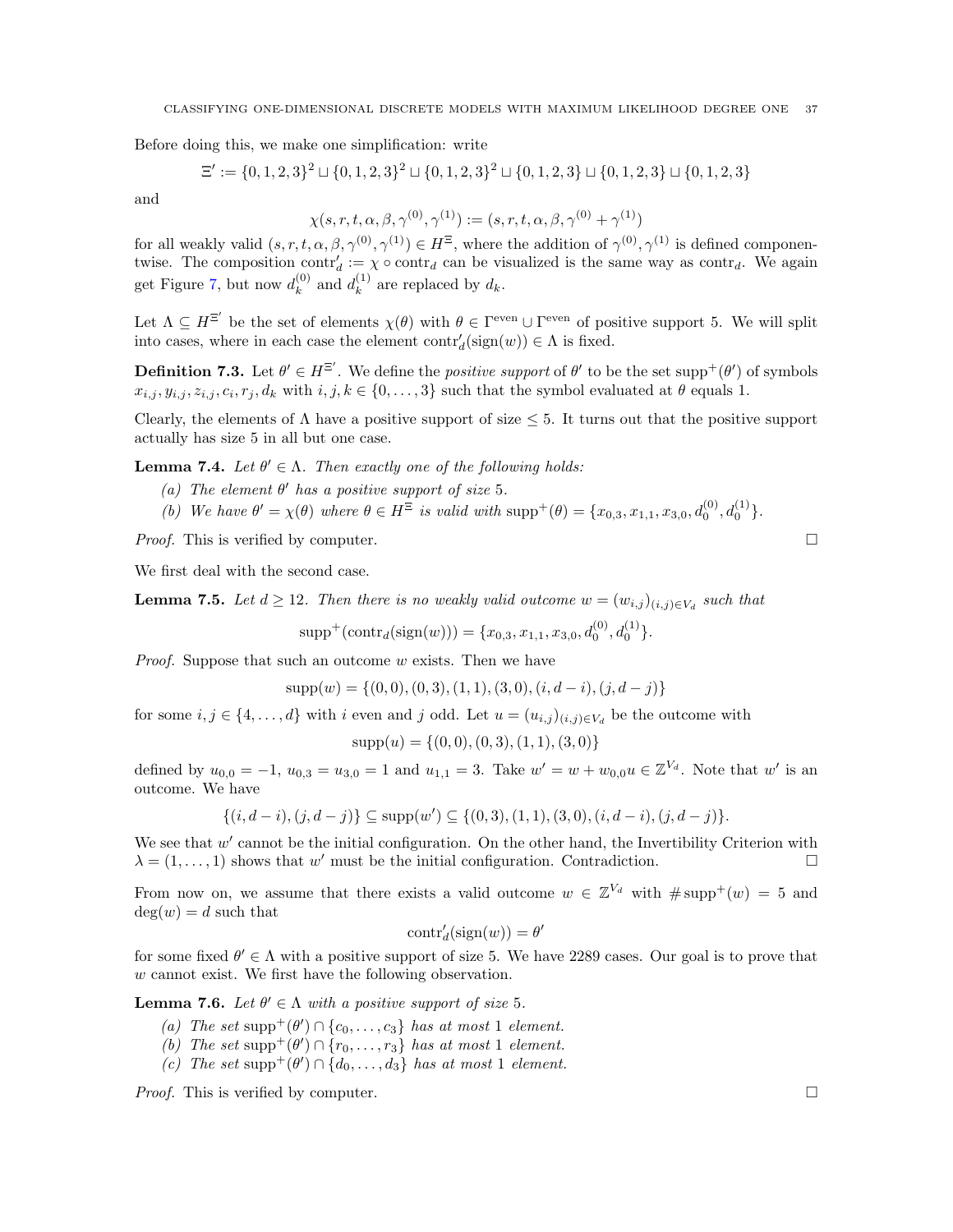Next, we will first extract information about  $w$  and put it into a form that the Invertibility Criterion can be applied to. We define the maps

relcord: 
$$
\{0, \ldots, d\} \rightarrow \{0, \ldots, 3, M, d-6, \ldots, d\}
$$
  
\n $i \mapsto \begin{cases} i & \text{when } i \in \{0, \ldots, 3\}, \\ M & \text{when } i \in \{4, \ldots, d-7\}, \\ i & \text{when } i \in \{d-6, \ldots, d\} \end{cases}$ 

and

$$
\begin{aligned}\n\text{relset: } \mathbb{Z}^{V_d} &\to \quad & 2^{\{0,\dots,3,M,d-6,\dots,d\}^2} \\
& w &\mapsto \quad \{(\text{relcoord}(i), \text{relcoord}(j)) \mid (i,j) \in \text{supp}(w)\}\n\end{aligned}
$$

with M a new symbol and consider the possible sets relset(w) given that  $\text{contr}'_d(\text{sign}(w)) = \theta'.$ 

**Lemma 7.7.** Write  $\text{contr}'_d(\text{sign}(w))) = (s, r, t, \alpha, \beta, \gamma)$ .

(a) For  $i, j \in \{0, ..., 3\}, \text{ if } s_{i,j} \neq 0, \text{ then } (i, j) \in \text{relset}(w)$ . (b) For  $i, j \in \{0, ..., 3\}$ , if  $r_{i,j} \neq 0$ , then  $(i, d - 3 + j - i) \in$  relset $(w)$ . (c) For  $i, j \in \{0, ..., 3\}$ , if  $t_{i,j} \neq 0$ , then  $(d - 3 + i - j, j) \in$  relset $(w)$ . (d) For  $i \in \{0, ..., 3\}$ , if  $\alpha_i \neq 0$ , then relset $(w) \cap \{(i, M), (i, d - 6), ..., (i, d - 4 - i)\} \neq \emptyset$ . (e) For  $j \in \{0, \ldots, 3\}, \text{ if } \beta_j \neq 0, \text{ then } \text{relset}(w) \cap \{(M, j), (d - 6, j), \ldots, (d - 4 - j, j)\} \neq \emptyset.$ (f) For  $k \in \{0, \ldots, 3\}$ , if  $\gamma_k \neq 0$ , then

$$
relset(w) \cap \{(M, d-4-k), \dots, (M, d-6), (M, M), (d-6, M), \dots, (d-4-k, M)\} \neq \emptyset.
$$

Proof. Follows from the definition of relset.

We can use the Invertibility Criterion to prove that some subsets of  $\{0, \ldots, 3, M, d-6, \ldots, d\}^2$  are not of the form relset(w) for an outcome  $w \in \mathbb{Z}^{V_d}$  with  $\# \text{relset}(w) = \# \text{supp}(w)$ .

**Example 7.8.** Let  $w \in \mathbb{Z}^{V_d}$  for  $d \geq 12$ . Suppose that  $\# \text{supp}(w) = 7$  and

$$
relset(w) = \{(0,0), (0,d), (1,3), (M,2), (M,d-6), (d-5,M), (d,0)\}.
$$

We claim that  $w$  cannot be an outcome. Indeed, we have

$$
supp(w) = \{(0,0), (0,d), (1,3), (i,2), (j,d-6), (d-5,k), (d,0)\}
$$

for some  $i, j, k \in \{4, ..., d - 7\}$ . We now partition supp $(w)$  as follows:

$$
supp(w) = \{(0,0), (0,d), (1,3)\} \cup \{(i,2), (j,d-6)\} \cup \{(d-5,k)\} \cup \{(d,0)\}\
$$
  
= 
$$
\{(0,0), (0,d), (1,3)\} \cup \{(i,2)\} \cup \{(j,d-6)\} \cup \{(d-5,k)\} \cup \{(d,0)\}.
$$

When  $i = j$ , we can apply the Invertibility Criterion with the first partition to see that no outcome with support supp(w) exists. When  $i \neq j$ , we can apply the Invertibility Criterion with the second partition to get the same result. Hence  $w$  is not an outcome.

For using the Invertibility Criterion directly on subsets of  $\{0, \ldots, 3, M, d-6, \ldots, d\}^2$ , we have the following observations.

- (a) We have at most two elements of the form  $(M, \bullet)$ . These elements originate from points  $(i, \bullet) \in V_d$  with  $4 \leq i \leq d-7$ . Assume that we have two such points  $(i, \bullet)$  and  $(i', \bullet)$ . Then we have to apply the Invertibility Criterion in a different way depending on whether  $i, i'$  are equal or not. We always assume the worst case, which is the case where  $i = i'$ . A similar statement holds for the at most two elements of the form  $(\bullet, M)$ .
- (b) Assume that we have elements  $(i, x), (i, y), (i', z) \in V_d$  with  $i < i'$  and  $x < y$ . Then we can apply the Invertibility Criterion as long as  $x+y \neq 2z+1$ . In some cases, we can conclude that this conditios holds when we only know relevord $(x)$ , relevord $(y)$ , relevord $(z)$ . For example, when relcoord(x)  $\leq$  3, relcoord(y)  $\geq$  d – 6, relcoord(z)  $\neq$  M, then  $x + y \neq 2z + 1$  since we assume that  $d > 40$ .

$$
\qquad \qquad \Box
$$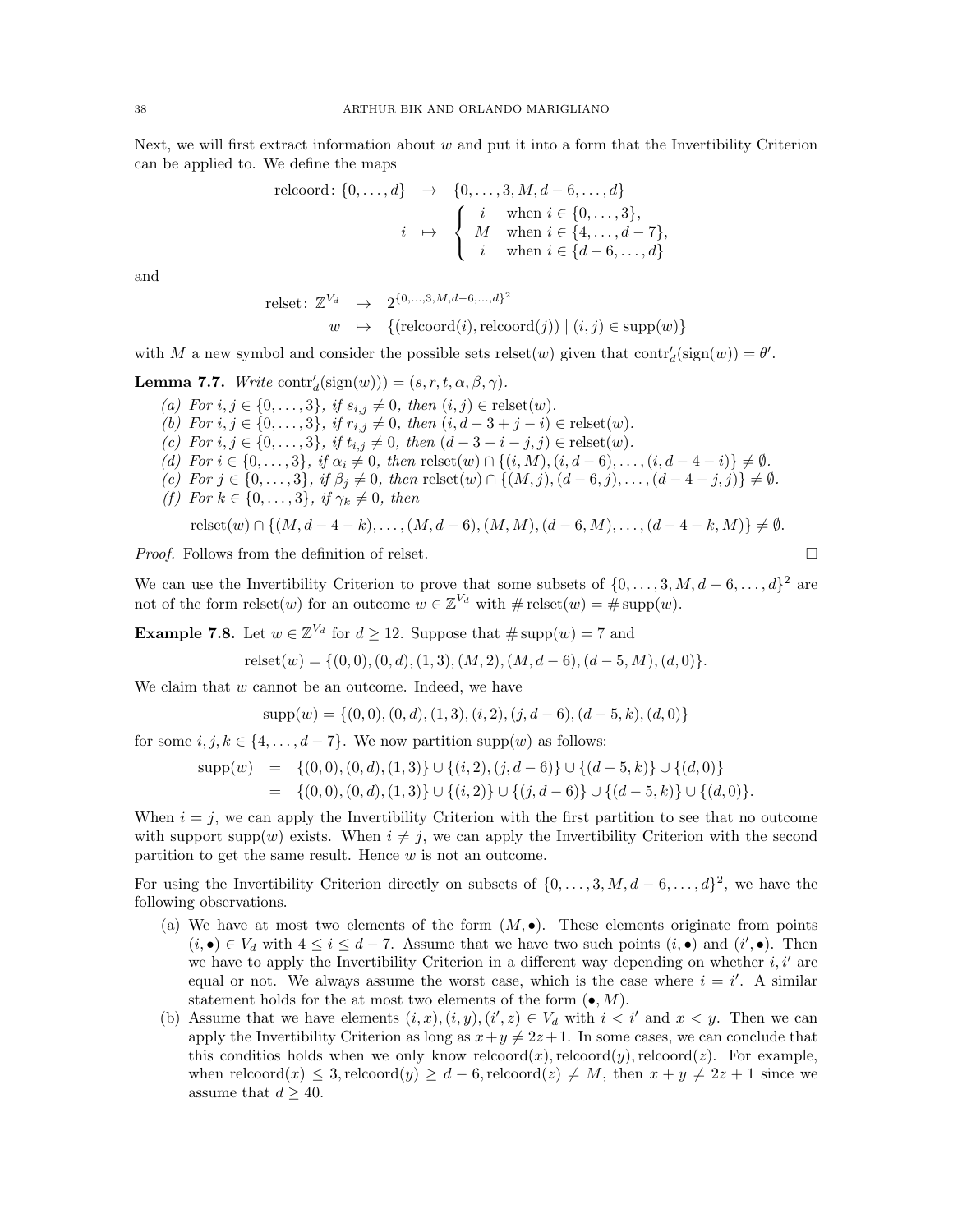Given that  $contr_d'(\text{sign}(w)) = \theta'$ , we can now write down a finite list of possibilities for relset(w). For each possibility, we attempt to show that  $w$  cannot exist using the Invertibility Criterion. When this is successful for all possibilities, we can discard the case  $\text{contr}'_d(\text{sign}(w)) = \theta'$ . In this way, we can reduce the number of possible cases to 1107. Next, we use symmetry to further reduce the number of cases. We have an action of  $S_3$  of  $H^{\Xi'}$  given by

$$
(12) \cdot (s, r, t, \alpha, \beta, \gamma) := ((s_{j,i})_{i,j=0}^3, (t_{j,i})_{i,j=0}^3, (r_{j,i})_{i,j=0}^3, \beta, \alpha, \gamma),(13) \cdot (s, r, t, \alpha, \beta, \gamma) := ((t_{3-i,j})_{i,j=0}^3, (r_{3-j,3-i})_{i,j=0}^3, (s_{3-i,j})_{i,j=0}^3, \gamma, \beta, \alpha)
$$

for all  $(s, r, t, \alpha, \beta, \gamma) \in H^{\Xi'}$ . This action satisfies

<span id="page-38-0"></span>
$$
\sigma \cdot \mathrm{contr}_d'(\mathrm{sign}(w)) = \mathrm{contr}_d'(\sigma \cdot \mathrm{sign}(w)) = \mathrm{contr}_d'(\mathrm{sign}(\sigma \cdot w))
$$

for all weakly valid outcomes  $w \in \mathbb{Z}^{V_d}$ . This means that to exclude a particular case  $\text{contr}'_d(\text{sign}(w)) =$ θ', it suffices to prove that there are no weakly valid outcomes  $w \in \mathbb{Z}^{V_d}$  with  $\text{contr}'_d(\text{sign}(w)) = σ ⋅ θ'$ for some  $\sigma \in S_3$ . This allows us to reduce the number of possible cases further to 349.

Our last step is to apply the Hexagon Criterion to these 349 cases. First, assume that

(5) 
$$
\text{supp}^{+}(\theta') \cap \{c_0, \ldots, c_3, r_0, \ldots, r_3, d_0, \ldots, d_3\} = \emptyset
$$

holds. Then we can apply the Hexagon Criterion with  $d' = 6$  and  $\ell_1 = \ell_2 = 7$  since  $d \geq 20$ . We find that  $20 \le d = \deg(w) \le d' = 6$ . This is a contradiction and so each of the 325 cases satisfying [\(5\)](#page-38-0) are not possible. This reduces the number of possible cases to 24.

Next, we assume that

<span id="page-38-1"></span>(6) 
$$
\# \operatorname{supp}^+(\theta') \cap \{c_0, c_1, r_0, r_1, d_0, d_1\} = 1 \text{ and } \# \operatorname{supp}^+(\theta') \cap \{c_2, c_3, r_2, r_3, d_2, d_3\} = 0.
$$

This means that

$$
supp(w) \setminus \{(a,b)\} \subseteq V_6 \cup \{(i,j) \in V_d \mid j > d-7\} \cup \{(i,j) \in V_d \mid i > d-7\}
$$

for some  $(a, b) \in V_d$  with  $a \leq 1$ ,  $b \leq 1$  or  $deg(a, b) \geq d - 1$ . Indeed, when  $c_i \in supp^+(\theta')$  we get such an  $(a, b)$  with  $a = i$ , when  $r_j \in \text{supp}^+(\theta')$  we get such an  $(a, b)$  with  $b = j$  and when  $d_k \in \text{supp}^+(\theta')$ we get such an  $(a, b)$  with  $deg(a, b) = d - k$ . Now, at least one of the following holds:

- (a) We have  $deg(a, b) \leq |d/3|$ .
- (b) We have  $a \ge |d/3|$ .
- (c) We have  $b > |d/3|$ .

When  $a \leq 1$  and  $\deg(a, b) > |d/3|$ , we see that  $b \geq |d/3|$ . When  $b \leq 1$  and  $\deg(a, b) > |d/3|$ , we see that  $a \geq |d/3|$ . When  $\deg(a, b) \geq d - 1$ , then either  $a \geq |d/3|$  or  $b \geq |d/3|$ . So indeed, one of these statements has to hold.

When (a) holds, then we can apply the Hexagon Criterion with  $d' = \ell_1 = \ell_2 = \lfloor d/3 \rfloor \ge 7$  since  $d \ge 21$ . When (b) holds, then we use  $d' = 6$ ,  $\ell_1 = 7$  and  $\ell_2 = d + 1 - \lfloor d/3 \rfloor$  instead. We can do this since  $d \geq 42$ . When (c) holds, then we use  $d' = 6$ ,  $\ell_1 = d + 1 - \lfloor d/3 \rfloor$  and  $\ell_2 = 7$  instead. In each case, we find that  $d = \deg(w) \leq d' < d$ . This is a contradiction. Hence each of the 24 cases satisfying [\(6\)](#page-38-1) are not possible.

This leaves one single case remaining where

 $supp^{+}(\theta') \cap \{c_0, \ldots, c_3, r_0, \ldots, r_3, d_0, \ldots, d_3\}$ 

consists of two elements. We deal with this case by hand.

**Lemma 7.9.** There is no weakly valid outcome  $w \in \mathbb{Z}^{\mathcal{V}_d}$  such that

 $contr'_d(\text{sign}(w)) = \{x_{0,0}, y_{0,3}, z_{3,0}, c_1, r_1, d_1\}.$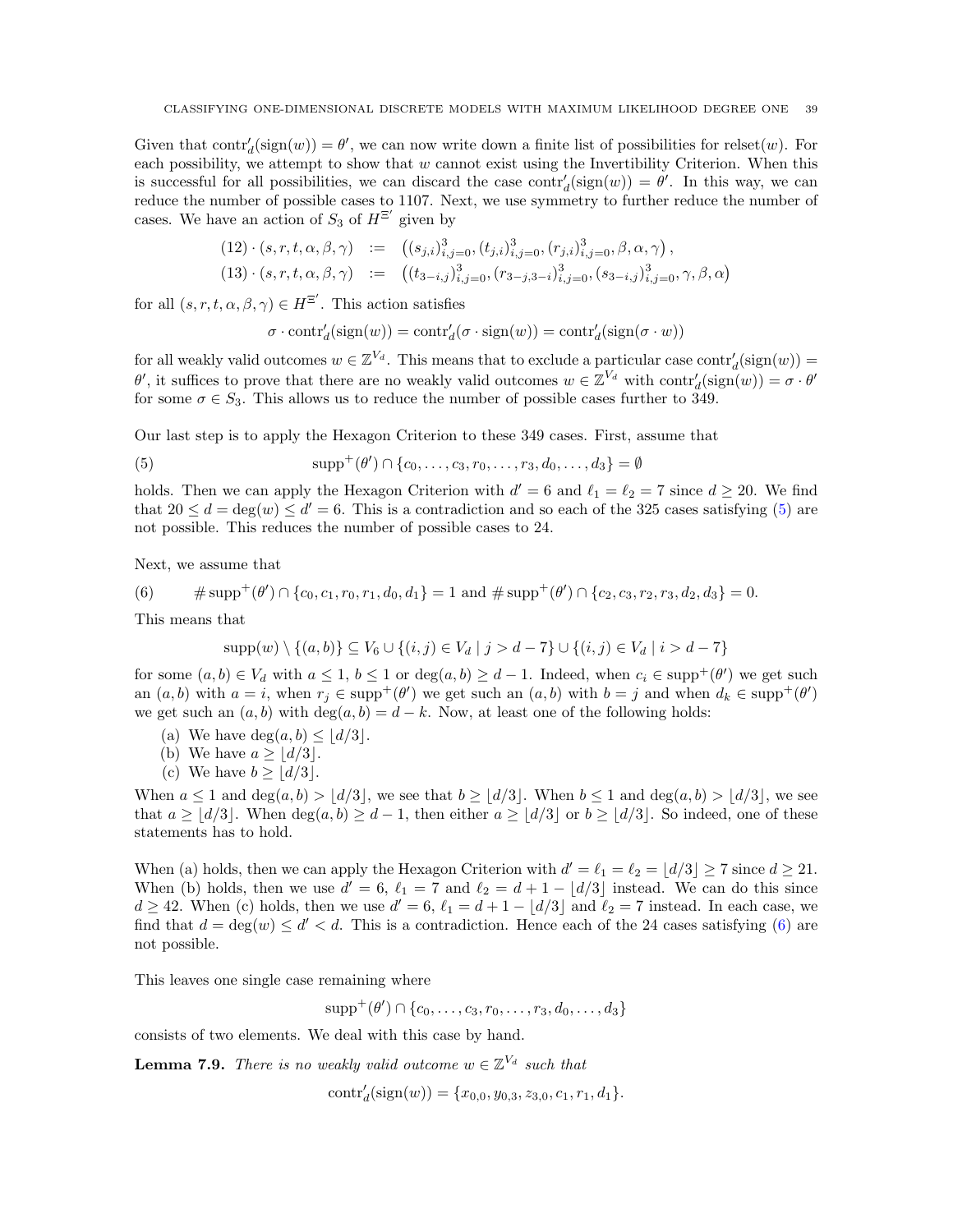*Proof.* Assume that such a w exists. The support of w is then of the form

$$
S = \{(0,0), (d,0), (0,d), (i,1), (1,j), (k,d-1-k)\}.
$$

Write  $d = 2e + 1$ . When  $j \neq e$ , we see that S cannot be the support of an outcome using the Invertibility Criterion. Using symmetry, we similarly find that S cannot be the support of an outcome when  $i \neq e$  or  $k \neq e$ . This leaves the case where

$$
S = \{(0,0), (d,0), (0,d), (e,1), (1,e), (e,e)\}.
$$

Now we take  $E = \{0, 1, 3, e, d - 1, d\}$ . Then

$$
A_{E,S}^{(d)} = \begin{pmatrix} 1 & 0 & 1 & 0 & 0 & 0 \\ d & 0 & 0 & 0 & 1 & 0 \\ \binom{d}{3} & 0 & 0 & 0 & \binom{e}{2} & 0 \\ \binom{d}{e} & 0 & 0 & 1 & e & 1 \\ d & 0 & 0 & 1 & 0 & 0 \\ 1 & 1 & 0 & 0 & 0 & 0 \end{pmatrix}
$$

has determinant  $(2e+1)(e+1)e/6 \neq 0$  and is hence invertible. So S is also not the support of an outcome in this case.  $\Box$ 

This finishes the proof of Theorem [7.2.](#page-35-0)

### 8. Fundamental models of bounded degree

<span id="page-39-0"></span>Until now we considered the size of the positive support  $n + 1$  in Conjecture [3.5](#page-11-0) as fixed and the degree d as varying. We can also turn this around.

Recall (Definition [4.5\)](#page-21-1) that a valid integral outcome w is fundamental when it is nonzero and cannot be written as

<span id="page-39-3"></span>
$$
w = \mu_1 w^{(1)} + \mu_2 w^{(2)}
$$

where  $\mu_1, \mu_2 \in \mathbb{Q}_{>0}$  and  $w^{(1)}, w^{(2)}$  are valid outcomes with  $\text{supp}^+(w^{(1)}), \text{supp}^+(w^{(2)}) \subsetneq \text{supp}^+(w)$ . A valid outcome is fundamental if and only if the associated model is fundamental by Proposition [4.6.](#page-21-2)

<span id="page-39-2"></span>**Remark 8.1.** For every valid outcome  $w$ , there exists a fundamental outcome  $w'$  of the same degree with supp<sup>+</sup>(w')  $\subseteq$  supp<sup>+</sup>(w). So we see that Conjecture [3.5\(](#page-11-0)b) can be equivalently stated as follows: Let  $d \geq 1$  be an integer and let w be a degree-d fundamental outcome. Then

$$
\text{(7)}\qquad \qquad \text{#} \operatorname{supp}^+(w) \ge \frac{d+3}{2}.
$$

This statement is the same as the one from Remark [2.21.](#page-7-4) We have the following computational result.

<span id="page-39-1"></span>**Theorem 8.2** (Computational results for outcomes). Let  $d \leq 9$  and let w be a degree-d fundamental outcome. Then [\(7\)](#page-39-3) holds. Table [3](#page-39-4) shows the number of fundamental outcomes of degree d with a positive support of size  $n + 1$  for  $n \leq 5$  and  $d \leq 9$ .

| $n \setminus d$   1 2 3 4 5 |             |                      |            |                 |  |  |
|-----------------------------|-------------|----------------------|------------|-----------------|--|--|
|                             |             |                      |            |                 |  |  |
| $\overline{2}$              | $3 \quad 1$ |                      |            |                 |  |  |
| 3                           |             | $12 \quad 4 \quad 2$ |            |                 |  |  |
|                             |             |                      | 82 38 10 4 |                 |  |  |
| 5                           |             |                      |            | 602 254 88 24 2 |  |  |

<span id="page-39-4"></span>TABLE 3. Number of fundamental outcomes of degree d with  $\#\text{supp}^+(w) = n + 1$ .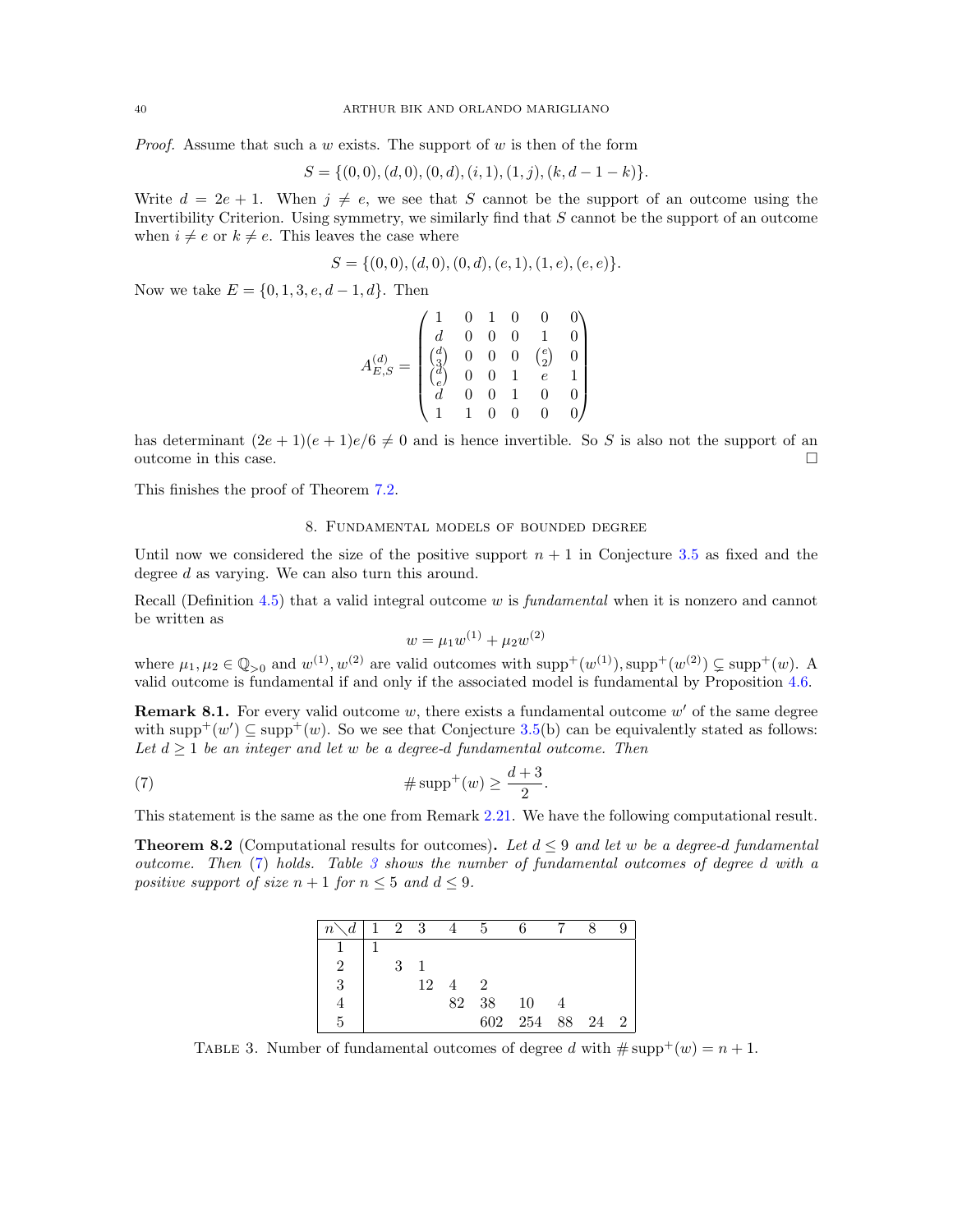Thus, by the results of Sections [5–](#page-21-0)[7,](#page-34-0) we now know that there are exactly 1, 4, 18, 134 fundamental models in  $\Delta_1, \Delta_2, \Delta_3, \Delta_4$ , respectively. We also see that  $n \leq d$  holds for all fundamental models we found. This is not a coincidence.

**Proposition 8.3.** Let w be a degree-d fundamental outcome with  $\#\text{supp}^+(w) = n + 1$ . Then  $n \leq d$ .

*Proof.* We recall that a place  $S \subseteq V_d \setminus \{(0,0)\}\)$  holds a fundmental model if and only if S holds exactly one model. In terms of outcomes, this means that there exists a valid outcome  $w'$  with  $\text{supp}^+(w') \subseteq S$  and that the space of outcomes whose support is contained in  $S \cup \{(0,0)\}\$ is spanned by w'. In particular, this space must be 1-dimensional. When  $n > d$ , the space of chip configurations w' with supp $(w') \subseteq S \cup \{(0,0)\}\)$  has dimension  $> d+1$ . The subspace of outcomes has codimension  $\leq d+1$  and hence has dimension  $\geq 2$  in this case. So  $n \leq d$ .

*Proof of Theorem [8.2.](#page-39-1)* In principle, for each degree  $d \leq 9$  we could apply Algorithm [2.12](#page-5-0) to each of the finitely many subsets of  $V_d$ . Since this is computationally intractable, we make an optimization that allows us to compute all positive supports of size  $\leq 6$  of fundamental outcomes of degree  $\leq 9$ . Our algorithm for this is implemented at <https://mathrepo.mis.mpg.de/ChipsplittingModels> and is reported below in pseudocode. The entries of Table [3](#page-39-4) are easily computed from its output.

<span id="page-40-0"></span>**Algorithm 8.4.** Given  $d \in \{1, \ldots, 9\}$ , compute the collection S of all size- $\leq 6$  positive supports of degree-d fundamental outcomes.

Step 1: Construct  $\mathcal{C}$ .

 $\mathcal{D} \leftarrow \{ (\{0, ..., a\} \times \{0, ..., b\}) \setminus \{(0, 0)\} | (a, b) \in V_d \setminus V_{d-1} \}$  $\mathcal{A}^+ \leftarrow \{ \{ (i,j) \mid 0 \leq j \leq k, k - j \leq i \leq d - j, j \equiv k \mod 2 \} \mid k \in \{1, \ldots, d\} \}$  $\mathcal{A}^- \leftarrow \{ \{ (i, j) \mid 0 \le j \le k, k - j \le i \le d - j, j \not\equiv k \mod 2 \} \mid k \in \{1, ..., d\} \}$  $\mathcal{B}^+ \leftarrow \{ \{ (j,i) \mid (i,j) \in A \} \mid A \in \mathcal{A}^+ \}$  $\mathcal{B}^- \leftarrow \{ \{ (j,i) \mid (i,j) \in A \} \mid A \in \mathcal{A}^- \}$  $\mathcal{C} \leftarrow \mathcal{D} \cup \mathcal{A}^+ \cup \mathcal{A}^- \cup \mathcal{B}^+ \cup \mathcal{B}^-$ 

Step 2: Initialize S.

 $S \leftarrow \{\emptyset\}$ for all  $C \in \mathcal{C}$  do for all  $S \in \mathcal{S}$  with  $S \cap C = \emptyset$  do  $\mathcal{S} \leftarrow \mathcal{S} \setminus \{S\}$ if  $\#S \leq 5$  then  $S \leftarrow S \cup \{S \cup \{c\} \mid c \in C\}$  $\mathcal{S} \leftarrow \{ S \in \mathcal{S} \mid S \text{ inclusion-minimal among elements of } \mathcal{S} \}$ 

Step 3: Extend S.

for all  $k$  from 1 to  $6$  do

for all  $S \in \mathcal{S}$  with  $\#S = k$  do

if there exists no outcome  $w \in \mathbb{Z}^{V_d} \setminus \{0\}$  with  $\text{supp}(w) \subseteq S \cup \{(0,0)\}\)$  then  $\mathcal{S} \leftarrow \mathcal{S} \setminus \{S\}$ 

$$
\leftarrow \circ \setminus \{ \circ \} \quad
$$

if  $k \leq 5$  then  $S \leftarrow S \cup \{S \cup \{(i,j)\} \mid (i,j) \in V_d \setminus (S \cup \{(0,0)\})\}$ 

 $\mathcal{S} \leftarrow \{ S \in \mathcal{S} \mid S \text{ inclusion-minimal among elements of } \mathcal{S} \}$ 

Step 4: Prune S.

for all  $S \in \mathcal{S}$  do  $L_S \leftarrow \{w \in V_d \text{ outcome} \mid \text{supp}(w) \subseteq S \cup \{(0,0)\}\}\$ if dim  $L_S \geq 2$  then  $S \leftarrow S \setminus \{S\}$ if  $L_S = \langle w \rangle$  and w is not valid then  $S \leftarrow S \setminus \{S\}$ 

We deduce the correctness of Algorithm [8.4](#page-40-0) as follows. By Remark [6.12,](#page-29-2) at the end of Step 1 we have supp<sup>+</sup>(w)∩C  $\neq \emptyset$  for all valid degree-d outcomes w and all  $C \in \mathcal{C}$ . We use this to prove the following:

<span id="page-40-1"></span>**Lemma 8.5.** After each iteration of any loop the following property of the collection S holds: for all fundamental degree-d outcomes w with  $\#\text{supp}^+(w) \leq 6$  there is a set  $S \in \mathcal{S}$  such that  $S \subseteq \text{supp}^+(w)$ .